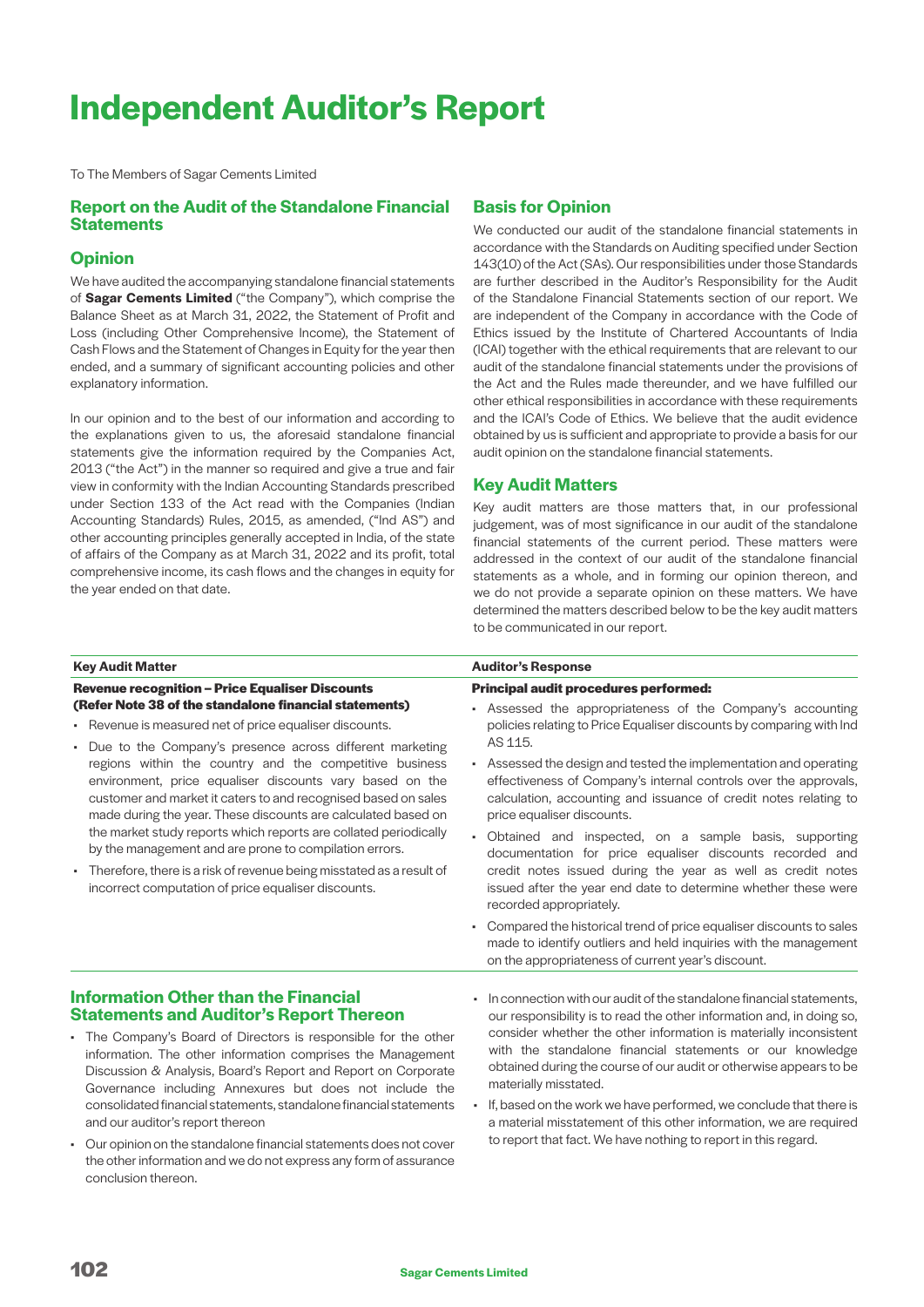# **Management's Responsibility for the Standalone Financial Statements**

The Company's Board of Directors is responsible for the matters stated in Section 134(5) of the Act with respect to the preparation of these standalone financial statements that give a true and fair view of the financial position, financial performance including other comprehensive income, cash flows and changes in equity of the Company in accordance with the Ind AS and other accounting principles generally accepted in India. This responsibility also includes maintenance of adequate accounting records in accordance with the provisions of the Act for safeguarding the assets of the Company and for preventing and detecting frauds and other irregularities; selection and application of appropriate accounting policies; making judgements and estimates that are reasonable and prudent; and design, implementation and maintenance of adequate internal financial controls, that were operating effectively for ensuring the accuracy and completeness of the accounting records, relevant to the preparation and presentation of the standalone financial statement that give a true and fair view and are free from material misstatement, whether due to fraud or error.

In preparing the standalone financial statements, management is responsible for assessing the Company's ability to continue as a going concern, disclosing, as applicable, matters related to going concern and using the going concern basis of accounting unless management either intends to liquidate the Company or to cease operations, or has no realistic alternative but to do so.

Those Board of Directors are also responsible for overseeing the Company's financial reporting process.

# **Auditor's Responsibility for the Audit of the Standalone Financial Statements**

Our objectives are to obtain reasonable assurance about whether the standalone financial statements as a whole are free from material misstatement, whether due to fraud or error, and to issue an auditor's report that includes our opinion. Reasonable assurance is a high level of assurance, but is not a guarantee that an audit conducted in accordance with SAs will always detect a material misstatement when it exists. Misstatements can arise from fraud or error and are considered material if, individually or in the aggregate, they could reasonably be expected to influence the economic decisions of users taken on the basis of these standalone financial statements.

As part of an audit in accordance with SAs, we exercise professional judgement and maintain professional scepticism throughout the audit. We also:

• Identify and assess the risks of material misstatement of the standalone financial statements, whether due to fraud or error, design and perform audit procedures responsive to those risks, and obtain audit evidence that is sufficient and appropriate to provide a basis for our opinion. The risk of not detecting a material misstatement resulting from fraud is higher than for one resulting from error, as fraud may involve collusion, forgery, intentional omissions, misrepresentations, or the override of internal control.

- Obtain an understanding of internal financial control relevant to the audit in order to design audit procedures that are appropriate in the circumstances. Under Section 143(3)(i) of the Act, we are also responsible for expressing our opinion on whether the Company has adequate internal financial controls system in place and the operating effectiveness of such controls.
- Evaluate the appropriateness of accounting policies used and the reasonableness of accounting estimates and related disclosures made by the management.
- Conclude on the appropriateness of management's use of the going concern basis of accounting and, based on the audit evidence obtained, whether a material uncertainty exists related to events or conditions that may cast significant doubt on the Company's ability to continue as a going concern. If we conclude that a material uncertainty exists, we are required to draw attention in our auditor's report to the related disclosures in the standalone financial statements or, if such disclosures are inadequate, to modify our opinion. Our conclusions are based on the audit evidence obtained up to the date of our auditor's report. However, future events or conditions may cause the Company to cease to continue as a going concern.
- Evaluate the overall presentation, structure and content of the standalone financial statements, including the disclosures, and whether the standalone financial statements represent the underlying transactions and events in a manner that achieves fair presentation.

Materiality is the magnitude of misstatements in the standalone financial statements that, individually or in aggregate, makes it probable that the economic decisions of a reasonably knowledgeable user of the standalone financial statements may be influenced. We consider quantitative materiality and qualitative factors in (i) planning the scope of our audit work and in evaluating the results of our work; and (ii) to evaluate the effect of any identified misstatements in the standalone financial statements.

We communicate with those charged with governance regarding, among other matters, the planned scope and timing of the audit and significant audit findings, including any significant deficiencies in internal control that we identify during our audit.

We also provide those charged with governance with a statement that we have complied with relevant ethical requirements regarding independence, and to communicate with them all relationships and other matters that may reasonably be thought to bear on our independence, and where applicable, related safeguards.

From the matters communicated with those charged with governance, we determine those matters that were of most significance in the audit of the standalone financial statements of the current period and are therefore the key audit matters. We describe these matters in our auditor's report unless law or regulation precludes public disclosure about the matter or when, in extremely rare circumstances, we determine that a matter should not be communicated in our report because the adverse consequences of doing so would reasonably be expected to outweigh the public interest benefits of such communication.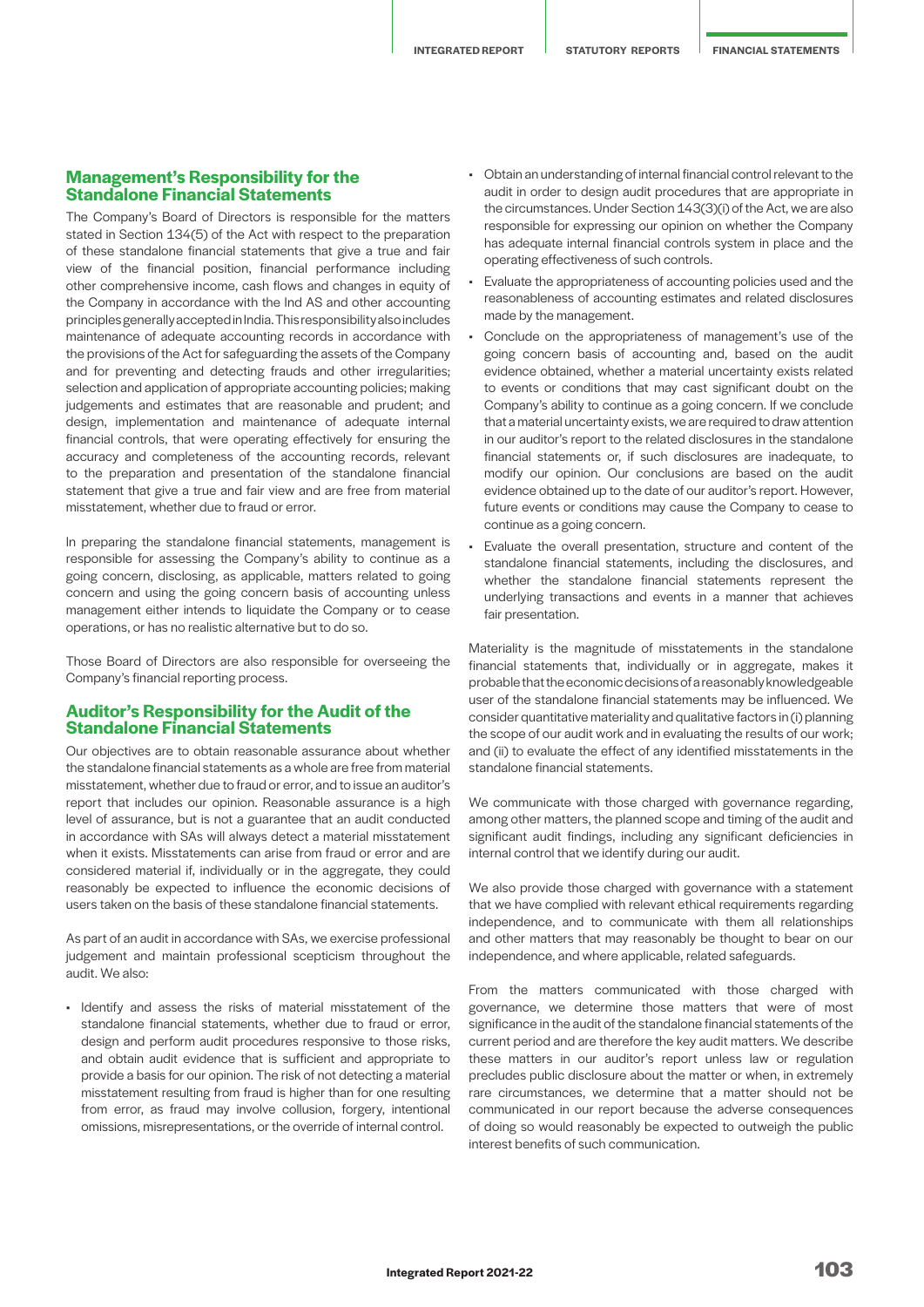# **Report on Other Legal and Regulatory Requirements**

- 1. As required by Section 143(3) of the Act, based on our audit we report:
- a) We have sought and obtained all the information and explanations which to the best of our knowledge and belief were necessary for the purposes of our audit.
- b) In our opinion, proper books of account as required by law have been kept by the Company so far as it appears from our examination of those books.
- c) The Balance Sheet, the Statement of Profit and Loss including Other Comprehensive Income, the Statement of Cash Flows and Statement of Changes in Equity dealt with by this Report are in agreement with the books of account.
- d) In our opinion, the aforesaid standalone financial statements comply with the Ind AS specified under Section 133 of the Act.
- e) On the basis of the written representations received from the directors as on March 31, 2022 taken on record by the Board of Directors, none of the directors is disqualified as on March 31, 2022 from being appointed as a director in terms of Section 164(2) of the Act.
- f) With respect to the adequacy of the internal financial controls over financial reporting of the Company and the operating effectiveness of such controls, refer to our separate Report in "Annexure A". Our report expresses an unmodified opinion on the adequacy and operating effectiveness of the Company's internal financial controls over financial reporting.
- g) With respect to the other matters to be included in the Auditor's Report in accordance with the requirements of Section 197(16) of the Act, as amended, in our opinion and to the best of our information and according to the explanations given to us, the remuneration paid by the Company to its directors during the year is in accordance with the provisions of Section 197 of the Act.
- h) With respect to the other matters to be included in the Auditor's Report in accordance with Rule 11 of the Companies (Audit and Auditors) Rules, 2014, as amended in our opinion and to the best of our information and according to the explanations given to us:
- i. The Company has disclosed the impact of pending litigations on its financial position in its standalone financial statements.
- ii. The Company did not have any long-term contracts including derivative contracts for which there were any material foreseeable losses.
- iii. There has been no delay in transferring amounts, required to be transferred, to the Investor Education and Protection Fund by the Company.
- iv. a) The Management has represented that, to the best of it's knowledge and belief, other than as disclosed in the note 6 to the standalone financial statements, no funds have been advanced or loaned or invested (either from borrowed funds or share premium or any other sources or kind of funds) by the Company to or in any other person(s) or entity(ies), including foreign entities ("Intermediaries"), with the understanding, whether recorded in writing or otherwise, that the Intermediary shall, directly or indirectly lend or invest in other persons or entities identified in any manner whatsoever by or on behalf of the Company ("Ultimate Beneficiaries") or provide any guarantee, security or the like on behalf of the Ultimate Beneficiaries.
	- b) The Management has represented, that, to the best of it's knowledge and belief, as disclosed in the note 51(iv) to the standalone financial statements, no funds have been received by the Company from any person(s) or entity(ies), including foreign entities ("Funding Parties"), with the understanding, whether recorded in writing or otherwise, that the Company shall, directly or indirectly, lend or invest in other persons or entities identified in any manner whatsoever by or on behalf of the Funding Party ("Ultimate Beneficiaries") or provide any guarantee, security or the like on behalf of the Ultimate Beneficiaries.
	- c) Based on the audit procedures performed that have been considered reasonable and appropriate in the circumstances, nothing has come to our notice that has caused us to believe that the representations under sub-clause (i) and (ii) of Rule 11(e), as provided under (a) and (b) above, contain any material misstatement.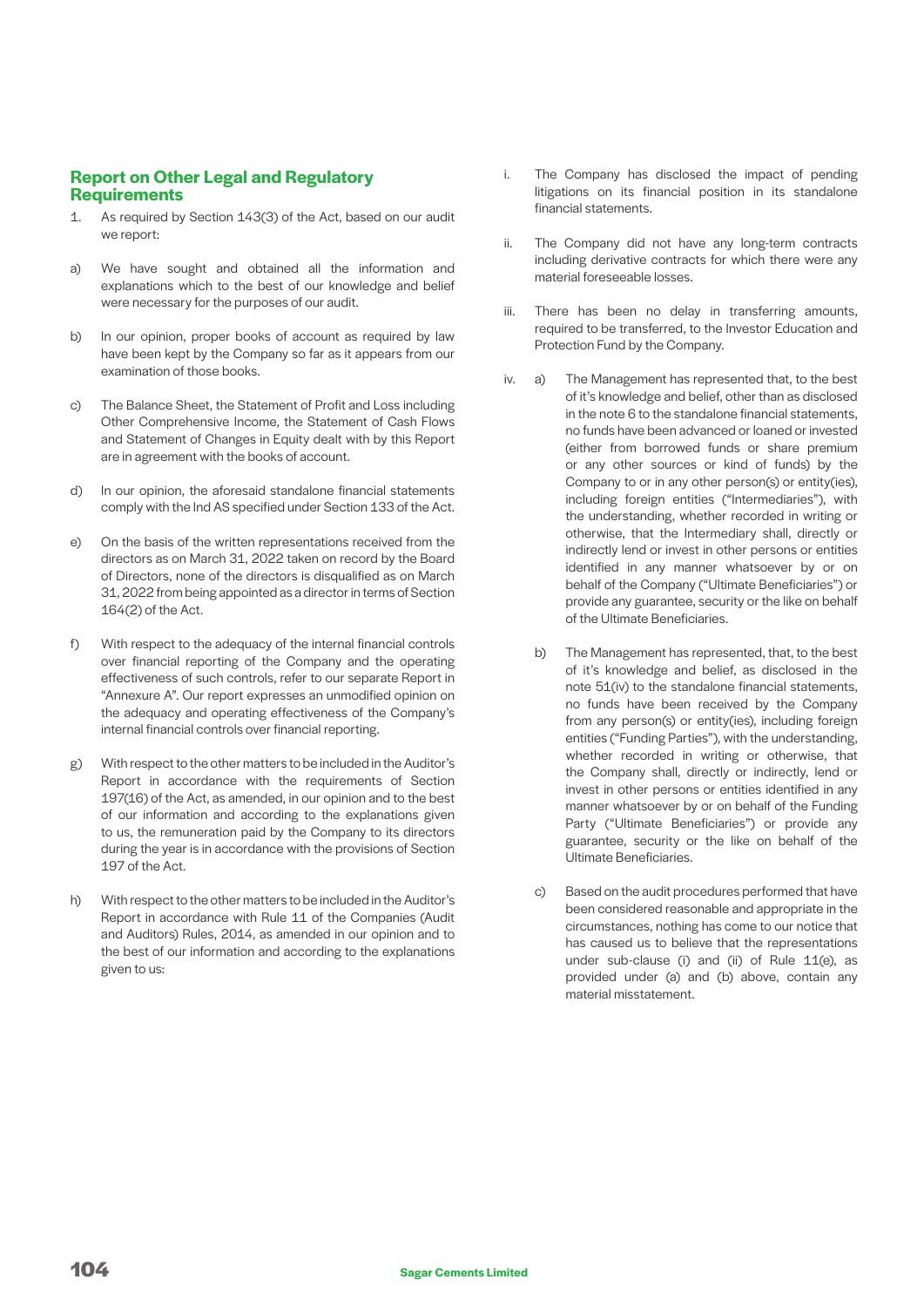v. The final dividend proposed in the previous year, declared and paid by the Company during the year is in accordance with Section 123 of the Act, as applicable.

 As stated in Note 39 to the standalone financial statements, the Board of Directors of the Company has proposed final dividend for the year which is subject to the approval of the members at the ensuing Annual General Meeting. The dividend proposed is in accordance with section 123 of the Act, as applicable.

2. As required by the Companies (Auditor's Report) Order, 2020 ("the Order") issued by the Central Government in terms of Section 143(11) of the Act, we give in "Annexure B" a statement on the matters specified in paragraphs 3 and 4 of the Order.

> For Deloitte Haskins & Sells Chartered Accountants (Firm's Registration No. 008072S)

Ganesh Balakrishnan (Partner) (Membership No. 201193) (UDIN: 22201193AIUBQK2310)

Place: Hyderabad

Date: May 11, 2022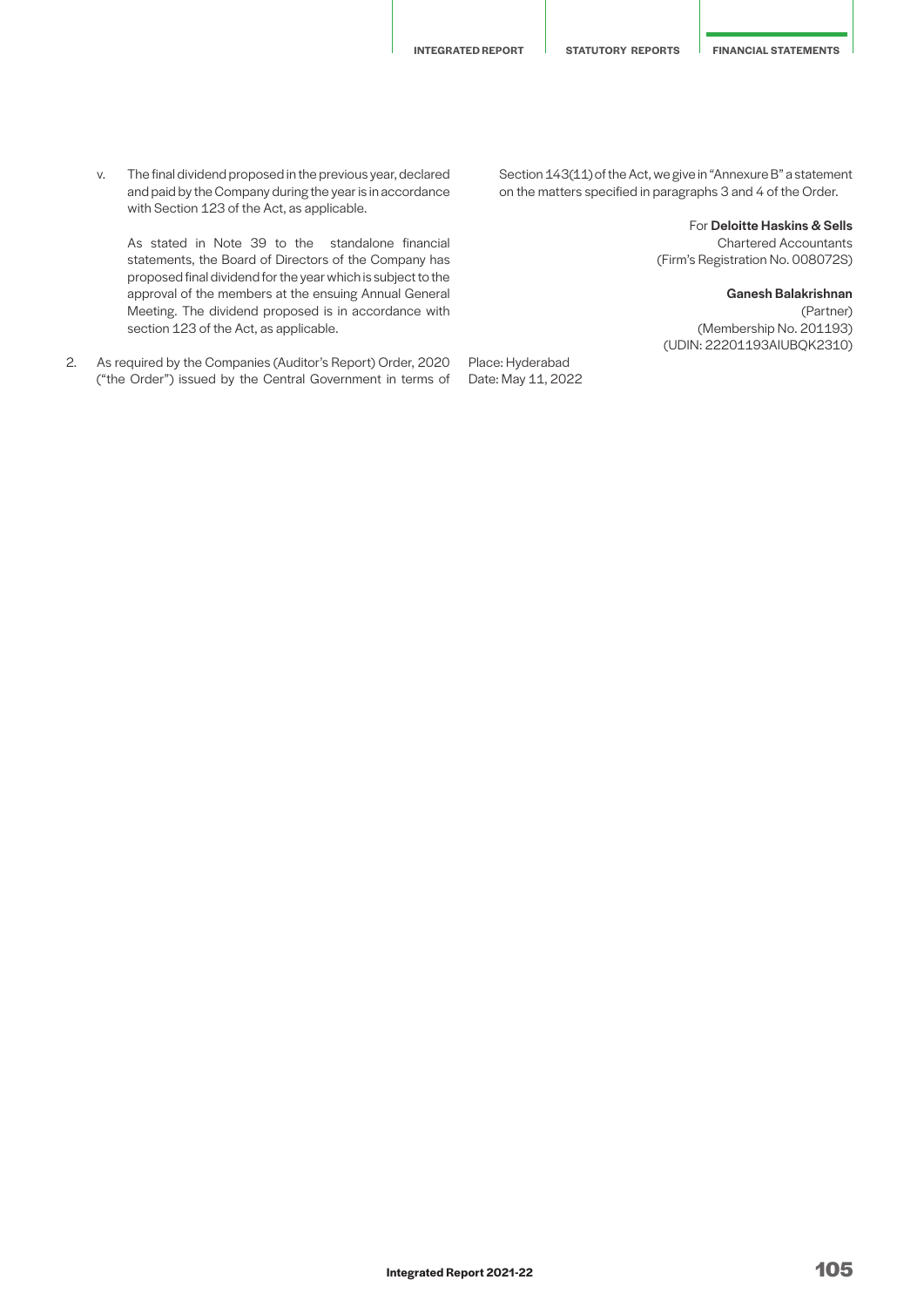# **Annexure "A" to the Independent Auditor's Report**

**(Referred to in paragraph 1(f) under 'Report on Other Legal and Regulatory Requirements' section of our report of even date)**

# **Report on the Internal Financial Controls Over Financial Reporting under Clause (i) of sub-section 3 of Section 143 of the Companies Act, 2013 ("the Act")**

We have audited the internal financial controls over financial reporting of Sagar Cements Limited ("the Company") as of March 31, 2022 in conjunction with our audit of the standalone financial statements of the Company for the year ended on that date.

# **Management's Responsibility for Internal Financial Controls**

The Company's management is responsible for establishing and maintaining internal financial controls based on the internal control over financial reporting criteria established by the Company considering the essential components of internal control stated in the Guidance Note on Audit of Internal Financial Controls Over Financial Reporting issued by the Institute of Chartered Accountants of India. These responsibilities include the design, implementation and maintenance of adequate internal financial controls that were operating effectively for ensuring the orderly and efficient conduct of its business, including adherence to company's policies, the safeguarding of its assets, the prevention and detection of frauds and errors, the accuracy and completeness of the accounting records, and the timely preparation of reliable financial information, as required under the Companies Act, 2013.

# **Auditor's Responsibility**

Our responsibility is to express an opinion on the Company's internal financial controls over financial reporting of the Company based on our audit. We conducted our audit in accordance with the Guidance Note on Audit of Internal Financial Controls Over Financial Reporting (the "Guidance Note") issued by the Institute of Chartered Accountants of India and the Standards on Auditing prescribed under Section 143(10) of the Companies Act, 2013, to the extent applicable to an audit of internal financial controls. Those Standards and the Guidance Note require that we comply with ethical requirements and plan and perform the audit to obtain reasonable assurance about whether adequate internal financial controls over financial reporting was established and maintained and if such controls operated effectively in all material respects.

Our audit involves performing procedures to obtain audit evidence about the adequacy of the internal financial controls system over financial reporting and their operating effectiveness. Our audit of internal financial controls over financial reporting included obtaining an understanding of internal financial controls over financial reporting, assessing the risk that a material weakness exists, and testing and evaluating the design and operating effectiveness of internal control based on the assessed risk. The procedures selected depend on the auditor's judgement, including the assessment of the risks of material misstatement of the financial statements, whether due to fraud or error.

We believe that the audit evidence we have obtained is sufficient and appropriate to provide a basis for our audit opinion on the Company's internal financial controls system over financial reporting.

# **Meaning of Internal Financial Controls Over Financial Reporting**

A company's internal financial control over financial reporting is a process designed to provide reasonable assurance regarding the reliability of financial reporting and the preparation of financial statements for external purposes in accordance with generally accepted accounting principles. A company's internal financial control over financial reporting includes those policies and procedures that (1) pertain to the maintenance of records that, in reasonable detail, accurately and fairly reflect the transactions and dispositions of the assets of the Company; (2) provide reasonable assurance that transactions are recorded as necessary to permit preparation of financial statements in accordance with generally accepted accounting principles, and that receipts and expenditures of the Company are being made only in accordance with authorisations of management and directors of the Company; and (3) provide reasonable assurance regarding prevention or timely detection of unauthorised acquisition, use, or disposition of the Company's assets that could have a material effect on the financial statements.

# **Inherent Limitations of Internal Financial Controls Over Financial Reporting**

Because of the inherent limitations of internal financial controls over financial reporting, including the possibility of collusion or improper management override of controls, material misstatements due to error or fraud may occur and not be detected. Also, projections of any evaluation of the internal financial controls over financial reporting to future periods are subject to the risk that the internal financial control over financial reporting may become inadequate because of changes in conditions, or that the degree of compliance with the policies or procedures may deteriorate.

# **Opinion**

In our opinion, to the best of our information and according to the explanations given to us, the Company has, in all material respects, an adequate internal financial controls system over financial reporting and such internal financial controls over financial reporting were operating effectively as at March 31, 2022, based on the criteria for internal financial control over financial reporting established by the Company considering the essential components of internal control stated in the Guidance Note on Audit of Internal Financial Controls Over Financial Reporting issued by the Institute of Chartered Accountants of India.

> For Deloitte Haskins & Sells Chartered Accountants (Firm's Registration No. 008072S)

Ganesh Balakrishnan (Partner) (Membership No. 201193) (UDIN: 22201193AIUBQK2310)

Place: Hyderabad Date: May 11, 2022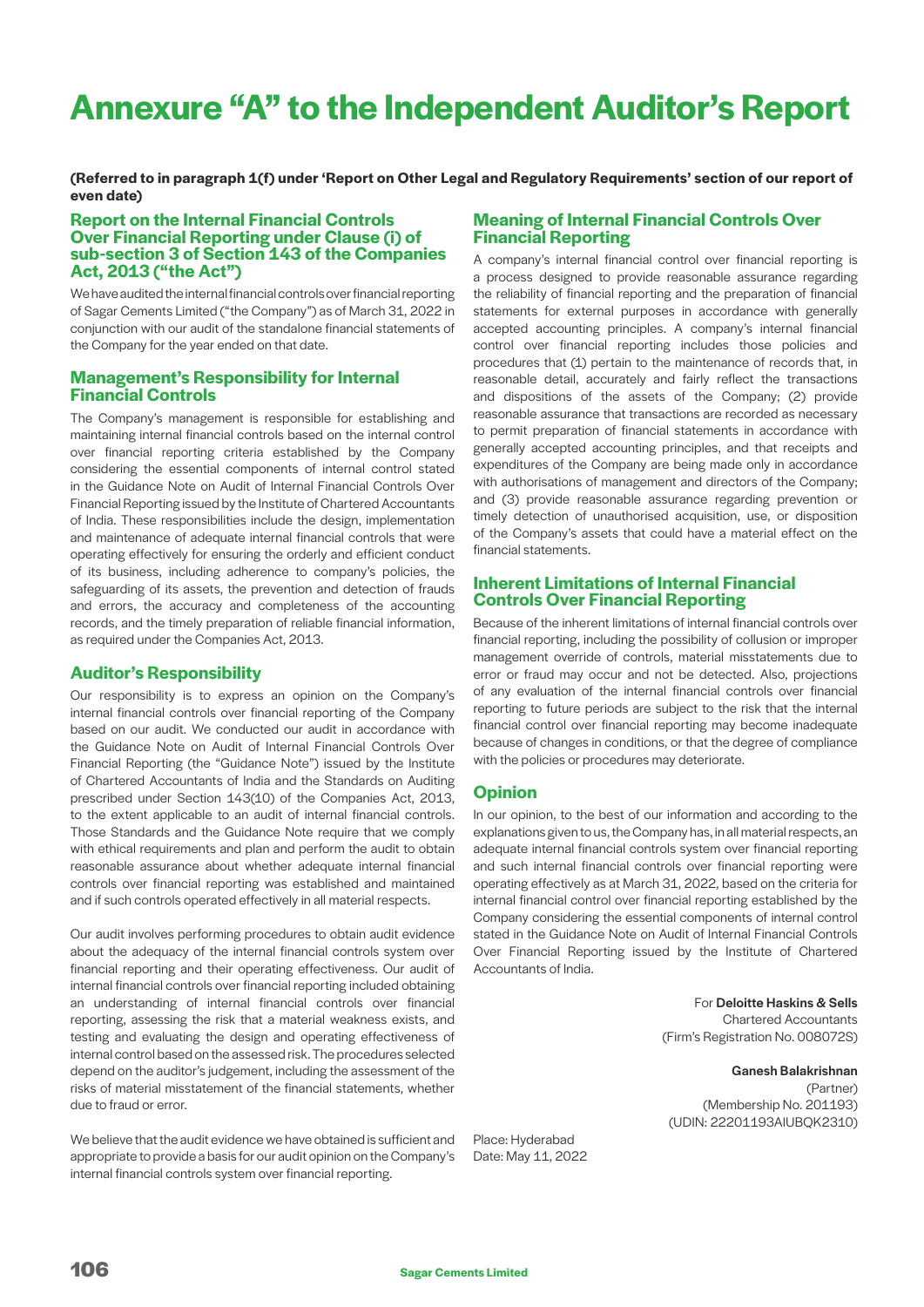# **Annexure "B" to the Independent Auditor's Report**

(Referred to in paragraph 2 under 'Report on Other Legal and Regulatory Requirements' section of our report of even date)

In terms of the information and explanations sought by us and given by the Company and the books of account and records examined by us in the normal course of audit and to the best of our knowledge and belief, we state that.

- (i) (a) (A) The Company has maintained proper records showing full particulars, including quantitative details and situation of property, plant and equipment, Capital work-in-progress and relevant details of right-of-use of assets.
	- (B) The Company has maintained proper records showing full particulars of intangible assets.
	- (b) The Company has a programme of verification of property, plant and equipment, Capital work-in-progress and rightof-use of assets so to cover all the items once every three years which, in our opinion, is reasonable having regard to the size of the Company and the nature of its assets. Pursuant to the programme, certain property, plant and equipment were due for verification during the year and were physically verified by the Management during the year. According to the information and explanations given to us, no material discrepancies were noticed on such verification.
	- (c) Based on the examination of the registered sale deed/ transfer deed provided to us, we report that, the title deeds of all the immovable properties (other than properties where the Company is the lessee and the lease agreements are duly executed in favour of the Company) disclosed in the financial statements included in property, plant and equipment and capital work-in-progress are held in the name of the Company as at the balance sheet date. Immovable properties of land whose title deeds have been pledged as security for loans, guarantees etc., are held in the name of the Company based on the confirmations directly received by us from lenders.
	- (d) The Company has not revalued any of its property, plant and equipment (including right-of-use assets) and intangible assets during the year.
	- (e) No proceedings have been initiated during the year or are pending against the Company as at March 31, 2022 for holding any benami property under the Benami Transactions (Prohibition) Act, 1988 (as amended in 2016) and rules made thereunder.
- (ii) (a) The inventories (except for goods-in-transit, which have been received subsequent to the year-end), were physically verified during the year by the Management at reasonable intervals. In our opinion and based on information and explanations given to us, the coverage and procedure of such verification by the Management is appropriate having regard to the size of the Company and the nature of its operations. No discrepancies of 10% or more in the aggregate for each class of inventories

were noticed on such physical verification of inventories procedures performed as applicable, when compared with the books of account.

- (b) According to the information and explanations given to us, the Company has been sanctioned working capital limits in excess of  $\overline{\mathfrak{c}}$  5 crores, in aggregate, at points of time during the year, from banks or financial institutions on the basis of security of current assets. In our opinion and according to the information and explanations given to us, the quarterly returns or statements comprising stock statements, book debt statements and statements on ageing analysis of the debtors/other receivables filed by the Company with such banks or financial institutions are in agreement with the unaudited books of account of the Company of the respective quarters.
- (iii) The Company has made investments in, provided guarantee or security and granted unsecured loans to companies during the year, in respect of which:
	- (a) The Company has made investment, provided loans, guarantee and security during the year and details of which are given below:

|                                                                                  |            |        |            | (₹ Lakhs)       |
|----------------------------------------------------------------------------------|------------|--------|------------|-----------------|
| <b>Particulars</b>                                                               | Investment | Loans  | Guarantees | <b>Security</b> |
| Aggregate amount<br>granted / provided during<br>the year:                       |            |        |            |                 |
| Subsidiaries                                                                     | 4.524      | 54.613 | 6,000      | 900             |
| Balance outstanding as<br>at Balance Sheet date in<br>respect of the above case: |            |        |            |                 |
| <b>Subsidiaries</b>                                                              | 27.749     | 51.413 | 37.000     | 8.788           |

The Company has not provided any advances in the nature of loans to any to other entity during the year

- (b) The investments made, guarantees provided, security given and the terms and conditions of the grant of all the above-mentioned loans and guarantees provided, during the year are, in our opinion*, prima facie,* not prejudicial to the Company's interest.
- (c) In respect of loans granted provided by the Company, the schedule of repayment of principal and payment of interest has been stipulated and the repayments of principal amounts and receipts of interest are regular as per stipulation.
- (d) According to information and explanations given to us and based on the audit procedures performed, in respect of loans granted by the Company, there is no overdue amount remaining outstanding as at the balance sheet date.
- (e) None of the loans granted by the Company have fallen due during the year.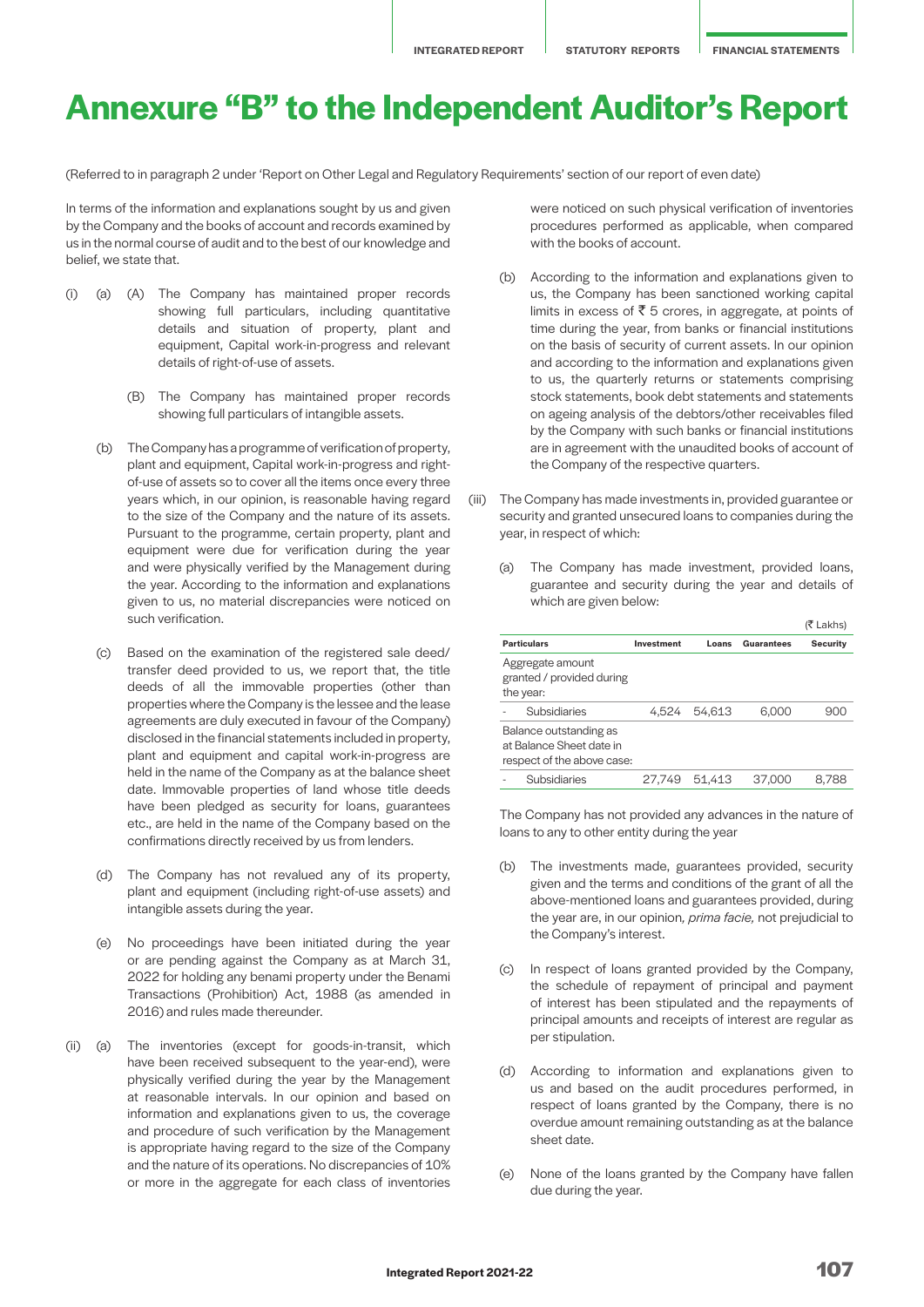- (f) According to information and explanations given to us and based on the audit procedures performed, the Company has not granted any loans either repayable on demand or without specifying any terms or period of repayment during the year. Hence, reporting under clause (iii)(f) is not applicable.
- (iv) The Company has complied with the provisions of Sections 185 and 186 of the Companies Act, 2013 in respect of loans granted, investments made, guarantees, and securities provided, as applicable.
- (v) The Company has not accepted any deposit or amounts which are deemed to be deposits. Hence, reporting under clause (v) of the Order is not applicable.
- (vi) The maintenance of cost records has been specified by the Central Government under Section 148(1) of the Companies Act, 2013. We have broadly reviewed the books of account maintained by the Company pursuant to the Companies (Cost Records and Audit) Rules, 2014, as amended, prescribed

by the Central Government for maintenance of cost records under Section 148(1) of the Companies Act, 2013, and are of the opinion that, *prima facie*, the prescribed cost records have been made and maintained by the Company. We have, however, not made a detailed examination of the cost records with a view to determine whether they are accurate or complete.

(vii) (a) Undisputed statutory dues, including Goods and Service tax, Provident Fund, Employees' State Insurance, Income-tax, Sales Tax, duty of Custom, duty of Excise, Value Added Tax, cess and other material statutory dues applicable to the Company have been regularly deposited by it with the appropriate authorities in all cases during the year.

> There were no undisputed amounts payable in respect of Goods and Service tax, Provident Fund, Employees' State Insurance, Income-tax, Sales Tax, duty of Custom, Value Added Tax, cess and other material statutory dues in arrears as at March 31, 2022 for a period of more than six months from the date they became payable.

(b) Details of statutory dues referred to in sub-clause (a) above which have not been deposited as on March 31, 2022 on account of disputes are given below:

| <b>Name of Statute</b>                    | <b>Nature of Dues</b> | <b>Amount Unpaid</b><br>$($ $\bar{z}$ Lakhs) | protest<br>(₹ Lakhs) | Amount paid under Period(s) to which the<br>amount Relates | Forum where dispute is pending                                             |
|-------------------------------------------|-----------------------|----------------------------------------------|----------------------|------------------------------------------------------------|----------------------------------------------------------------------------|
| Central Excise Act, 1944 Excise Duty      |                       | 260                                          | 46                   | 2011-12 to 2013-14                                         | <b>CESTAT</b>                                                              |
|                                           |                       | 222                                          | 1.601                | 2010-11 to 2017-18                                         | Commissioner of Appeals                                                    |
|                                           |                       | 41                                           |                      | $-2014 - 15$ to 2015-16                                    | Assistant Commissioner                                                     |
| Sales Tax and VAT laws                    | Sales Tax and         | 15                                           | 5                    | 1999-2000                                                  | Sales Tax Appellate Tribunal                                               |
|                                           | <b>VAT</b>            | 87                                           |                      | 2008-09 to 2010-11                                         | High Court of Telangana and                                                |
|                                           |                       | 157                                          | 52                   | 2017-18 to 2018-19                                         | Andhra Pradesh                                                             |
| Central Goods & Services GST<br>Tax, 2017 |                       | 7                                            |                      | $-2017-18$                                                 | Superintendent of Central Tax                                              |
| Customs Act, 1962                         | Customs Duty          | 301                                          | $\overline{4}$       | 2011-12 to 2012-13                                         | <b>CESTAT</b>                                                              |
| Income Tax Act, 1961                      | Income Tax            | 28                                           |                      | 2009-10 to 2010-11                                         | Income Tax Appellate Tribunal                                              |
|                                           |                       | 1,739                                        | 160                  | 2011-12 to 2012-13                                         | Commissioner of Income Tax                                                 |
|                                           |                       | 1,904                                        |                      | $-2015-16$ to 2016-17                                      | (Appeals)                                                                  |
| Local Areas Act, 2001                     | <b>Entry Tax</b>      | 7                                            | 4                    | 2012-13 to 2015-16                                         | <b>Additional Divisional</b><br>Commissioner, Rural Division,<br>Hyderabad |
|                                           |                       | 87                                           | 28                   | 2016-17 to 2017-18                                         | High Court of Telangana and<br>Andhra Pradesh                              |

- (viii) There were no transactions relating to previously unrecorded income that were surrendered or disclosed as income in the tax assessments under the Income Tax Act, 1961 (43 of 1961) during the year.
- (ix) (a) In our opinion, the Company has not defaulted in the repayment of loans or other borrowings or in the payment of interest thereon to any lender during the year.
	- (b) The Company has not been declared wilful defaulter by any bank or financial institution or government or any government authority.
- (c) To the best of our knowledge and belief, in our opinion, term loans availed by the Company were, applied by the Company during the year for the purposes for which the loans were obtained.
- (d) On an overall examination of the financial statements of the Company, funds raised on short-term basis have, *prima facie*, not been used during the year for long-term purposes by the Company.
- (e) On an overall examination of the financial statements of the Company, the Company has not taken funds from any entity or person on account of or to meet the obligations of its subsidiaries.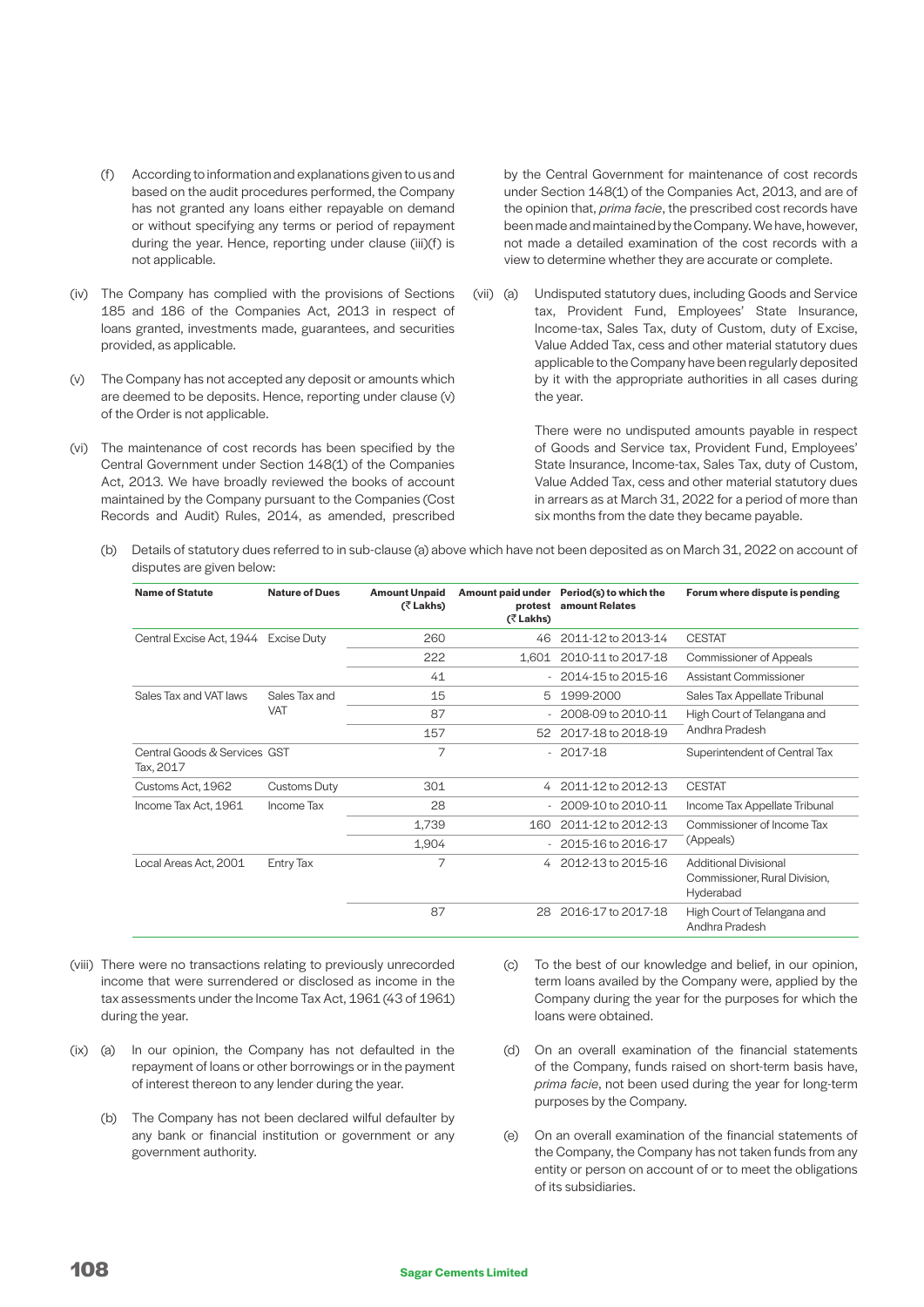**INTEGRATED REPORT STATUTORY REPORTS FINANCIAL STATEMENTS**

- (f) The Company has not raised loans during the year on the pledge of securities held in its subsidiaries.
- (x) (a) The Company has not raised moneys by way of initial public offer or further public offer (including debt instruments) during the year and hence reporting under clause (x)(a) of the Order is not applicable.
	- (b) During the year the Company has not made any preferential allotment or private placement of shares or convertible debentures (full or partly or optionally) and hence reporting under clause (x)(b) of Order is not applicable.
- (xi) (a) To the best of our knowledge, no fraud by the Company and no material fraud on the Company has been noticed or reported during the year.
	- (b) To the best of our knowledge, no report under sub-section (12) of Section 143 of the Companies Act has been filed in Form ADT-4 as prescribed under rule 13 of Companies (Audit and Auditors) Rules, 2014 with the Central Government, during the year and up to the date of this report.
	- (c) As represented to us by the Management, there were no whistle blower complaints received by the Company during the year and upto the date of this report.
- (xii) The Company is not a Nidhi Company and hence reporting under clause (xii) of the Order is not applicable.
- (xiii) In our opinion, the Company is in compliance with Section 177 and 188 of the Companies Act, where applicable, for all transactions with the related parties and the details of related party transactions have been disclosed in the financial statements etc. as required by the applicable accounting standards.
- (xiv) (a) In our opinion the Company has an adequate internal audit system commensurate with the size and the nature of its business.
	- (b) We have considered, the internal audit reports issued to the Company during the year and covering the period up to December 2021 and the final internal audit report where issued after the balance sheet date covering the period January 2022 to March 2022 for the period under audit.
- (xv) In our opinion during the year the Company has not entered into any non-cash transactions with its directors or persons connected with its directors and hence provisions of Section 192 of the Companies Act, 2013 are not applicable to the Company.
- (xvi) (a) The Company is not required to be registered under section 45-IA of the Reserve Bank of India Act, 1934.

Hence, reporting under clause (xvi)(a), (b) and (c) of the Order is not applicable.

- (b) The Group does not have any Core Investment Company as part of the group and accordingly reporting under clause (xvi)(d) of the Order is not applicable.
- (xvii) The Company has not incurred cash losses during the financial year covered by our audit and the immediately preceding financial year.
- (xviii) There has been no resignation of the statutory auditors of the Company during the year.
- (xix) On the basis of the financial ratios, ageing and expected dates of realisation of financial assets and payment of financial liabilities, other information accompanying the financial statements and our knowledge of the Board of Directors and Management plans and based on our examination of the evidence supporting the assumptions, nothing has come to our attention, which causes us to believe that any material uncertainty exists as on the date of the audit report indicating that Company is not capable of meeting its liabilities existing at the date of balance sheet as and when they fall due within a period of one year from the balance sheet date. We, however, state that this is not an assurance as to the future viability of the Company. We further state that our reporting is based on the facts up to the date of the audit report and we neither give any guarantee nor any assurance that all liabilities falling due within a period of one year from the balance sheet date, will get discharged by the Company as and when they fall due.
- (xx) (a) The Company has fully spent the required amount towards Corporate Social Responsibility (CSR) and there is no unspent CSR amount for the year requiring a transfer to a Fund specified in Schedule VII to the Companies Act or special account in compliance with the provision of sub-section (6) of section 135 of the said Act. Accordingly, reporting under clause (xx) (a) of the Order is not applicable for the year.
	- (b) In respect of ongoing projects, the Company does not have any unspent Corporate Social Responsibility (CSR) amount as at the end of the previous financial year and also at the end of the current financial year. Hence, reporting under this clause is not applicable for the year.

For Deloitte Haskins & Sells Chartered Accountants (Firm's Registration No. 008072S)

Ganesh Balakrishnan (Partner) (Membership No. 201193) (UDIN: 22201193AIUBQK2310)

Place: Hyderabad Date: May 11, 2022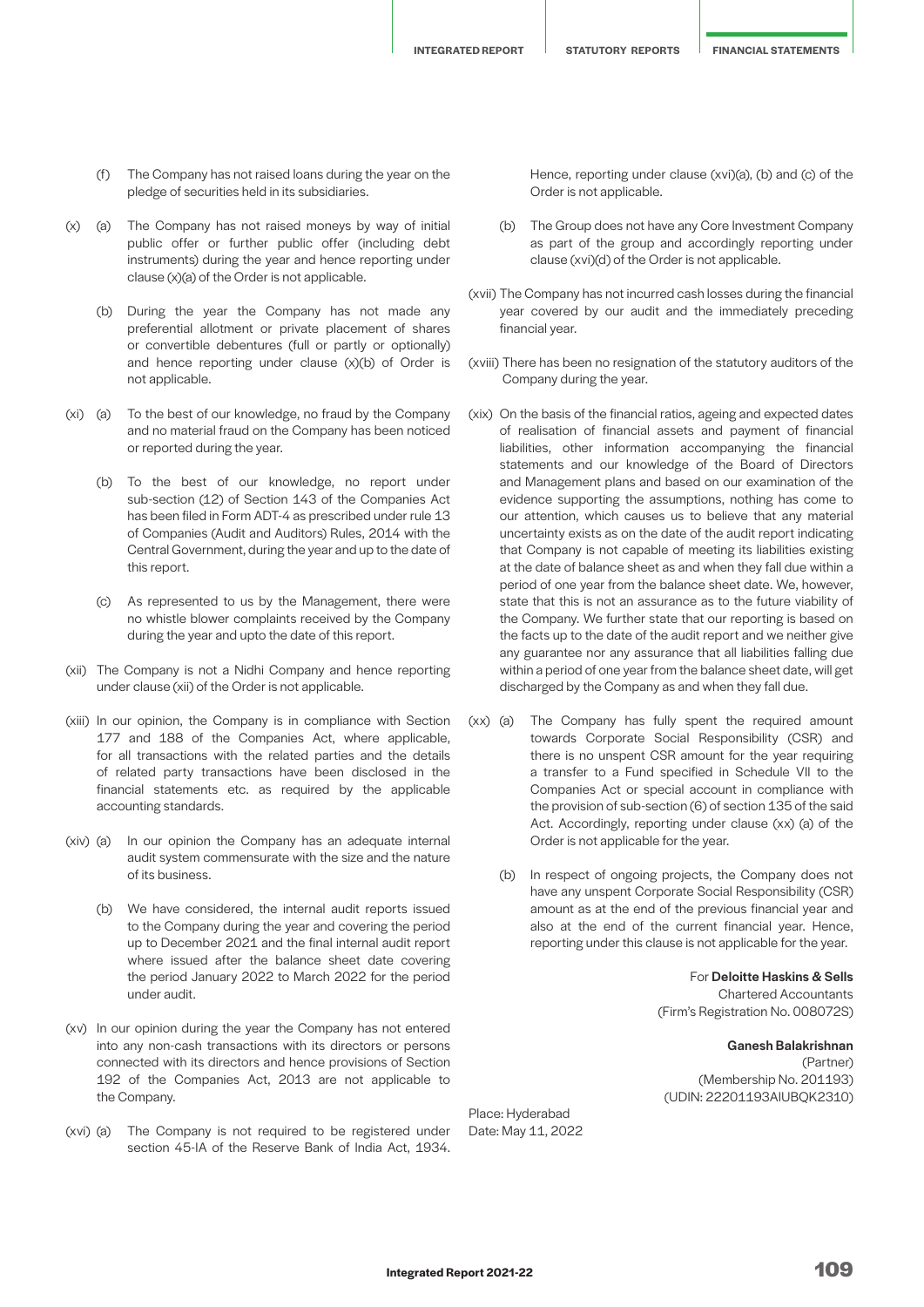# **Balance Sheet**

as on March 31, 2022

All amounts are in  $\bar{\bar{\tau}}$  Lakhs unless otherwise stated

| <b>Particulars</b>                                                                         | <b>Note</b> | As at<br><b>March 31, 2022</b> | As at<br>March 31, 2021 * |
|--------------------------------------------------------------------------------------------|-------------|--------------------------------|---------------------------|
| <b>ASSETS</b>                                                                              |             |                                |                           |
| <b>Non-current assets</b>                                                                  |             |                                |                           |
| (a) Property, plant and equipment                                                          | 2           | 1,19,588                       | 1.18.177                  |
| (b) Capital work-in-progress                                                               | 43          | 2,936                          | 2,844                     |
| (c) Goodwill                                                                               | 40          | 3,873                          | 3,873                     |
| (d) Intangible assets                                                                      |             |                                |                           |
| (i) Mining rights                                                                          | 3           | 2,186                          | 2,354                     |
| (ii) Other intangible assets                                                               | 3           | 32                             | 32                        |
| (e) Right of use assets                                                                    | 4           | 292                            | 59                        |
| <b>Financial assets</b><br>(f)                                                             |             |                                |                           |
| Investments<br>(i)                                                                         | 5           | 28,473                         | 23,888                    |
| (ii) Loans                                                                                 | 6           | 51,413                         | 2,500                     |
| (iii) Other financial assets                                                               | 7           | 1,574                          | 1,468                     |
| (g) Income tax assets (net)                                                                | 28          | 463                            | 450                       |
| (h) Other non-current assets                                                               | 8           | 2,860                          | 1,327                     |
| <b>Total Non-current assets</b>                                                            |             | 2,13,690                       | 1,56,972                  |
| <b>Current assets</b>                                                                      |             |                                |                           |
|                                                                                            |             |                                |                           |
| (a) Inventories                                                                            | 9           | 17,372                         | 12,428                    |
| (b) Financial assets                                                                       |             |                                |                           |
| Trade receivables<br>(i)                                                                   | 10          | 12,411                         | 10,074                    |
| Cash and cash equivalents<br>(ii)                                                          | 11          | 14,047                         | 21,438                    |
| (iii) Bank balances other than cash and cash equivalents                                   | 12          | 1,622                          | 1,276                     |
| (iv) Other financial assets                                                                | 7           | 2,278                          | 329                       |
| (c) Other current assets                                                                   | 8           | 8,109                          | 5,595                     |
| <b>Total Current assets</b>                                                                |             | 55,839                         | 51.140                    |
| <b>TOTAL ASSETS</b>                                                                        |             | 2.69.529                       | 2.08.112                  |
| <b>EQUITY AND LIABILITIES</b>                                                              |             |                                |                           |
| <b>Equity</b>                                                                              |             |                                |                           |
| (a) Equity share capital                                                                   | 13          | 2,350                          | 2,350                     |
| (b) Other equity                                                                           | 14          | 1,27,061                       | 1,17,144                  |
| <b>Total Equity</b>                                                                        |             | 1,29,411                       | 1,19,494                  |
| <b>Liabilities</b>                                                                         |             |                                |                           |
| <b>Non-current liabilities</b>                                                             |             |                                |                           |
| (a) Financial liabilities                                                                  |             |                                |                           |
| <b>Borrowings</b><br>(i)                                                                   | 15A         | 58,916                         | 23,110                    |
| (ia) Lease liabilities                                                                     | 35          | 166                            | 42                        |
| (ii) Other financial liabilities                                                           | 16          | 6,806                          | 7,391                     |
| (b) Provisions                                                                             | 17          | 728                            | 613                       |
| (c) Deferred tax liabilities (net)                                                         | 28          | 9,769                          | 6,804                     |
| (d) Other non-current liabilities                                                          | 19          | 229                            | 229                       |
| <b>Total Non-current liabilities</b>                                                       |             | 76,614                         | 38,189                    |
| <b>Current liabilities</b>                                                                 |             |                                |                           |
| (a) Financial liabilities                                                                  |             |                                |                           |
| Borrowings<br>(i)                                                                          | 15B         | 30,164                         | 16.845                    |
| (ia) Lease liabilities                                                                     | 35          | 154                            | 24                        |
| Trade payables                                                                             | 18          |                                |                           |
| (ii)                                                                                       |             | 60                             | 17                        |
| (a) total outstanding dues of micro enterprises and small enterprises                      |             |                                |                           |
| (b) total outstanding dues of creditors other than micro enterprises and small enterprises |             | 19,153                         | 22,773                    |
| (iii) Other financial liabilities                                                          | 16          | 1,663                          | 783                       |
| (b) Provisions                                                                             | 17          | 301                            | 437                       |
| (c) Income tax liabilities (net)                                                           | 28          | 1,275                          | 1.164                     |
| (d) Other current liabilities                                                              | 19          | 10,734                         | 8,386                     |
| <b>Total Current liabilities</b>                                                           |             | 63,504                         | 50,429                    |
| <b>Total Liabilities</b>                                                                   |             | 1,40,118                       | 88,618                    |
| <b>Total Equity and Liabilities</b>                                                        |             | 2,69,529                       | 2,08,112                  |
| Corporate information and significant accounting policies                                  | 1           |                                |                           |
| * Refer Note 40                                                                            |             |                                |                           |
| See accompanying notes forming part of the Standalone financial statements                 |             |                                |                           |
|                                                                                            |             |                                |                           |

In terms of our report attached

For Deloitte Haskins & Sells Chartered Accountants

Firm Registration No. 008072S

# Ganesh Balakrishnan

Partner

Membership No. 201193

Place: Hyderabad Date: May 11, 2022 For and on behalf of the Board of Directors

Dr. S. Anand Reddy Managing Director DIN: 00123870

# R. Soundararajan

Company Secretary M. No. F4182 Place: Hyderabad Date: May 11, 2022

 S. Sreekanth Reddy Joint Managing Director DIN: 00123889

 K. Prasad Chief Financial Officer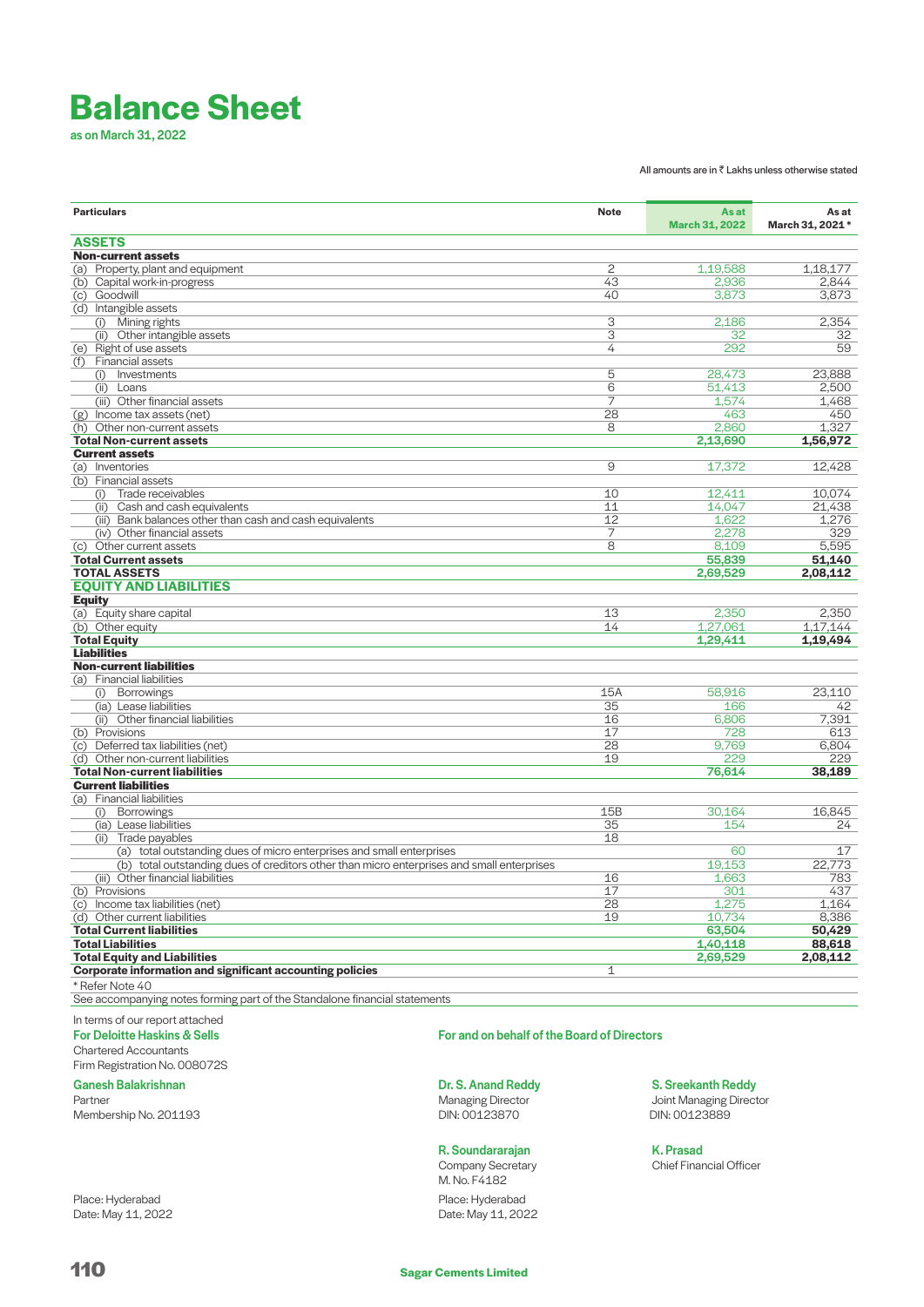# **Statement of Profit and Loss**

for the year ended March 31, 2022

All amounts are in  $\bar{\bar{\tau}}$  Lakhs unless otherwise stated

|           | <b>Particulars</b>                                                                                                                          |                                                       | <b>Note</b> | For the year ended<br><b>March 31, 2022</b>          | For the year ended<br>March 31, 2021 * |
|-----------|---------------------------------------------------------------------------------------------------------------------------------------------|-------------------------------------------------------|-------------|------------------------------------------------------|----------------------------------------|
|           | Revenue from operations                                                                                                                     |                                                       | 20          | 1,56,786                                             | 1,37,488                               |
| ш         | Other income                                                                                                                                |                                                       | 21          | 2,691                                                | 854                                    |
| ш         | Total Income (I + II)                                                                                                                       |                                                       |             | 1,59,477                                             | 1,38,342                               |
| <b>IV</b> | <b>Expenses</b>                                                                                                                             |                                                       |             |                                                      |                                        |
|           | (a) Cost of materials consumed                                                                                                              |                                                       | 22          | 25,556                                               | 19,710                                 |
|           | (b) Purchases of stock-in-trade                                                                                                             |                                                       | 23A         | 2,017                                                | 2.028                                  |
|           | Changes in inventories of finished goods and work-in-progress<br>(c)                                                                        |                                                       | 23B         | (3,447)                                              | 2,236                                  |
|           | (d) Employee benefit expenses                                                                                                               |                                                       | 24          | 8,101                                                | 7,624                                  |
|           | (e) Finance costs                                                                                                                           |                                                       | 25          | 6,934                                                | 4,607                                  |
|           | Depreciation and amortisation expense<br>(f)                                                                                                |                                                       | 26          | 8,035                                                | 8,057                                  |
|           | Power and fuel expenses<br>(g)                                                                                                              |                                                       |             | 48.352                                               | 26,143                                 |
|           | (h) Freight and forwarding                                                                                                                  |                                                       |             | 27,253                                               | 23,422                                 |
|           | Other expenses<br>(i)                                                                                                                       |                                                       | 27          | 20,345                                               | 16,110                                 |
|           | <b>Total Expenses</b>                                                                                                                       |                                                       |             | 1,43,146                                             | 1,09,937                               |
| v         | Profit before tax (III - IV)                                                                                                                |                                                       |             | 16,331                                               | 28,405                                 |
| VI        | <b>Tax expense</b>                                                                                                                          |                                                       |             |                                                      |                                        |
|           | (a) Current tax                                                                                                                             |                                                       | 28          | 3,056                                                | 4,229                                  |
|           | (b) Deferred tax                                                                                                                            |                                                       | 28          | 2,897                                                | 5,250                                  |
|           | <b>Total Tax expense</b>                                                                                                                    |                                                       |             | 5,953                                                | 9,479                                  |
|           | VII Profit after tax (V - VI)                                                                                                               |                                                       |             | 10,378                                               | 18,926                                 |
|           | <b>VIII Other comprehensive income</b>                                                                                                      |                                                       |             |                                                      |                                        |
|           | Items that will not be reclassified to profit and loss<br>(i)                                                                               |                                                       |             |                                                      |                                        |
|           | (a) Remeasurement of the defined benefit plan                                                                                               |                                                       | 33          | 195                                                  | 11                                     |
|           | (ii) Income tax relating to items that will not be reclassified to profit and loss                                                          |                                                       | 28          | (68)                                                 | (4)                                    |
|           | Other comprehensive income for the year, net of tax                                                                                         |                                                       |             | 127                                                  | $\overline{7}$                         |
| IX        | Total comprehensive income (VII + VIII)                                                                                                     |                                                       |             | 10,505                                               | 18,933                                 |
| X         | Earnings per share (Face value of ₹2 each (March 31, 2021: Face value of ₹2<br>each) (Refer Note 13(a))                                     |                                                       |             |                                                      |                                        |
|           | <b>Basic and Diluted</b>                                                                                                                    |                                                       | 36          | 8.83                                                 | 16.36                                  |
|           | <b>Corporate information and significant accounting policies</b>                                                                            |                                                       | $\mathbf 1$ |                                                      |                                        |
|           | * Refer Note 40                                                                                                                             |                                                       |             |                                                      |                                        |
|           | See accompanying notes forming part of the Standalone financial statements                                                                  |                                                       |             |                                                      |                                        |
|           | In terms of our report attached<br><b>For Deloitte Haskins &amp; Sells</b><br><b>Chartered Accountants</b><br>Firm Registration No. 008072S | For and on behalf of the Board of Directors           |             |                                                      |                                        |
| Partner   | <b>Ganesh Balakrishnan</b>                                                                                                                  | Dr. S. Anand Reddy<br><b>Managing Director</b>        |             | <b>S. Sreekanth Reddy</b><br>Joint Managing Director |                                        |
|           | Membership No. 201193                                                                                                                       | DIN: 00123870                                         |             | DIN: 00123889                                        |                                        |
|           |                                                                                                                                             | R. Soundararajan<br>Company Secretary<br>M. No. F4182 |             | <b>K. Prasad</b><br><b>Chief Financial Officer</b>   |                                        |

Place: Hyderabad Date: May 11, 2022 Place: Hyderabad Date: May 11, 2022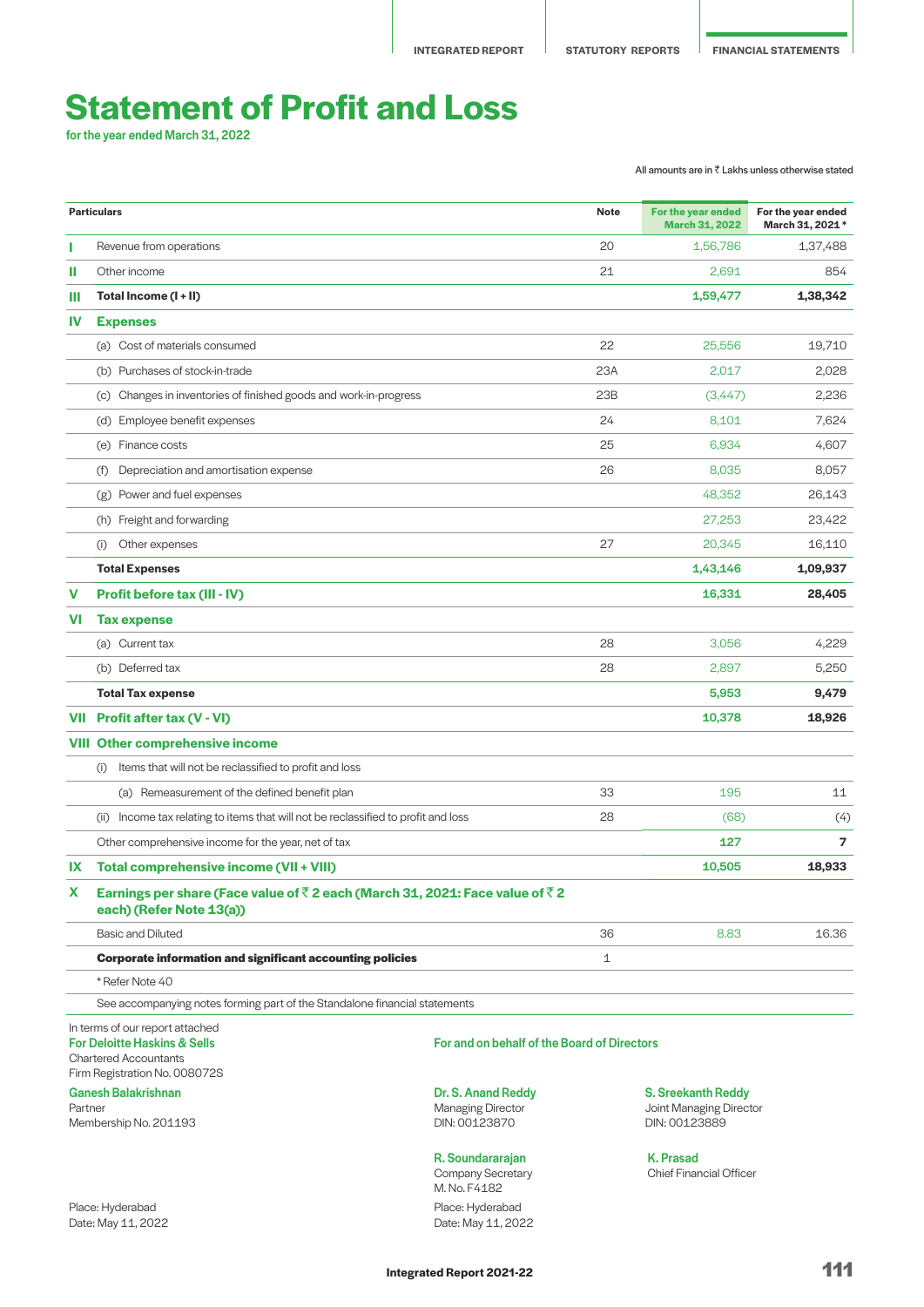# **Statement of Changes in Equity**

for the year ended March 31, 2022

All amounts are in  $\bar{\bar{\tau}}$  Lakhs unless otherwise stated

# **A. Equity share capital**

| <b>Particulars</b>                                                 | Amount |
|--------------------------------------------------------------------|--------|
| Balance at March 31, 2020                                          | 2.228  |
| Changes in equity share capital during the year (Refer Note 44(a)) | 122    |
| Balance at March 31, 2021                                          | 2,350  |
| Changes in equity share capital during the year (Refer Note 13(a)) |        |
| Balance at March 31, 2022                                          | 2.350  |

# **B. Other equity**

| <b>Particulars</b>                                                                         |                        |                                         | <b>Reserves and surplus</b> |                             | <b>Other items</b>                  | <b>Money received</b>     | <b>Total other</b> |
|--------------------------------------------------------------------------------------------|------------------------|-----------------------------------------|-----------------------------|-----------------------------|-------------------------------------|---------------------------|--------------------|
|                                                                                            | <b>Capital reserve</b> | <b>Securities</b><br>premium<br>account | <b>General reserve</b>      | <b>Retained</b><br>earnings | of other<br>comprehensive<br>income | against share<br>warrants | equity             |
| <b>Balance as at March 31, 2020</b>                                                        | 35                     | 45,507                                  | 3,598                       | 49,839                      | (192)                               | 2,236                     | 1,01,023           |
| Effect of business combination<br>(Refer Note 40)                                          |                        |                                         |                             | (7,839)                     | (29)                                |                           | (7,868)            |
| Profit for the year                                                                        |                        |                                         |                             | 18,926                      |                                     |                           | 18,926             |
| Dividend on equity shares (Refer<br>Note 39)                                               |                        |                                         |                             | (1,528)                     |                                     |                           | (1,528)            |
| Other comprehensive income for<br>the year (net of tax $\bar{x}$ 4)                        |                        |                                         |                             |                             | 7                                   |                           | 7                  |
| Money received against share<br>warrant (Refer Note 44(a))                                 |                        |                                         |                             |                             |                                     | 6.706                     | 6,706              |
| Allotment of equity shares upon<br>conversion of warrants (Refer<br>Note $44(a)$           |                        |                                         |                             |                             |                                     | (122)                     | (122)              |
| Premium on allotment of equity<br>shares upon conversion of<br>warrants (Refer Note 44(a)) |                        | 8,820                                   |                             |                             |                                     | (8,820)                   |                    |
| Balance as at March 31, 2021                                                               | 35                     | 54,327                                  | 3,598                       | 59,398                      | (214)                               | ٠                         | 1,17,144           |
| Profit for the year                                                                        | ۰                      |                                         | $\overline{a}$              | 10,378                      |                                     | $\overline{a}$            | 10,378             |
| Dividend on equity shares                                                                  | $\overline{a}$         |                                         |                             | (588)                       |                                     | $\overline{a}$            | (588)              |
| Other comprehensive income for<br>the year (net of tax $\bar{z}$ 68)                       |                        |                                         |                             |                             | 127                                 |                           | 127                |
| <b>Balance at March 31, 2022</b>                                                           | 35                     | 54,327                                  | 3,598                       | 69,188                      | (87)                                | ٠                         | 1,27,061           |

See accompanying notes forming part of the standalone financial statements

In terms of our report attached For Deloitte Haskins & Sells Chartered Accountants Firm Registration No. 008072S

Ganesh Balakrishnan Partner Membership No. 201193

Place: Hyderabad Date: May 11, 2022 For and on behalf of the Board of Directors

Dr. S. Anand Reddy Managing Director DIN: 00123870

R. Soundararajan Company Secretary M. No. F4182 Place: Hyderabad Date: May 11, 2022

S. Sreekanth Reddy Joint Managing Director DIN: 00123889

 K. Prasad Chief Financial Officer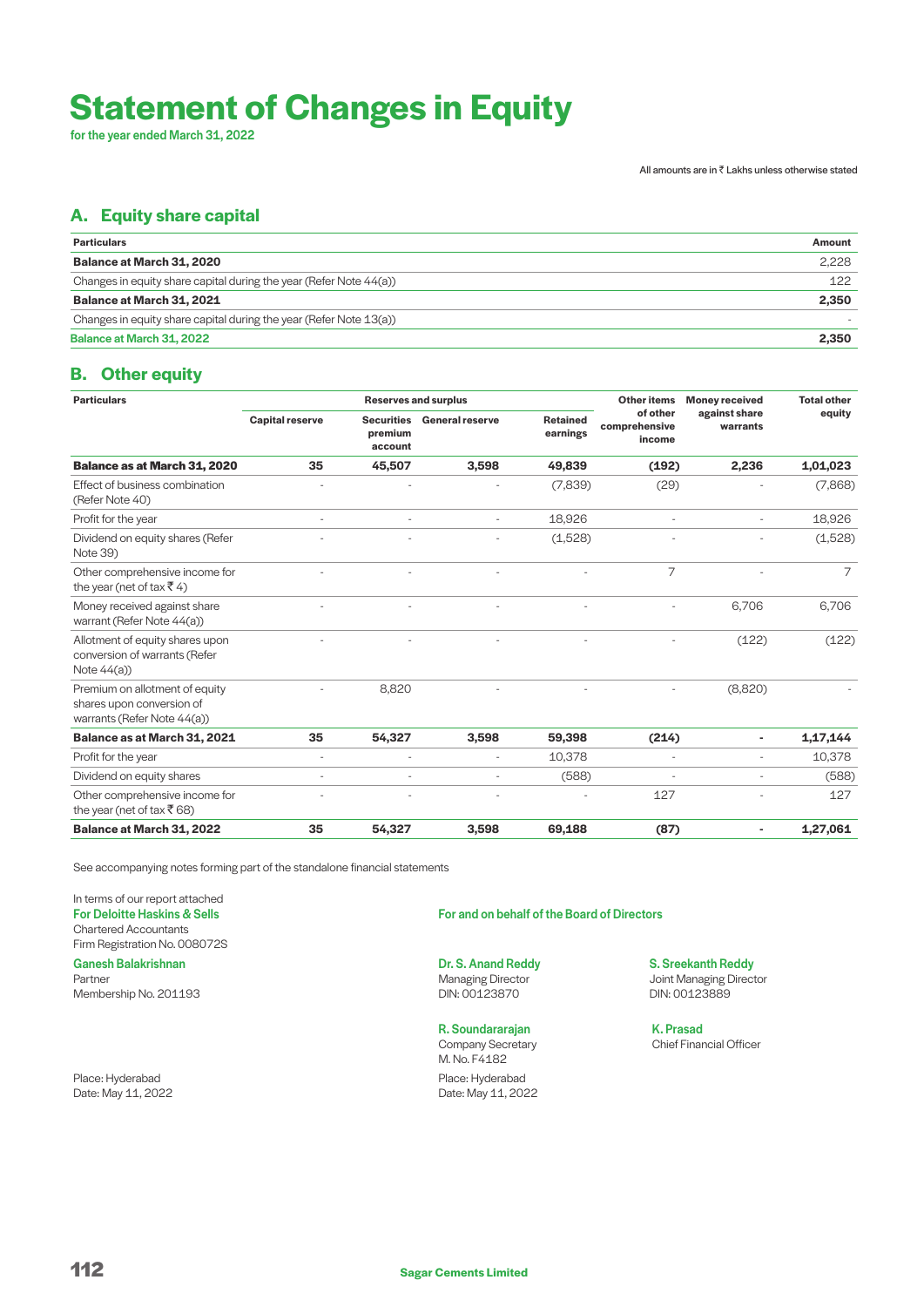# **Statement of Cash Flows**

for the year ended March 31, 2022

All amounts are in  $\bar{\bar{\tau}}$  Lakhs unless otherwise stated

|   | <b>Particulars</b>                                                                 | For the year ended March 31, 2022 |           | For the year ended March 31, 2021 * |          |
|---|------------------------------------------------------------------------------------|-----------------------------------|-----------|-------------------------------------|----------|
|   | A Cash flow from operating activities                                              |                                   |           |                                     |          |
|   | <b>Profit before tax</b>                                                           |                                   | 16,331    |                                     | 28.405   |
|   | Adjustments for                                                                    |                                   |           |                                     |          |
|   | Depreciation and amortisation expense                                              | 8,035                             |           | 8,057                               |          |
|   | Finance costs                                                                      | 6,934                             |           | 4,607                               |          |
|   | Interest income                                                                    | (2,531)                           |           | (404)                               |          |
|   | Liabilities no longer required written back                                        | (81)                              |           | (46)                                |          |
|   | Expected credit loss allowance on trade receivables                                | 202                               |           | 85                                  |          |
|   | Provision for incentives receivable from government                                | 775                               |           | 84                                  |          |
|   | Unrealised loss on foreign currency transactions and translation                   |                                   |           | 54                                  |          |
|   | Net loss on fair value change in financial instruments                             | 6                                 |           | 166                                 |          |
|   | Loss/(profit) on sale of property, plant and equipment (net)                       | 38                                |           | (50)                                |          |
|   |                                                                                    |                                   | 13,378    |                                     | 12,553   |
|   | <b>Operating profit before working capital changes</b>                             |                                   | 29,709    |                                     | 40,958   |
|   | Changes in working capital                                                         |                                   |           |                                     |          |
|   | Adjustments for (increase)/decrease in operating assets:                           |                                   |           |                                     |          |
|   | Trade receivables                                                                  | (2,540)                           |           | 3,517                               |          |
|   | Inventories                                                                        | (4,944)                           |           | (848)                               |          |
|   | Other financial assets                                                             | 131                               |           | 97                                  |          |
|   | Other assets                                                                       | (3,358)                           |           | (2, 182)                            |          |
|   |                                                                                    |                                   | (10,711)  |                                     | 584      |
|   | Adjustments for increase/(decrease) in operating liabilities:                      |                                   |           |                                     |          |
|   | Trade payables                                                                     | (3,496)                           |           | 546                                 |          |
|   | Other financial liabilities                                                        | 358                               |           | (85)                                |          |
|   | Provisions                                                                         | 174                               |           | (260)                               |          |
|   | Other liabilities                                                                  | 2,348                             |           | 4,215                               |          |
|   |                                                                                    |                                   | (616)     |                                     | 4,416    |
|   | <b>Cash generated from operating activities</b>                                    |                                   | 18,382    |                                     | 45,958   |
|   | Less: Income tax paid                                                              |                                   | (2,958)   |                                     | (3,656)  |
|   | Net cash generated from operating activities                                       |                                   | 15,424    |                                     | 42,302   |
| в | <b>Cash flow from investing activities</b>                                         |                                   |           |                                     |          |
|   | Capital expenditure on property, plant and equipment including<br>capital advances | (11,250)                          |           | (3, 137)                            |          |
|   | Deposits not considered as cash and cash equivalents                               |                                   |           |                                     |          |
|   | Placed                                                                             | (1, 199)                          |           | (380)                               |          |
|   | Matured                                                                            | 464                               |           |                                     |          |
|   | Proceeds from disposal of plant and equipment                                      | 487                               |           | 103                                 |          |
|   | Investments in subsidiaries during the year                                        | (4,524)                           |           | (10, 425)                           |          |
|   | Unsecured loans given to subsidiaries (net)                                        | (48, 913)                         |           | (2,500)                             |          |
|   | Interest received                                                                  | 615                               |           | 266                                 |          |
|   | Net cash used in investing activities                                              |                                   | (64, 320) |                                     | (16,073) |
| C | <b>Cash flow from financing activities</b>                                         |                                   |           |                                     |          |
|   | Proceeds from allotment of equity shares upon conversion of<br>warrants            |                                   |           | 6,706                               |          |
|   | Proceeds from non-current borrowings                                               | 53,823                            |           | 5,901                               |          |
|   | Repayment of non-current borrowings                                                | (7, 446)                          |           | (7,348)                             |          |
|   | Proceeds from loan from others and related parties (net)                           |                                   |           | 138                                 |          |
|   | Repayment of unsecured loans from related party                                    | (900)                             |           |                                     |          |
|   | Proceeds from/(repayment of) current borrowings (net)                              | 2,748                             |           | (3,846)                             |          |
|   | Repayment of lease liabilities                                                     | (161)                             |           | (154)                               |          |
|   | Finance costs                                                                      | (5,971)                           |           | (4,838)                             |          |
|   | Dividends paid                                                                     | (588)                             |           | (1,528)                             |          |
|   | Net cash generated from / (used in) financing activities                           |                                   | 41,505    |                                     | (4,969)  |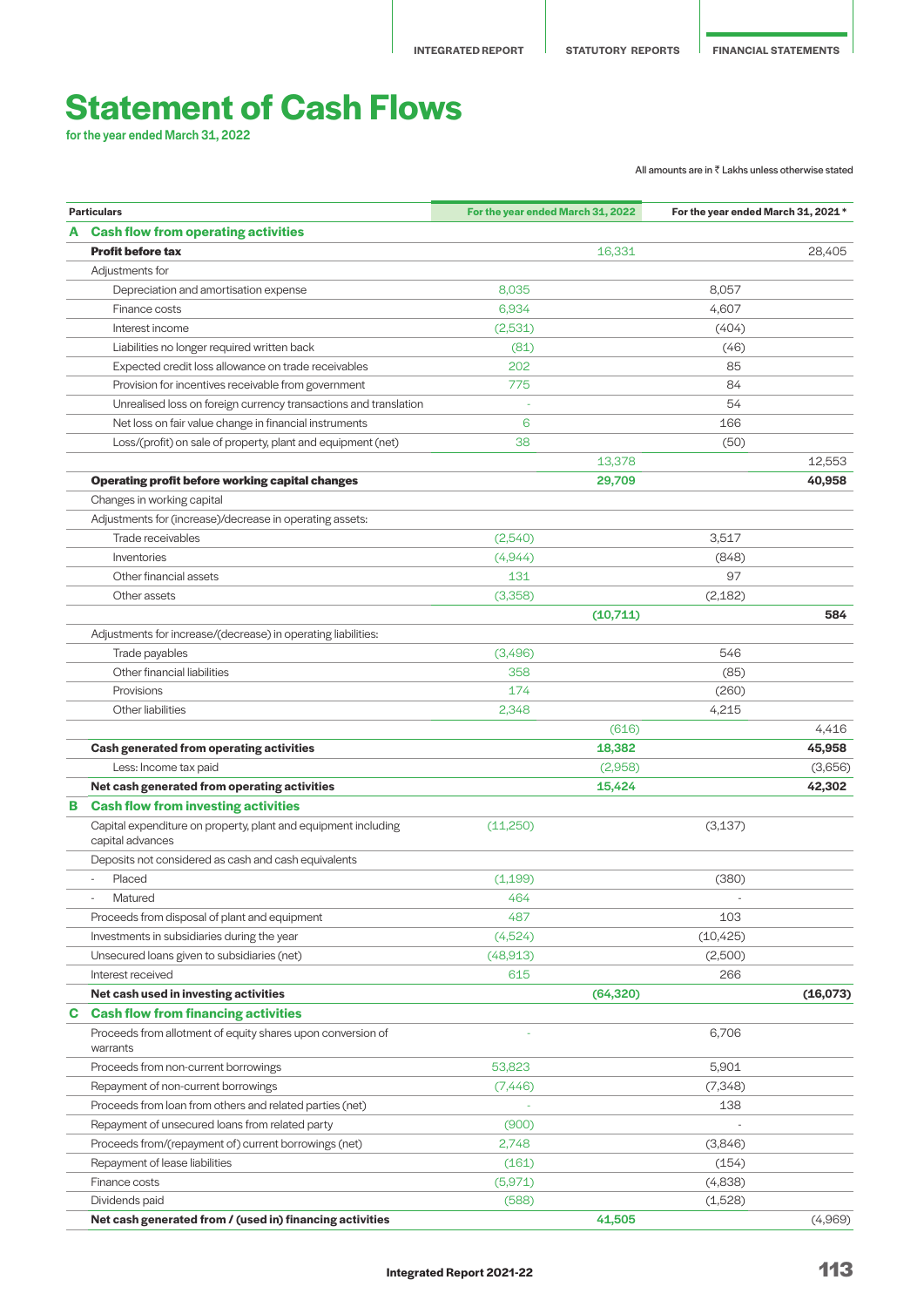# **Statement of Cash Flows**

for the year ended March 31, 2022

#### All amounts are in  $\bar{\bar{\tau}}$  Lakhs unless otherwise stated

| <b>Particulars</b>                                                       | For the year ended March 31, 2022 | For the year ended March 31, 2021 * |
|--------------------------------------------------------------------------|-----------------------------------|-------------------------------------|
| Net (decrease)/increase in cash and cash equivalent (A+B+C)              | (7, 391)                          | 21,260                              |
| Cash and cash equivalent at the beginning of the year<br>(Refer Note 40) | 21,438                            | 178                                 |
| Cash and cash equivalent at the end of the year<br>(Refer Note 11)       | 14,047                            | 21,438                              |
| Note:                                                                    |                                   |                                     |
| Cash and cash equivalents comprises of:                                  |                                   |                                     |
| Cash in hand                                                             | 2                                 | 1                                   |
| Balances with banks                                                      | 1,545                             | 587                                 |
| Deposits with banks                                                      | 12,500                            | 20,850                              |
| Cash and cash equivalents (Refer Note 11)                                | 14,047                            | 21,438                              |
| * Refer Note 40                                                          |                                   |                                     |

# **Reconciliations of liabilities from financing activities:**

| <b>Particulars</b>             | As at<br>April 01, 2021 | <b>Effect of business</b><br>combination<br>(Refer Note 40) | <b>Proceeds</b> | Repayment                | Fair value changes       | As at<br><b>March 31, 2022</b> |
|--------------------------------|-------------------------|-------------------------------------------------------------|-----------------|--------------------------|--------------------------|--------------------------------|
| Long-term borrowings           | 29,738                  |                                                             | 53,823          | (7, 446)                 |                          | 76,115                         |
| (including current maturities) |                         |                                                             |                 |                          |                          |                                |
| Loan from related party        | 1,093                   |                                                             |                 | (900)                    |                          | 193                            |
| and others                     |                         |                                                             |                 |                          |                          |                                |
| Short-term borrowings          | 10,217                  | $\overline{\phantom{a}}$                                    | 2,748           | $\overline{\phantom{a}}$ | $\sim$                   | 12,965                         |
| <b>Total liabilities from</b>  | 41,048                  |                                                             | 56,571          | (8, 346)                 | ۰                        | 89,273                         |
| financing activities           |                         |                                                             |                 |                          |                          |                                |
| <b>Particulars</b>             | As at<br>April 01, 2020 | <b>Effect of business</b><br>combination<br>(Refer Note 40) | <b>Proceeds</b> | Repayment                | Fair value changes       | As at<br>March 31, 2021        |
| Long-term borrowings           | 14,792                  | 16,393                                                      | 5,901           | (7, 348)                 |                          | 29,738                         |
| (including current maturities) |                         |                                                             |                 |                          |                          |                                |
| Loan from related party        |                         | 955                                                         | 138             | -                        | $\overline{\phantom{a}}$ | 1,093                          |
| and others                     |                         |                                                             |                 |                          |                          |                                |
| Short-term borrowings          | 10.765                  | 3.298                                                       |                 | (3,846)                  | ٠                        | 10.217                         |
| <b>Total liabilities from</b>  | 25,557                  | 20,646                                                      | 6,039           | (11, 194)                | ۰                        | 41,048                         |
| financing activities           |                         |                                                             |                 |                          |                          |                                |

# **Reconciliation of lease liability:**

| <b>Particulars</b> | As at<br>April 01, 2021 | <b>Effect of business</b><br>combination<br>(Refer Note 40) | <b>Additions</b> | <b>Finance cost</b><br>accrued during<br>the year | <b>Payment of lease</b><br>liabilities | As at<br><b>March 31, 2022</b> |
|--------------------|-------------------------|-------------------------------------------------------------|------------------|---------------------------------------------------|----------------------------------------|--------------------------------|
| Lease liabilities  | 66                      | $\overline{\phantom{a}}$                                    | 388              | 27                                                | (161)                                  | 320                            |
| <b>Particulars</b> | As at<br>April 01, 2020 | <b>Effect of business</b><br>combination                    | <b>Additions</b> | <b>Finance cost</b><br>accrued during the         | <b>Payment of lease</b><br>liabilities | As at<br>March 31, 2021        |

|             | 01.2020 | combination<br>Refer Note 40) |    | accrued during the<br>year | <b>liabilities</b> | 2021<br>March 31. |
|-------------|---------|-------------------------------|----|----------------------------|--------------------|-------------------|
| $\triangle$ | 136     | _                             | 48 |                            | 154                | 66                |

In terms of our report attached For Deloitte Haskins & Sells

Chartered Accountants

Firm Registration No. 008072S

Ganesh Balakrishnan Partner Membership No. 201193

Place: Hyderabad Date: May 11, 2022

# For and on behalf of the Board of Directors

Dr. S. Anand Reddy Managing Director DIN: 00123870

# R. Soundararajan

Company Secretary M. No. F4182 Place: Hyderabad Date: May 11, 2022

S. Sreekanth Reddy Joint Managing Director DIN: 00123889

 K. Prasad Chief Financial Officer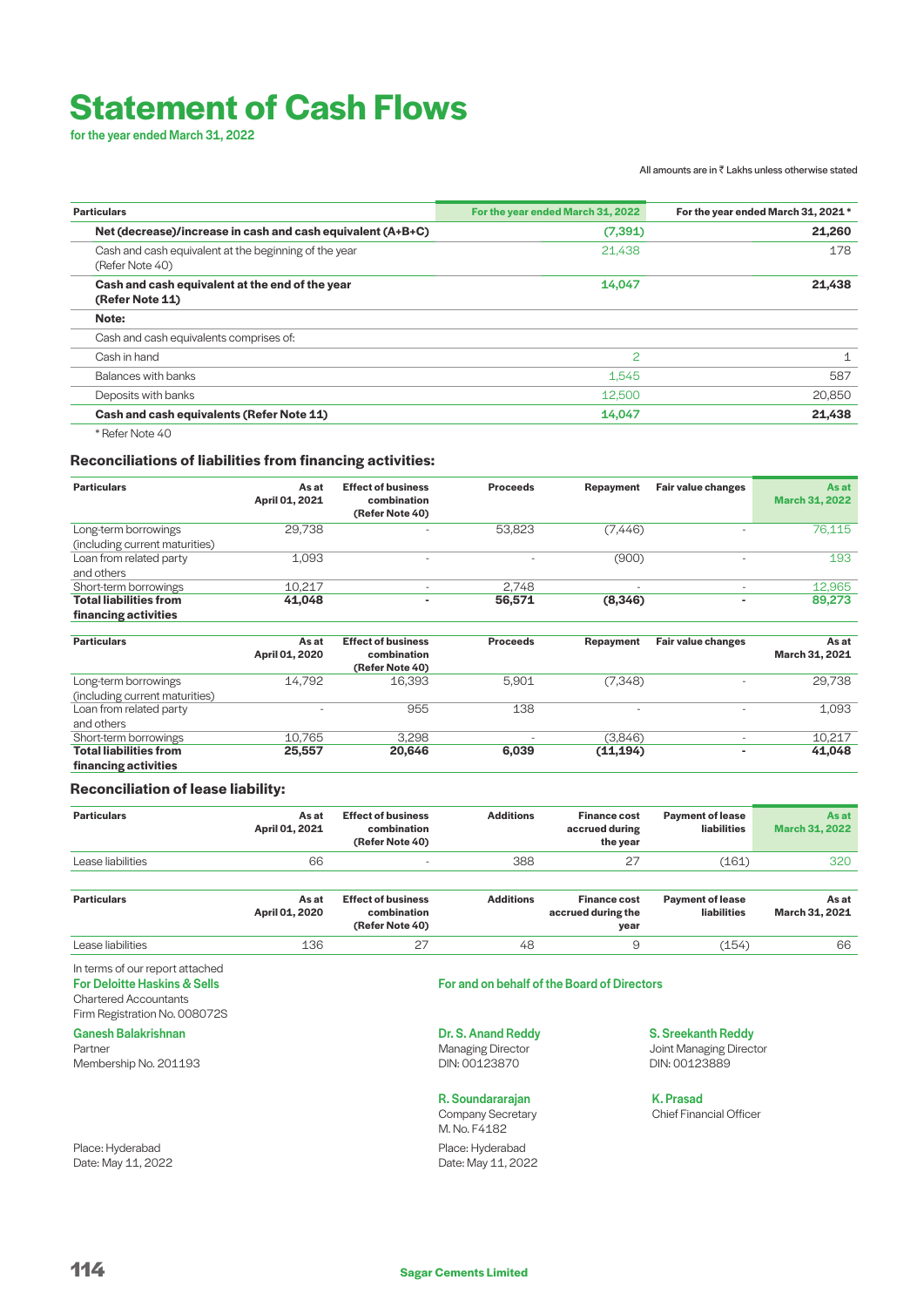**1. Corporate information and significant accounting policies**

### **a) Corporate Information:**

 Sagar Cements Limited ("the Company") was incorporated under the Companies Act, 1956 as a public limited company on January 15, 1981. The Company is engaged in the business of manufacture and sale of cement. The Company has its registered office at Hyderabad, Telangana. Its shares are listed on The National Stock Exchange (NSE) of India Limited and the BSE Limited.

#### **b) Significant accounting policies:**

### i) Statement of compliance

 The financial statements have been prepared in accordance with Indian Accounting Standards (hereinafter referred to as 'Ind AS') prescribed under Section 133 of the Companies Act, 2013 ("the Act") read with Rule 3 of the Companies (Indian Accounting Standards) Rules, 2015 and Companies (Indian Accounting Standards) Amendment Rules, 2016 as amended and other accounting principles generally accepted in India and guidelines issued by the Securities and Exchange Board of India (SEBI). The Company has consistently applied accounting policies to all periods.

#### ii) Basis of preparation and presentation

 These financial statements have been prepared on the historical cost basis except for certain financial instruments that are measured at fair values at the end of each reporting period, as explained in the accounting policies below.

 Historical cost is generally based on the fair value of the consideration given in exchange for goods and services at the time of their acquisition.

 Fair value is the price that would be received to sell an asset or paid to transfer a liability in an orderly transaction between market participants at the measurement date, regardless of whether that price is directly observable or estimated using another valuation technique. In estimating the fair value of an asset or a liability, the Company takes into account the characteristics of the asset or liability if market participants would take those characteristics into account when pricing the asset or liability at the measurement date. Fair value for measurement and/or disclosure purposes in these financial statements is determined on such a basis, except for net realisable value in Ind AS 2 or value in use in Ind AS 36 that have some similarities to fair value but are not fair value.

 In addition, for financial reporting purposes, fair value measurements are categorised into Level 1, 2, or 3 based on the degree to which the inputs to the fair value measurements are observable and the significance of the inputs to the fair value measurement in its entirety, which are described as follows:

• Level 1 inputs are quoted prices (unadjusted) in active markets for identical assets or liabilities that the entity can access at the measurement date;

All amounts are in  $\bar{z}$  Lakhs unless otherwise stated

- Level 2 inputs are inputs, other than quoted prices included within Level 1, that are observable for the asset or liability, either directly or indirectly; and
- Level 3 inputs are unobservable inputs for the asset or liability.

### iii) Functional and Presentation currency

 These financial statements are presented in Indian Rupees  $(\overline{\mathfrak{F}})$  which is the functional currency of the Company and the currency of the primary economic environment in which the Company operates.

#### Rounding of amounts

 All amounts disclosed in the financial statements which also include the accompanying notes have been rounded off to the nearest lakhs as per the requirement of Schedule III to the Companies Act 2013, unless otherwise stated.

### iv) Use of estimates and Judgements

 In the application of the accounting policies, which are described in Note 1(b), the management of the Company are required to make judgements, estimates and assumptions about the carrying amounts of assets and liabilities that are not readily apparent from other sources. The Management believes that the estimates used in preparation of the financial statements are prudent and reasonable and the associated assumptions are based on historical experience and other factors that are considered to be relevant.

 The estimates and underlying assumptions are reviewed on an ongoing basis. Revisions to accounting estimates are recognised in the period in which the estimate is revised if the revision affects only that period, or in the period of the revision and future periods if the revision affects both current and future periods. The significant areas of estimation, uncertainty and critical judgements in applying accounting policies that have the most significant effect on the amount recognised in the financial statements is included in the following notes:

### • Useful lives of property, plant and equipment and amortisation of intangible assets

Depreciation on plant and machinery, railway siding, mining rights and land restoration is calculated on a straight-line basis and property, plant and equipment other than stated above is calculated on a diminishing balance method basis using the rates arrived at based on the useful lives and residual values of all its property, plant and equipment as estimated by the management. Amortisation of intangible assets is calculated on diminishing balance method considering the useful life estimated by the management. The management believes that depreciation rates currently used fairly reflect its estimate of the useful lives and residual values of property, plant and equipment, though these rates in certain cases are different from lives prescribed under Schedule II of the Companies Act, 2013. The lives are based on historical experience with similar assets as well as anticipation of future events, which may impact their life, such as changes in technology. This reassessment may result in change in depreciation expense in future periods.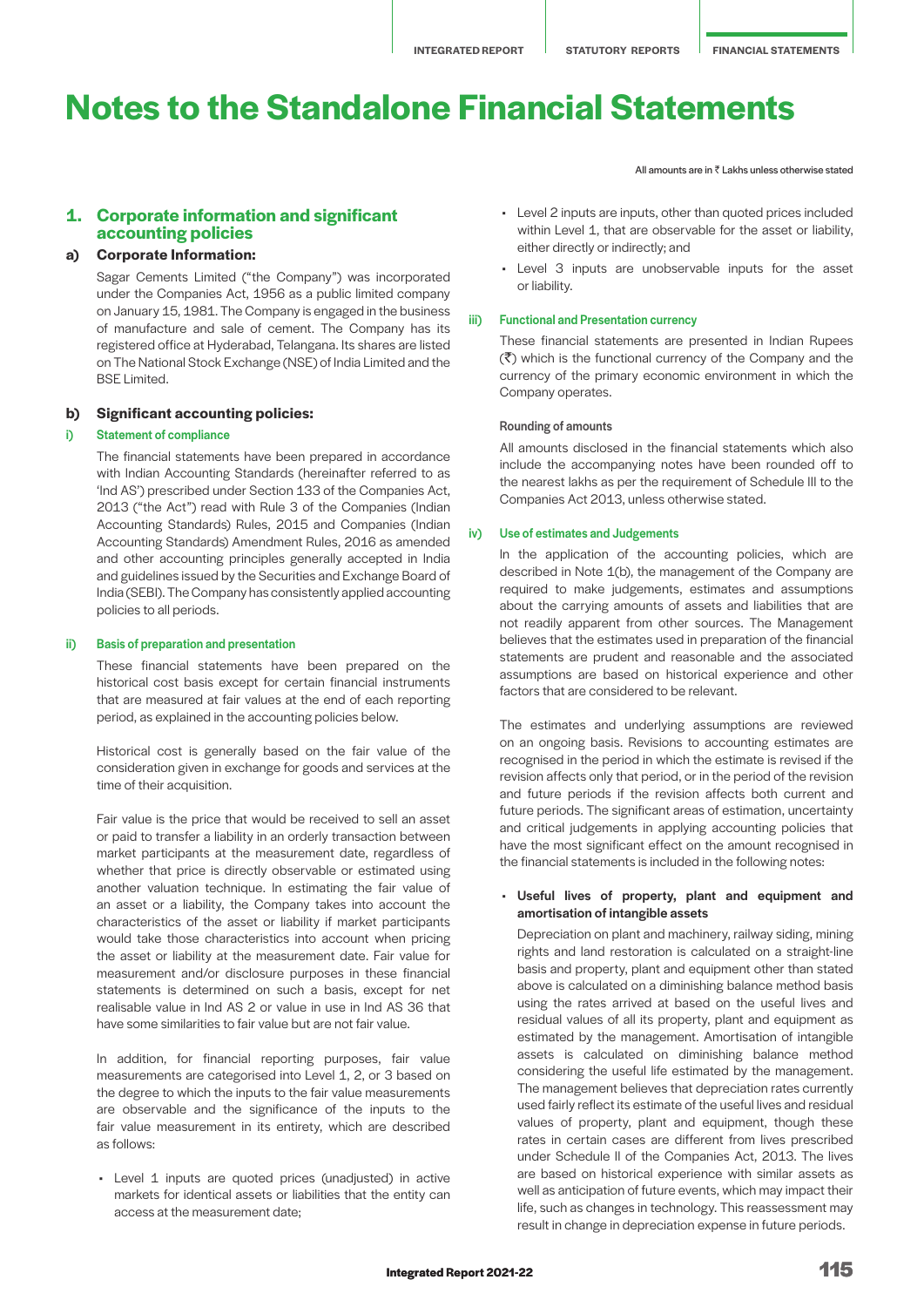All amounts are in  $\bar{z}$  Lakhs unless otherwise stated

# • Defined benefit plans

The liabilities and costs for defined benefit pension plans and other post-employment benefits are determined using actuarial valuations. The actuarial valuation involves making assumptions relating to discount rates, future salary increases, mortality rates and future pension increases. Due to the long-term nature of these plans, such estimates are subject to significant uncertainty.

### • Recognition of deferred tax assets and liabilities

Deferred tax assets and liabilities are recognised for deductible temporary differences and unused tax losses for which there is probability of utilisation against the future taxable profit. The Company uses judgement to determine the amount of deferred tax that can be recognised, based upon the likely timing and the level of future taxable profits and business developments.

#### • Fair value measurement of Financial instruments

When the fair values of financial assets and financial liabilities recorded in the balance sheet cannot be measured based on quoted prices in active markets, their fair value is measured using valuation techniques including the Discounted Cash Flow ('DCF') model. The inputs to these models are taken from observable markets where possible, but where this is not feasible, a degree of judgement is required in establishing fair values. Judgements include considerations of inputs such as liquidity risk, credit risk and volatility. Changes in assumptions about these factors could affect the reported fair value of financial instruments.

### • Provisions and contingencies

Provisions are recognised in the period when it becomes probable that there will be a future outflow of funds resulting from past operations or events that can reasonably be estimated. The timing of recognition requires application of judgement to existing facts and circumstances which may be subject to change. The litigations and claims to which the Company is exposed are assessed by management and in certain cases with the support of external specialised lawyers.

In the normal course of business, contingent liabilities may arise from litigation and other claims against the Company. Potential liabilities that are possible but not probable of crystallising or are very difficult to quantify reliably are treated as contingent liabilities. Such liabilities are disclosed in the notes but are not recognised.

### • Leases

Ind AS 116 Leases requires a lessee to determine the lease term as the non-cancellable period of a lease adjusted with any option to extend or terminate the lease, if the use of such option is reasonably certain. The Company makes an assessment on the expected lease term on lease-by-lease basis and thereby assesses whether it is reasonably certain that any options to extend or terminate the contract will be exercised. In evaluating the lease term, the Company considers factors such as any significant leasehold

improvements undertaken over the lease term, costs relating to the termination of lease and the importance of the underlying lease to the Company's operations taking into account the location of the underlying asset and the availability of the suitable alternatives. The lease term in future periods is reassessed to ensure that the lease term reflects the current economic circumstances. The discount rate is based on the incremental borrowing rate specific to the lease being evaluated or for a portfolio of leases with similar characteristics.

### • Impairment of investments in subsidiaries

Determining whether the investments in subsidiaries, are impaired requires an estimate of the value in use of investments. In considering the value in use, the management has anticipated the capacity utilisation of plants, operating margins, mineable resources and availability of infrastructure of mines, and other factors of the underlying businesses/operations of the investee Companies. Any subsequent changes to the cash flows due to changes in the above-mentioned factors could impact the carrying value of investments.

### • Inventories

Inventories are stated at the lower of cost and net realisable value. In estimating the net realisable value of inventories, the Company makes an estimate of future selling prices and costs necessary to make the sale.

### • Expected credit losses

The Company makes provision for doubtful receivables based on a provision matrix which takes into account historical credit loss experience and adjusted for forward looking information. The expected credit loss allowance is based on the ageing of the days the receivables are due and the rates as per the provision matrix.

# • Mining rights

The Company has used cost saving method for value analysis of limestone mining rights. The valuation method estimates the value of future savings in limestone cost over the life of the mine accruing to the Company, by virtue of the transaction instead of procuring the limestone via open market.

The resulting post-tax cash flows for each of the years are recognised at their present value using a Weighted Average Cost of Capital ('WACC') relating to the risk of achieving the mine's projected savings.

### v) Business combination

 Business Combinations are accounted for using Ind AS 103 'Business Combination'. Acquisitions of businesses are accounted for using the acquisition method unless the transaction is between entities under common control.

 Business Combinations arising from transfer of interests in entities that are under common control, are accounted using pooling of interest method wherein, assets and liabilities of the combining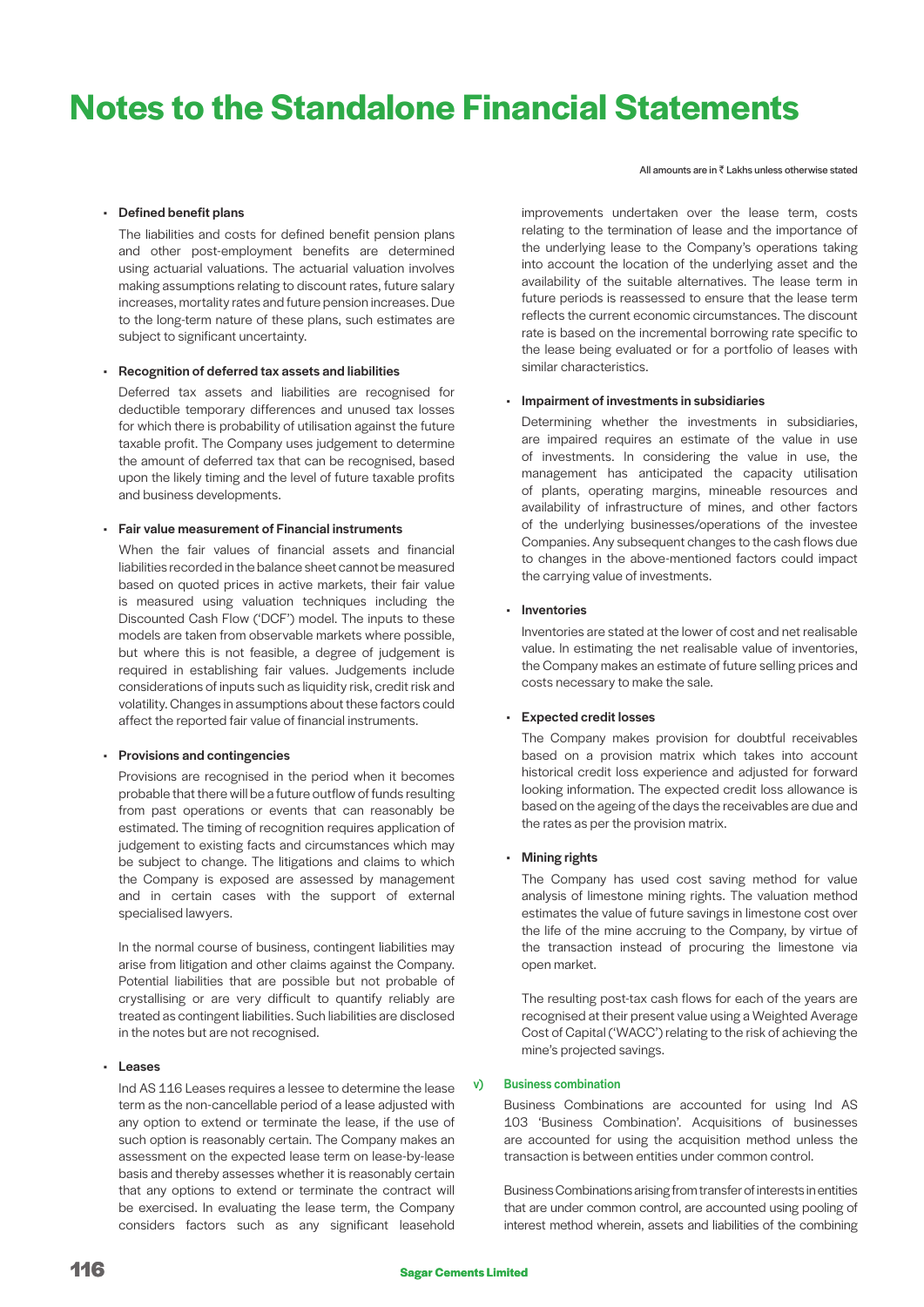entities are reflected at their carrying value. No adjustment is made to reflect fair values, or recognize any new assets or liabilities other than those required to harmonise accounting policies. The identity of the reserves is preserved and appears in the financial statements of the transferee in the same form in which they appeared in the financial statements of the transferor.

### Goodwill

 Goodwill is measured as the excess of the sum of the consideration transferred, the amount of any non-controlling interests in the acquiree, and the fair value of the acquirer's previously held equity interest in the acquiree (if any) over the net of the acquisition-date amounts of the identifiable assets acquired and liabilities assumed.

 If those amounts are less than the fair value of the net identifiable assets of the business acquired, the difference is recognised in other comprehensive income and accumulated in equity as capital reserve provided there is clear evidence of the underlying reasons for classifying the business combination as bargain purchase. In other cases, the bargain purchase gain is recognised directly in equity as capital reserve.

### Mining rights

 The Company has used cost saving method for value analysis of limestone mining rights. The valuation method estimates the value of future savings in limestone cost over the life of the mine accruing to the Company, by virtue of the transaction instead of procuring the limestone via open market.

 The resulting post-tax cash flows for each of the years are recognised at their present value using a Weighted Average Cost of Capital ('WACC') relating to the risk of achieving the mine's projected savings.

 A cash generating unit to which mining right has been allocated is tested for impairment annually, or more frequently when there is an indication that the unit may be impaired. If the recoverable amount of the cash generating unit is less than its carrying amount, the impairment loss is allocated first to reduce the carrying amount of any mining rights allocated to the unit and then to the other assets of the unit pro-rata based on the carrying amount of each asset in the unit. Any impairment loss for mining rights is recognised in profit and loss. An impairment loss recognised for mining rights is not reversed in subsequent periods.

#### vi) Goodwill

 Goodwill is measured at cost, being the excess of the aggregate of the consideration transferred, the amount recognised for non-controlling interests, and any previous interest held, over the net identifiable assets acquired and liabilities assumed.

 After initial recognition, goodwill is measured at cost less any accumulated impairment losses. For the purpose of impairment testing, goodwill acquired in a business combination is, from the acquisition date, allocated to each of the Company's cash-generating units that are expected to benefit from the combination, irrespective of whether other assets or liabilities of the acquiree are assigned to those units.

#### All amounts are in  $\bar{z}$  Lakhs unless otherwise stated

 A cash generating unit to which goodwill has been allocated is tested for impairment annually, or more frequently when there is an indication that the unit may be impaired. If the recoverable amount of the cash generating unit is less than its carrying amount, the impairment loss is allocated first to reduce the carrying amount of any goodwill allocated to the unit and then to the other assets of the unit pro-rata based on the carrying amount of each asset in the unit. Any impairment loss for goodwill is recognised in profit and loss. An impairment loss recognised for goodwill is not reversed in subsequent periods.

 Where goodwill has been allocated to a cash generating unit and part of the operation within that unit is disposed of, the goodwill associated with the disposed operation is included in the carrying amount of the operation when determining the gain or loss on disposal. Goodwill disposed in these circumstances is measured based on the relative values of the disposed operation and the portion of the cash-generating unit retained.

### vii) Revenue recognition:

 The Company derives revenue from the sale of cement and recognises when it transfers control over the goods to the customer. Revenue is measured at fair value of the consideration received or receivable, after deduction of any trade discounts, volume rebates and any taxes or duties collected on behalf of the government which are levied on sales.

 Revenue from service contracts with customers is recognised when the services are transferred to the customer at an amount that reflects the consideration entitled in exchange for those services.

 No element of financing is deemed present as the sales are made with credit terms largely ranging between 30 days and 60 days depending on the specific terms agreed to with customers concerned, which is consistent with the market practice.

### Generation of Power:

 In case of power generation, revenue from sale of energy is recognised on accrual basis. Claims for delayed payment charges and any other claims, which the Company is entitled to, on grounds of prudence are accounted on admittance basis.

#### Dividend and interest income

 Dividend income from investments is recognised when the shareholder's right to receive payment has been established.

 Interest income from a financial asset is recognised when it is probable that the economic benefits will flow to the Company and the amount of income can be measured reliably. Interest income is accrued on a time basis, by reference to the principal outstanding and at the effective interest rate applicable.

 The effective interest method is a method of calculating the amortised cost of a financial asset or financial liability and of allocating interest income/interest expenses over the relevant period. The effective interest rate is the rate that exactly discounts estimated future cash receipts/payments (including all fees and points paid or received that form an integral part of the effective interest rate, transaction costs and other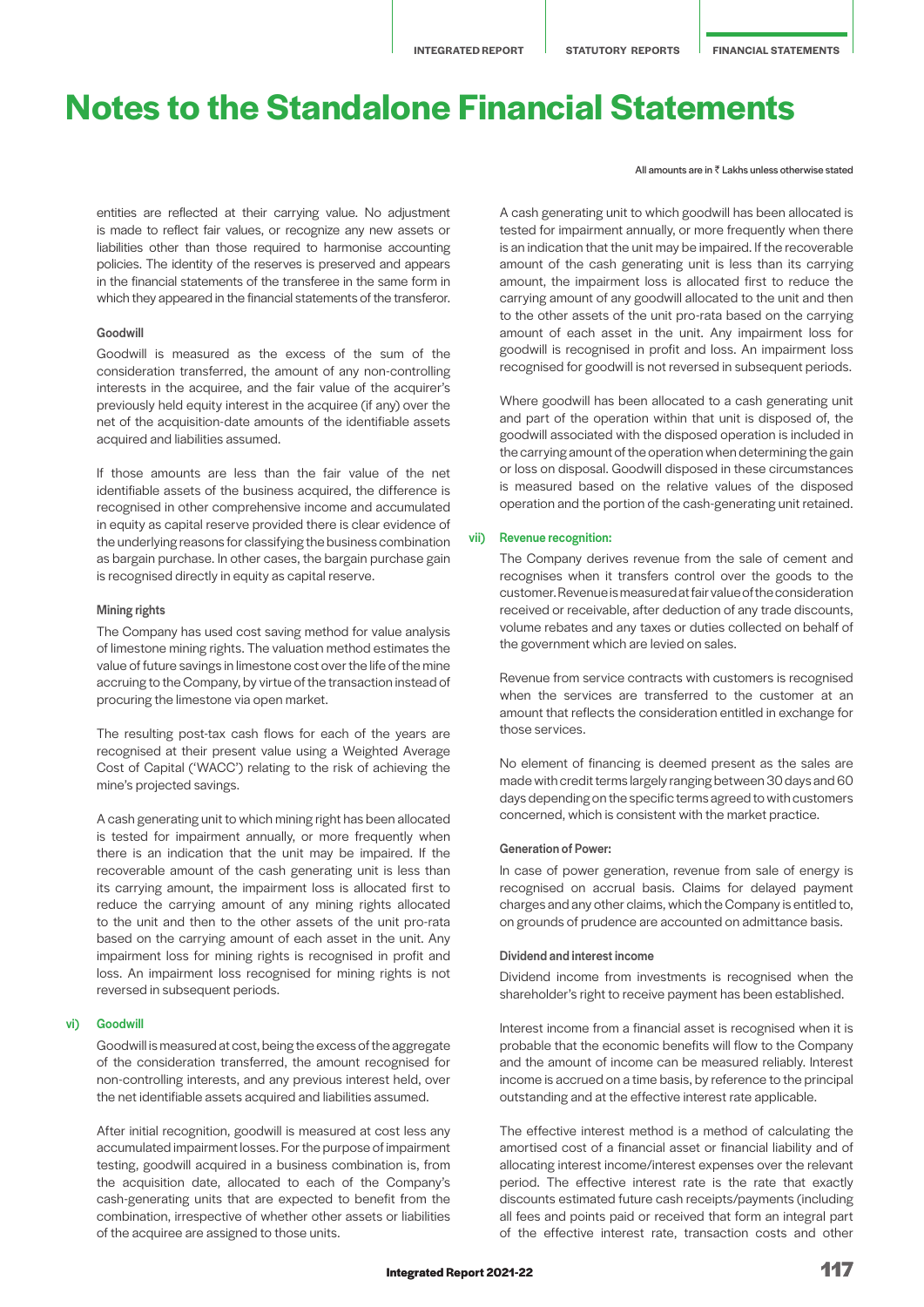premiums or discounts) through the expected life of the debt instrument, or, where appropriate, a shorter period, to the net carrying amount on initial recognition.

### viii) Borrowing costs

 Borrowing costs directly attributable to the acquisition, construction or production of qualifying assets, which are assets that necessarily take a substantial period of time to get ready for their intended use or sale, are added to the cost of those assets, until such time as the assets are substantially ready for their intended use or sale.

 Interest income earned on the temporary investment of specific borrowings pending their expenditure on qualifying assets is deducted from the borrowing costs eligible for capitalisation.

 All other borrowing costs are recognised in the statement of profit and loss in the period in which they are incurred.

#### ix) Government grants

 Grants from the Government are recognised when there is reasonable assurance that:

- a) The Company will comply with the conditions attached to them; and
- b) The grant will be received.

### x) Employee benefits

 Employee benefits include provident fund, superannuation fund, employee state insurance scheme, gratuity fund and compensated absences.

### Defined Contribution Plans:

 The Company's contribution to provident fund, superannuation fund and employee state insurance scheme are considered as defined contribution plans and are charged as an expense to the statement of profit and loss based on the amount of contribution required to be made and when services are rendered by the employees.

#### Defined Benefit Plans:

 For defined benefit retirement benefit plans, the cost of providing benefits is determined using the projected unit credit method, with actuarial valuations being carried out at the end of each annual reporting period. Re-measurement, comprising actuarial gains and losses, the effect of the changes to the asset ceiling (if applicable) and the return on plan assets (excluding net interest), is reflected immediately in the balance sheet with a charge or credit recognised in other comprehensive income in the period in which they occur. Re-measurement recognised in other comprehensive income is reflected immediately in retained earnings and is not reclassified to profit and loss. Past service cost is recognised in profit and loss in the period of a plan amendment. Net interest is calculated by applying the discount rate at the beginning of the period to the net defined benefit liability or asset. Defined benefit costs are categorised as follows:

• service cost (including current service cost, past service cost, as well as gains and losses on curtailments and settlements);

All amounts are in  $\bar{z}$  Lakhs unless otherwise stated

- net interest expense or income; and
- re-measurement

The Company presents the first two components of defined benefit costs in the statement of profit and loss in the line item 'Employee benefits expense

#### Compensated Absences:

The employees of the Company are entitled to compensate absences. The employees can carry-forward a portion of the unutilised accrued compensated absence and utilise it in future periods or receive cash compensation at retirement or termination of employment for the unutilised accrued compensated absence. The Company records an obligation for compensated absences in the period in which the employee renders the services that increase this entitlement. The Company measures the expected cost of compensated absence based on actuarial valuation made by an independent actuary as at the balance sheet date on projected unit credit method. Compensated absences expected to be maturing after 12 months from the date of balance sheet are classified as non-current.

#### Short-term employee benefits

The undiscounted amount of short-term employee benefits expected to be paid in exchange for the services rendered by employees are recognised during the year when the employees render the service. These benefits include performance incentive and compensated absences which are expected to occur within twelve months after the end of the period in which the employee renders the related service.

### xi) Taxation

Income tax expense represents the sum of current tax and deferred tax. Income tax expense comprises current tax expense and the net change in the deferred tax asset or liability during the year. Current and deferred taxes are recognised in statement of profit and loss, except when they relate to items that are recognised in other comprehensive income or directly in equity, in which case, the current and deferred tax are also recognised in other comprehensive income or directly in equity, respectively.

#### Current tax

The tax currently payable is based on taxable profit for the year. Taxable profit differs from 'profit before tax' as reported in the statement of profit and loss because of items of income or expense that are taxable or deductible in other years and items that are never taxable or deductible. The Company's current tax is calculated using tax rates that have been enacted or substantively enacted by the end of the reporting period.

#### Deferred tax

Deferred tax is recognised on temporary differences between the carrying amounts of assets and liabilities in the financial statements and the corresponding tax bases used in the computation of taxable profit. Deferred tax liabilities are generally recognised for all taxable temporary differences. Deferred tax assets are generally recognised for all deductible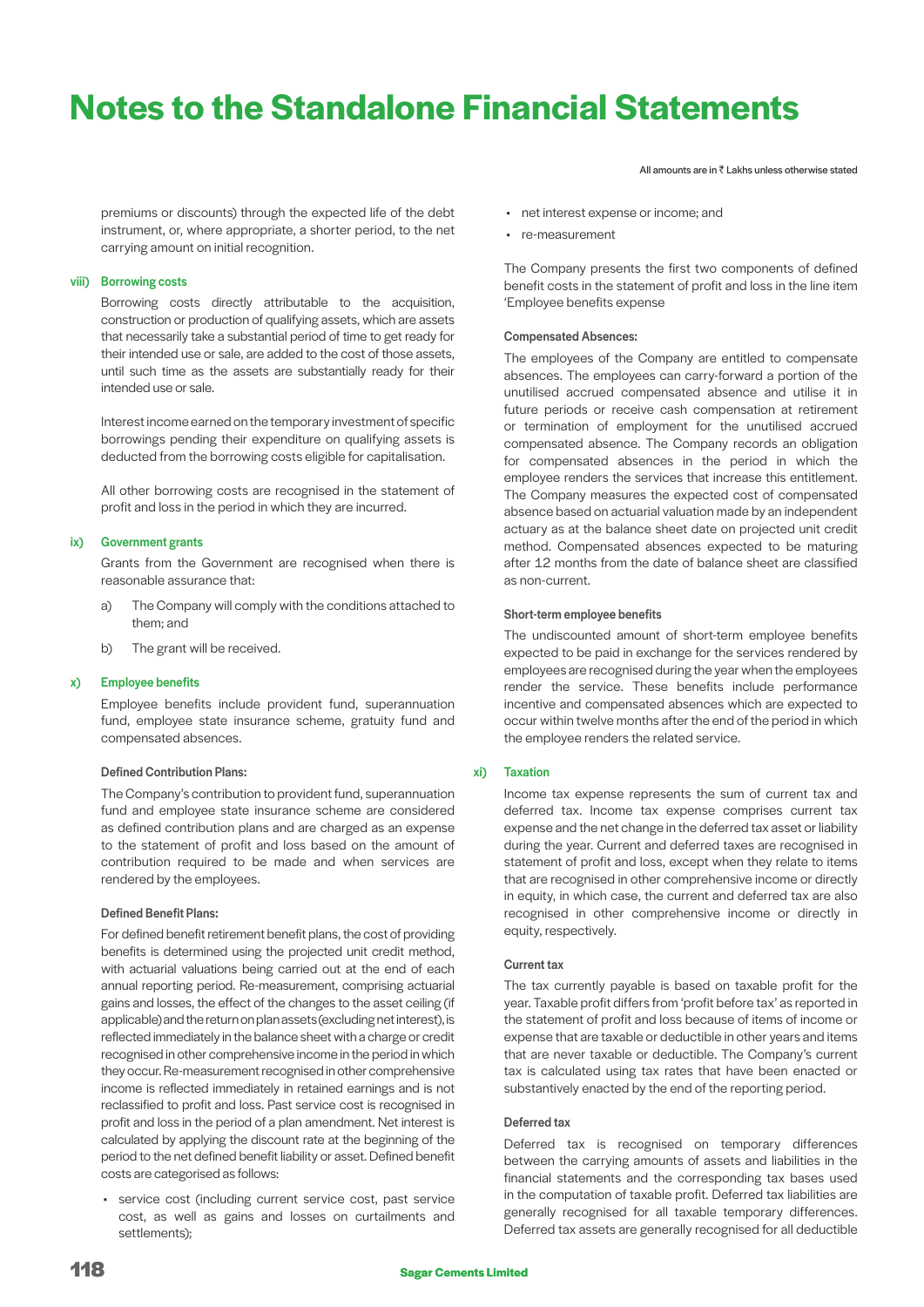temporary differences to the extent that it is probable that taxable profits will be available against which those deductible temporary differences can be utilised. Such deferred tax assets and liabilities are not recognised if the temporary difference arises from the initial recognition (other than in a business combination) of assets and liabilities in a transaction that affects neither the taxable profit nor the accounting profit.

The carrying amount of deferred tax assets is reviewed at the end of each reporting period and reduced to the extent that it is no longer probable that sufficient taxable profits will be available to allow all or part of the asset to be recovered.

Deferred tax liabilities and assets are measured at the tax rates that are expected to apply in the period in which the liability is settled or the asset realised, based on tax rates (and tax laws) that have been enacted or substantively enacted by the end of the reporting period.

The measurement of deferred tax liabilities and assets reflects the tax consequences that would follow from the manner in which the Company expects, at the end of the reporting period, to recover or settle the carrying amount of its assets and liabilities.

### Minimum alternate tax

Minimum alternate tax (MAT) credit is recognised in accordance with tax laws in India as an asset only when and to the extent there is convincing evidence that the Company will pay normal income tax during the specified period. The Company reviews the MAT credit at each balance sheet date and writes down the carrying amount of MAT credit entitlement to the extent there is no longer convincing evidence to the effect that the Company will pay normal income tax during the specified period.

#### xii) Property, plant and equipment

Property, plant and equipment are carried at cost less accumulated depreciation and impairment losses, if any. The cost of property, plant and equipment comprises its purchase price net of any trade discounts and rebates, any import duties and other taxes (other than those subsequently recoverable from the tax authorities), any directly attributable expenditure on making the asset ready for its intended use, other incidental expenses and borrowings costs attributable to acquisition of qualifying property, plant and equipment up to the date the asset is ready for its intended use. Freehold land is not depreciated.

Capital works-in-progress in the course of construction for production, supply or administrative purposes are carried at cost, less any recognised impairment loss. Cost includes professional fees and, for qualifying assets, borrowing costs capitalised in accordance with the Company's accounting policy. Such Capital works in progress are classified to the appropriate categories of property, plant and equipment when completed and ready for intended use. Depreciation of these assets, on the same basis as other property assets, commences when the assets are ready for their intended use.

An item of property, plant and equipment is derecognised upon disposal or when no future economic benefits are expected All amounts are in  $\bar{z}$  Lakhs unless otherwise stated

to arise from the continued use of the asset. Any gain or loss arising on the disposal or retirement of an item of property, plant and equipment is determined as the difference between the sales proceeds and the carrying amount of the asset and is recognised in profit and loss.

Depreciation is recognised so as to write off the cost of assets (other than freehold land and properties under construction) less their residual values over their useful lives.

Depreciation on plant and machinery, railway siding is charged under straight line method and on other assets depreciation is charged under diminishing balance method, based on the useful life prescribed in Schedule II to the Companies Act, 2013 except in respect of the following categories of assets, in whose case the life of the assets has been assessed as under based on technical advice, taking into account the nature of the asset, the estimated usage of the asset, the operating conditions of the asset, past history of replacement, anticipated technological changes, manufacturers warranties and maintenance support, etc.

| <b>Class of asset</b>                                      | Useful lives          |
|------------------------------------------------------------|-----------------------|
| Railway siding                                             | 25 years              |
| Plant and machinery other than<br>continuous process plant | $3 - 25$ years        |
| <b>Flectrical installations</b>                            | 15 years and 25 years |

The estimated useful lives, residual values and depreciation method are reviewed at the end of each reporting period, with the effect of any changes in estimate accounted for on a prospective basis.

The Company follows the process of componentisation for property, plant and equipment. Accordingly, the Company has identified a part of an asset as a separate component in whole asset value (beyond certain value) and useful life of the part is different from the useful life of the remaining asset. The useful life has been assessed based on technical advice, taking into account the nature of the asset/component of an asset, the estimated usage of the asset/component of an asset on the basis of management's best estimation of getting economic benefits from those class of assets/components of an asset. The Company uses its technical expertise along with historical and industry trends for arriving the economic life of an asset/ component of an asset.

Individual assets costing less than or equal to  $\bar{\tau}$  5,000 are depreciated in full in the year of acquisition.

#### Land-Restoration:

The Company provides for the costs of restoring a site where a legal or constructive obligation exists. The estimated future costs for known restoration requirements are determined on a site-by-site basis and are calculated based on the present value of estimated future cash out flows. The site restoration provision before exploitation of the raw materials has commenced is included in Property, Plant and Equipment and depreciated over the life of the related asset.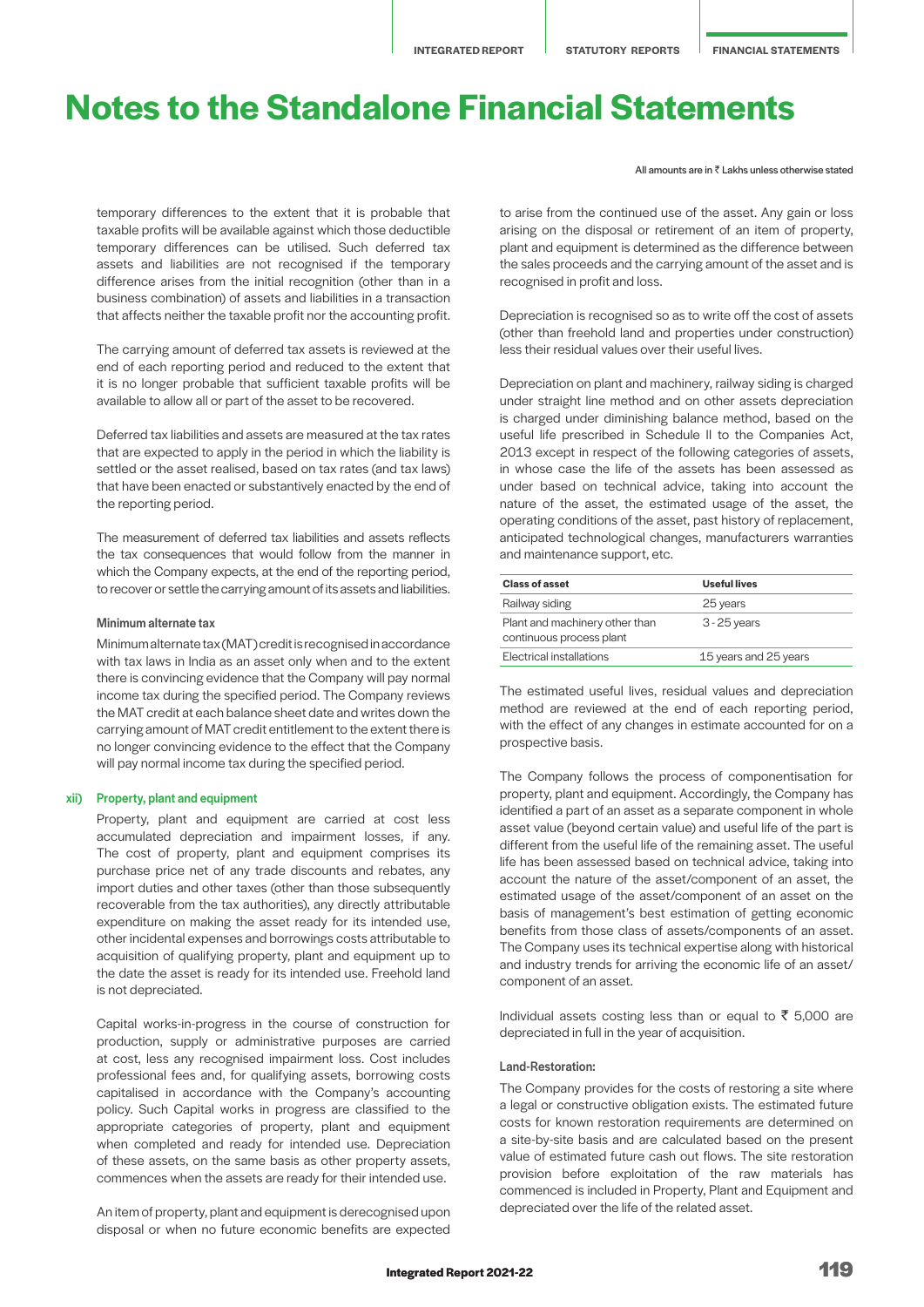Changes in the measurement of a provision that result from changes in the estimated timing or amount of cash outflows, or a change in the discount rate, are added to or deducted from the cost of the related asset to the extent that they relate to the asset's installation, construction or acquisition.

The effect of any adjustments to the provision due to further environmental damage as a result of exploitation activities is recorded through the Statement of Profit and Loss over the life of the related asset, in order to reflect the best estimate of the expenditure required to settle the obligation at the end of the reporting period. All provisions are discounted to their present value. The unwinding of the discount is recognised as a finance cost in the Statement of Profit and Loss.

### xiii) Intangible assets and amortisation

 Intangible assets with finite useful lives are carried at cost less accumulated amortisation and accumulated impairment losses. Amortisation is recognised on a diminishing balance method over their estimated useful lives for software and mining rights is charged under straight line method over the period of the respective mining agreement. The estimated useful life and amortisation method are reviewed at the end of each reporting period, with the effect of any changes in estimate being accounted for on a prospective basis.

#### xiv) Inventories

 Inventories are valued at the lower of cost and net realisable value after providing for obsolescence and other losses, where considered necessary. Cost includes all charges in bringing the goods to the point of sale, including octroi and other levies, transit insurance and receiving charges. Net realisable value represents the estimated selling price for inventories less all estimated costs of completion and costs necessary to make the sale. Work-in-progress and finished goods include appropriate proportion of overheads.

 The methods of determining cost of various categories of inventories are as follows:

| <b>Type of Inventory</b>                              | <b>Method</b>                                                                             |
|-------------------------------------------------------|-------------------------------------------------------------------------------------------|
| Raw materials and coal                                | Weighted average method                                                                   |
| Stores and spares and packing<br>materials            | Weighted average method                                                                   |
| Work-in-progress and finished<br>goods (manufactured) | Weighted average method and<br>including an appropriate share of<br>applicable overheads. |

#### xv) Cash and cash equivalents (for purposes of Cash Flow Statement)

 Cash comprises cash on hand, in bank and demand deposits with banks. Cash equivalents are short-term balances (with an original maturity of three months or less from the date of acquisition), highly liquid investments that are readily convertible into known amounts of cash and which are subject to insignificant risk of changes in value.

 Cash flows are reported using indirect method whereby profit/ (loss) before tax is adjusted for the effects of transaction of non-cash nature and any deferrals or accruals of past or

All amounts are in  $\bar{z}$  Lakhs unless otherwise stated

future cash receipts and payments. The cash flows from operating, investing and financing activities of the Company are segregated based on the available information.

#### xvi) Foreign currency transactions and translations:

 Transactions in foreign currencies entered into by the Company are accounted at the exchange rates prevailing on the date of the transaction or at rates that closely approximate the rate at the date of the transaction.

 Foreign currency monetary items of the Company, outstanding at the balance sheet date are restated at the year-end rates. Non-monetary items of the Company that are measured in terms of historical cost in a foreign currency are not retranslated.

 For the purposes of presenting these financial statements, the exchange differences on monetary items arising, if any, are recognised in the statement of profit and loss in the period in which they arise.

### xvii) Financial Instruments:

#### (A) Initial recognition:

 Financial assets and financial liabilities are recognised when a Company becomes a party to the contractual provisions of the instruments.

 Financial assets and financial liabilities are initially measured at fair value. Transaction costs that are directly attributable to the acquisition or issue of financial assets and financial liabilities (other than financial assets and financial liabilities at fair value through profit and loss) are added to or deducted from the fair value of the financial asset or financial liabilities, as appropriate, on initial recognition. Transaction costs directly attributable to the acquisition of financial assets or liabilities at fair value through profit and loss are recognised immediately in profit and loss.

### (B) Subsequent measurement:

### Non-derivative Financial Instruments:

- a) Financial assets carried at amortised cost: A financial asset is subsequently measured at amortised cost if it is held within a business model whose objective is to hold the asset in order to collect contractual cash flows and the contractual terms of the financial asset give rise on specified dates to cash flows that are solely payments of principal and interest on the principal amount outstanding.
- b) Financial assets at fair value through other comprehensive income: A financial asset is subsequently measured at fair value through other comprehensive income if it is held within a business model whose objective is achieved by both collecting contractual cash flows and selling financial assets and the contractual terms of the financial asset give rise on specified dates to cash flows that are solely payments of principal and interest on the principal amount outstanding. The Company has made an irrevocable election for its investments which are classified as equity instruments other than investment in equity instruments of subsidiaries to present the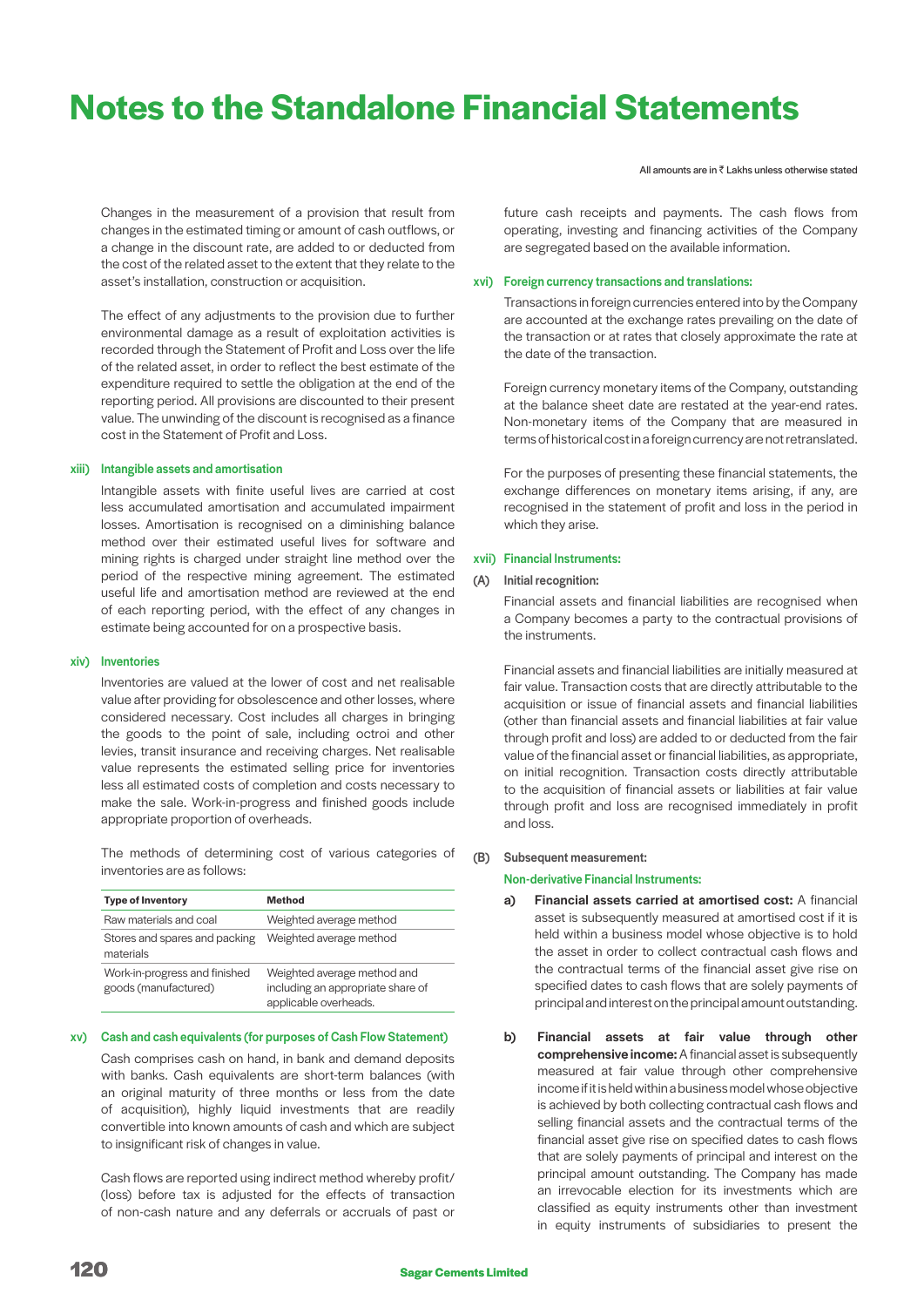subsequent changes in fair value in other comprehensive income based on its business model.

- c) Financial assets at fair value through profit and loss: A financial asset which is not classified in any of the above categories are subsequently fair valued through profit and loss.
- d) Financial liabilities: Financial liabilities are subsequently carried at amortised cost using the effective interest method, except for contingent consideration recognised in a business combination which is subsequently measured at fair value through profit and loss. For trade and other payables maturing within one year from the Balance Sheet date, the carrying amounts approximate fair value due to the short maturity of these instruments.

 The effective interest method is a method of calculating the amortised cost of a debt instrument and of allocating interest income over the relevant period. The effective interest rate is the rate that exactly discounts estimated future cash receipts (including all fees and points paid or received that form an integral part of the effective interest rate, transaction costs and other premiums or discounts) through the expected life of the debt instrument, or, where appropriate, a shorter period, to the net carrying amount on initial recognition.

 Income is recognised on an effective interest basis for debt instruments other than those financial assets classified as at Fair Value Through Profit and Loss (FVTPL). Interest income is recognised in statement of profit and loss and is included in the "other income" line item.

(C) De-recognition of financial assets and liabilities:

### a) Financial assets:

 The Company derecognises a financial asset when the contractual rights to the cash flows from the asset expire, or when it transfers the financial asset and substantially all the risks and rewards of ownership of the asset to another party. If the Company retains substantially all the risks and rewards of ownership of a transferred financial asset, the Company continues to recognise the financial asset and also recognises a collateralised borrowing for the proceeds received.

 On de-recognition of a financial asset in its entirety, the difference between the asset's carrying amount and the sum of the consideration received and receivable and the cumulative gain or loss that had been recognised in other comprehensive income and accumulated in equity is recognised in profit and loss if such gain or loss would have otherwise been recognised in profit and loss on disposal of that financial asset.

# b) Financial liabilities:

 The Company derecognises financial liabilities when, and only when, the Company's obligations are discharged, All amounts are in  $\bar{z}$  Lakhs unless otherwise stated

cancelled or have expired. The difference between the carrying amount of the financial liability derecognised and the consideration paid and payable is recognised in profit and loss.

#### (D) Financial guarantee contract liabilities:

 Financial guarantee contract liabilities are disclosed in financial statements in accordance with Ind AS 37 – Provisions, contingent liabilities and contingent assets.

#### xviii) Derivative Financial Instruments

 The Company uses derivative financial instruments, such as forward currency contracts to hedge its foreign currency risk. Such derivative financial instruments are initially recognised at fair value on the date on which a derivative contract is entered into and are subsequently re-measured at fair value at the end of each reporting period. Any changes therein are recognised in the Statement of Profit and Loss unless the derivative is designated and effective as a hedging instrument, in which event the timing of the recognition in the Statement of Profit and Loss depends on the nature of the hedging relationship and the nature of the hedged item. Derivatives are carried as financial assets when the fair value is positive and as financial liabilities when the fair value is negative. The Company does not hold derivative financial instruments for speculative purposes.

#### xix) Investment in subsidiaries

 Investments in subsidiaries are carried at cost less accumulated impairment losses, if any. Where an indication of impairment exists, the carrying amount of the investment is assessed. Where the carrying amount of an investment is greater than its estimated recoverable amount, it is written down immediately to its recoverable amount and the difference is transferred to the Statement of Profit and Loss. On disposal of investment, the difference between the net disposal proceeds and the carrying amount is charged or credited to the Statement of Profit and Loss.

### xx) Impairment of assets

#### a) Financial assets:

 The Company recognises loss allowances using the expected credit loss (ECL) model for the financial assets which are not fair valued through profit and loss. Loss allowance for trade receivables with no significant financing component is measured at an amount equal to lifetime ECL. For all other financial assets, expected credit losses are measured at an amount equal to the 12-month ECL, unless there has been a significant increase in credit risk from initial recognition in which case those are measured at lifetime ECL. The amount of expected credit losses (or reversal) that is required to adjust the loss allowance at the reporting date to the amount that is required to be recognised is recognised as an impairment gain or loss in profit and loss.

 For trade receivables only, the Company applies the simplified approach permitted by Ind AS 109 Financial Instruments, which requires expected lifetime losses to be recognised from initial recognition of the receivables.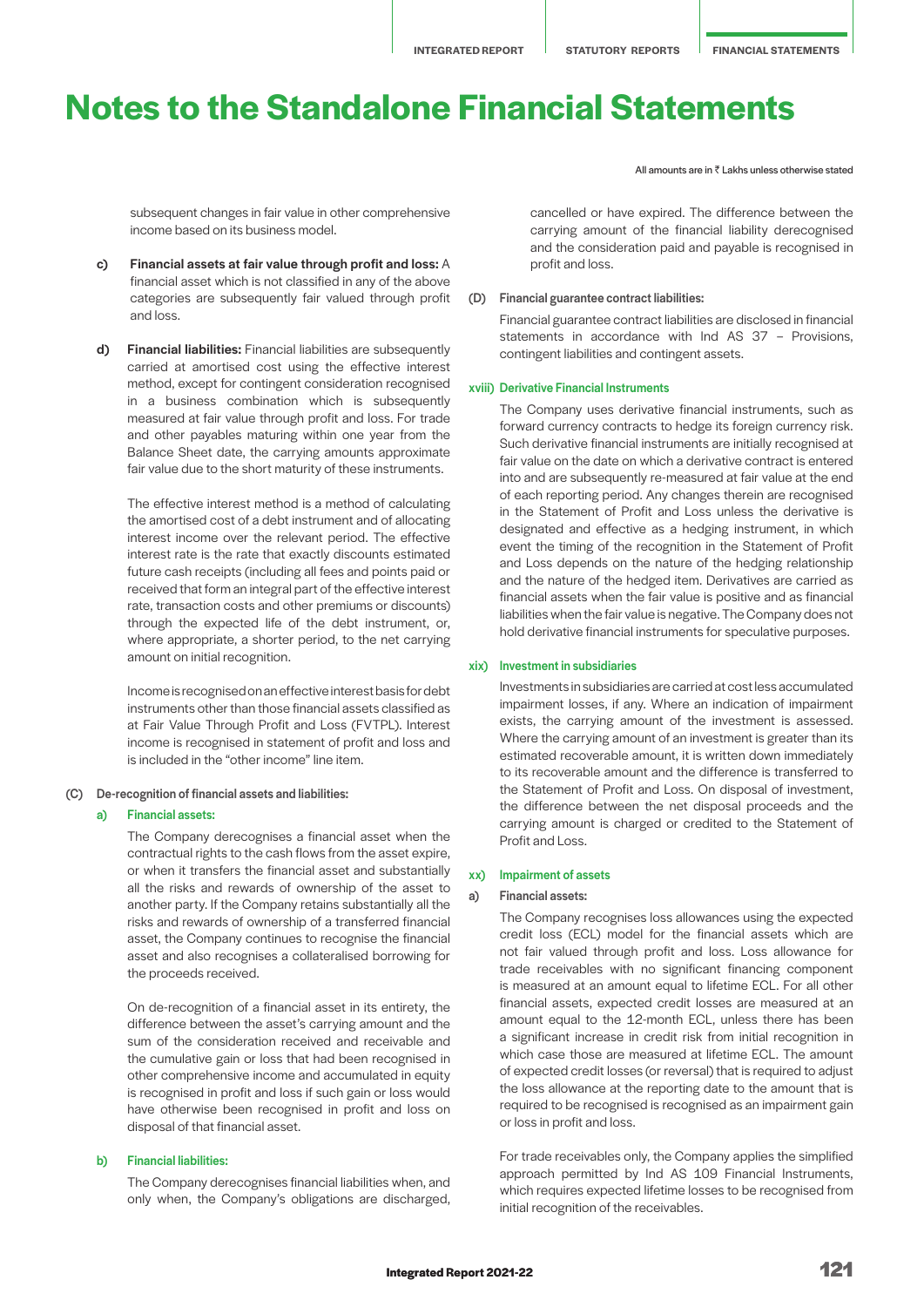As a practical expedient, the Company uses a provision matrix to determine impairment loss of its trade receivables. The provision matrix is based on its historically observed default rates over the expected life of the trade receivable and is adjusted for forward looking estimates. The ECL loss allowance (or reversal) during the year is recognised in the statement of profit and loss.

### b) Non-financial assets:

 Intangible assets and property, plant and equipment are evaluated for recoverability whenever events or changes in circumstances indicate that their carrying amounts may not be recoverable. For the purpose of impairment testing, the recoverable amount (i.e. the higher of the fair value less cost to sell and the value-in-use) is determined on an individual asset basis unless the asset does not generate cash flows that are largely independent of those from other assets. In such cases, the recoverable amount is determined for the CGU to which the asset belongs.

 If such assets are considered to be impaired, the impairment to be recognised in the Statement of Profit and Loss is measured by the amount by which the carrying value of the assets exceeds the estimated recoverable amount of the asset. An impairment loss is reversed in the statement of profit and loss if there has been a change in the estimates used to determine the recoverable amount. The carrying amount of the asset is increased to its revised recoverable amount, provided that this amount does not exceed the carrying amount that would have been determined (net of any accumulated amortisation or depreciation) had no impairment loss been recognised for the asset in prior years.

### c) Impairment of investment in subsidiaries

 Determining whether the investments in subsidiaries are impaired requires an estimate of the value in use of investments. In considering the value in use, the management has anticipated the capacity utilisation of plants, operating margins, mineable resources and availability of infrastructure of mines, and other factors of the underlying businesses/operations of the investee Companies. Any subsequent changes to the cash flows due to changes in the above-mentioned factors could impact the carrying value of investments

#### xxi) Earnings per share

 Basic earnings per share is computed by dividing the profit / (loss) after tax (including the post-tax effect of extraordinary items, if any) by the weighted average number of equity shares outstanding during the year. Diluted earnings per share is computed by dividing the profit/(loss) after tax (including the post-tax effect of extraordinary items, if any) as adjusted for dividend, interest and other charges to expense or income (net of any attributable taxes) relating to the dilutive potential equity shares, by the weighted average number of equity shares considered for deriving basic earnings per share and the weighted average number of equity shares which could have been issued on the conversion of all dilutive potential equity shares.

All amounts are in  $\bar{z}$  Lakhs unless otherwise stated

### xxii) Provisions, contingent liabilities and contingent assets

 Provisions are recognised when the Company has a present obligation (legal or constructive) as a result of a past event, it is probable that the Company will be required to settle the obligation, and a reliable estimate can be made of the amount of the obligation.

 The amount recognised as a provision is the best estimate of the consideration required to settle the present obligation at the end of the reporting period, taking into account the risks and uncertainties surrounding the obligation. When a provision is measured using the cash flows estimated to settle the present obligation, its carrying amount is the present value of those cash flows (when the effect of the time value of money is material).

 A present obligation that arises from past events where it is either not probable that an outflow of resources will be required to settle or a reliable estimate of the amount cannot be made, is disclosed as a contingent liability. Contingent liabilities are also disclosed when there is a possible obligation arising from past events, the existence of which will be confirmed only by the occurrence or non-occurrence of one or more uncertain future events not wholly within the control of the Company. Claims against the Company where the possibility of any outflow of resources in settlement is remote, are not disclosed as contingent liabilities.

 Contingent assets are not recognised in financial statements since this may result in the recognition of income that may never be realised. However, when the realisation of income is virtually certain, then the related asset is not a contingent asset and is recognised. A contingent asset is disclosed, in financial statements, where an inflow of economic benefits is probable.

# xxiii) Segment reporting

 Operating segments are reported in a manner consistent with the internal reporting provided to the chief operating decision maker.

 The management evaluates the Company's performance and allocates resources based on analysis of various performance indicators by business segments.

#### xxiv) Leases

 The Company evaluates if an arrangement qualifies to be a lease as per the requirements of Ind AS 116. Identification of a lease requires significant judgement. A contract is, or contains, a lease if the contract conveys the right to control the use of an identified asset for a period of time in exchange for consideration. The determination of whether an arrangement is (or contains) a lease is based on the substance of the arrangement at the inception of the lease. The arrangement is, or contains, a lease if fulfilment of the arrangement is dependent on the use of a specific asset or assets and the arrangement conveys a right to use the asset or assets, even if that right is not explicitly specified in an arrangement.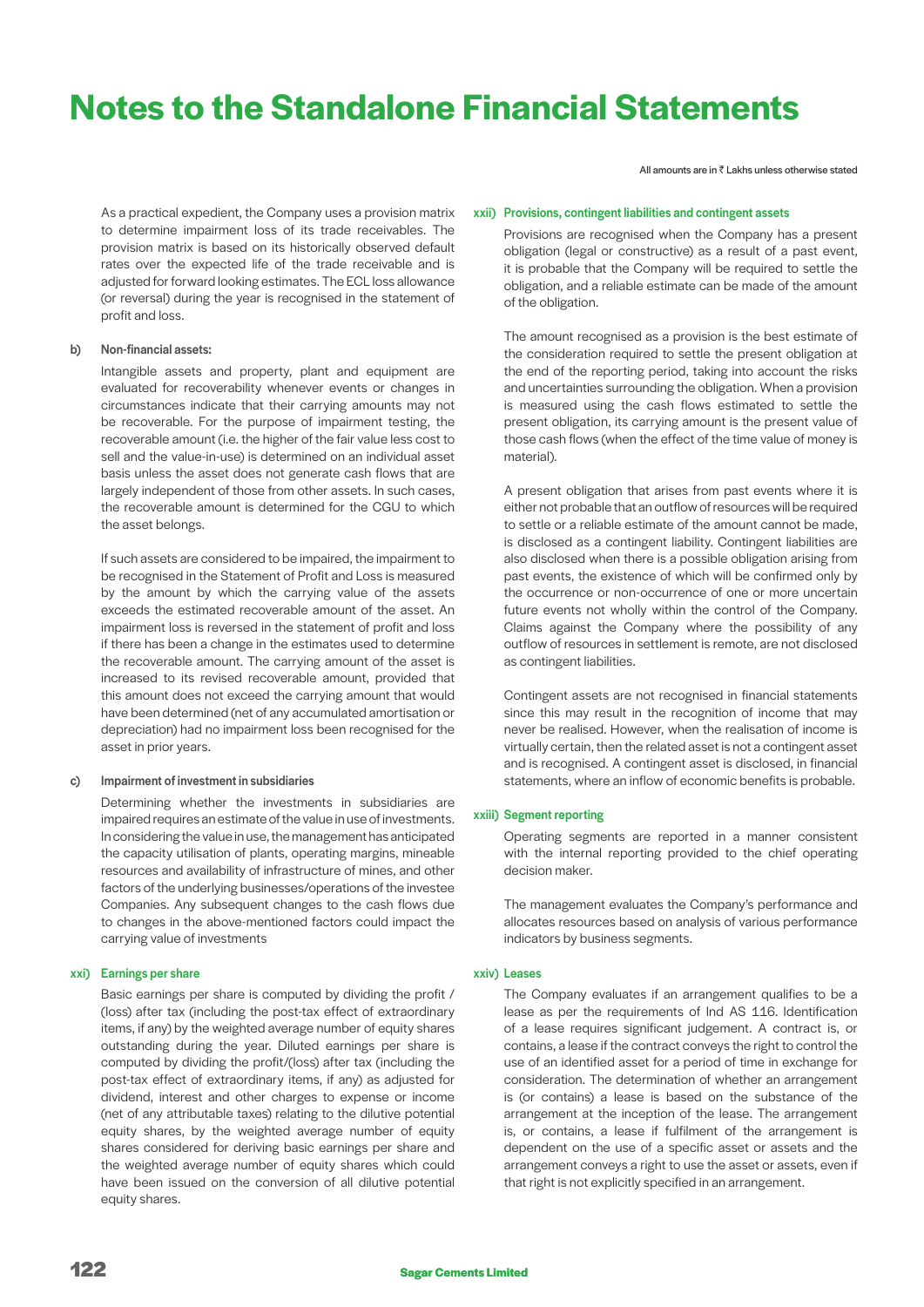All amounts are in  $\bar{z}$  Lakhs unless otherwise stated

 The Company assesses whether a contract contains a lease, at inception of a contract. A contract is, or contains, a lease if the contract conveys the right to control the use of an identified asset for a period of time in exchange for consideration. To assess whether a contract conveys the right to control the use of an identified asset, the Company assesses whether: (i) the contract involves the use of an identified asset (ii) the Company has substantially all of the economic benefits from use of the asset through the period of the lease and (iii) the Company has the right to direct the use of the asset. The Company uses significant judgement in assessing the lease term (including anticipated renewals) and the applicable discount rate. The determination of whether an arrangement is (or contains) a lease is based on the substance of the arrangement at the inception of the lease. The arrangement is, or contains, a lease if fulfilment of the arrangement is dependent on the use of a specific asset or assets and the arrangement conveys a right to use the asset or assets, even if that right is not explicitly specified in an arrangement.

 At the date of commencement of the lease, the Company recognises a right-of-use asset ("ROU") and a corresponding lease liability for all lease arrangements in which it is a lessee, except for leases with a term of twelve months or less (shortterm leases) and low value leases. For these short-term and low value leases, the Company recognises the lease payments as an operating expense on a straight-line basis over the term of the lease.

 The right-of-use assets are initially recognised at cost, which comprises the initial amount of the lease liability adjusted for any lease payments made at or prior to the commencement date of the lease plus any initial direct costs less any lease incentives. They are subsequently measured at cost less accumulated depreciation and impairment losses.

 Right-of-use assets are depreciated from the commencement date on a straight-line basis over the lease term and useful life of the underlying asset. The lease liability is initially measured at amortised cost at the present value of the future lease payments. The lease payments are discounted using the interest rate implicit in the lease or, if not readily determinable, using the incremental borrowing rates in the country of domicile of these leases. Lease liabilities are remeasured with a corresponding adjustment to the related right of use asset if the Company changes its assessment if whether it will exercise an extension or a termination option.

 Lease liability and ROU asset have been separately presented in the Balance Sheet and lease payments have been classified as financing cash flows.

#### xxv) Operating cycle

 Based on the nature of activities of the Company and the normal time between acquisition of assets and their realisation in cash or cash equivalents, the Company has determined its operating cycle as twelve months for the purpose of classification of its assets and liabilities as current and non-current.

# xxvi) New standards and interpretations

 Ministry of Corporate Affairs ("MCA") notifies new standard or amendments to the existing standards under Companies (Indian Accounting Standards) Rules as issued from time to time. On March 23, 2022, MCA amended the Companies (Indian Accounting Standards) Amendment Rules, 2022, applicable from April 1, 2022, as below:

#### a) Ind AS 103 – Reference to Conceptual Framework

 The amendments specify that to qualify for recognition as part of applying the acquisition method, the identifiable assets acquired and liabilities assumed must meet the definitions of assets and liabilities in the Conceptual Framework for Financial Reporting under Indian Accounting Standards (Conceptual Framework) issued by the Institute of Chartered Accountants of India at the acquisition date. These changes do not significantly change the requirements of Ind AS 103. The Company does not expect the amendment to have any significant impact in its financial statements.

### b) Ind AS 16 – Proceeds before intended use

 The amendments mainly prohibit an entity from deducting from the cost of property, plant and equipment amounts received from selling items produced while the Company is preparing the asset for its intended use. Instead, an entity will recognise such sales proceeds and related cost in profit or loss. The Company does not expect the amendments to have any impact in its recognition of its property, plant and equipment in its financial statements.

c) Ind AS 37 – Onerous Contracts - Costs of fulfilling a contract

 The amendments specify that that the 'cost of fulfilling' a contract comprises the 'costs that relate directly to the contract'. Costs that relate directly to a contract can either be incremental costs of fulfilling that contract (examples would be direct labour, materials) or an allocation of other costs that relate directly to fulfilling contracts. The amendment is essentially a clarification and the Company does not expect the amendment to have any significant impact in its financial statements.

#### d) Ind AS 109 – Annual improvements to Ind AS (2021)

 The amendment clarifies which fees an entity includes when it applies the '10 percent' test of Ind AS 109 in assessing whether to derecognise a financial liability. The Company does not expect the amendment to have any significant impact in its financial statements.

#### e) Ind AS 116 – Annual Improvements to Ind AS (2021)

 The amendments remove the illustration of the reimbursement of leasehold improvements by the lessor in order to resolve any potential confusion regarding the treatment of lease incentives that might arise because of how lease incentives were described in that illustration. The Company does not expect the amendment to have any significant impact in its financial statements.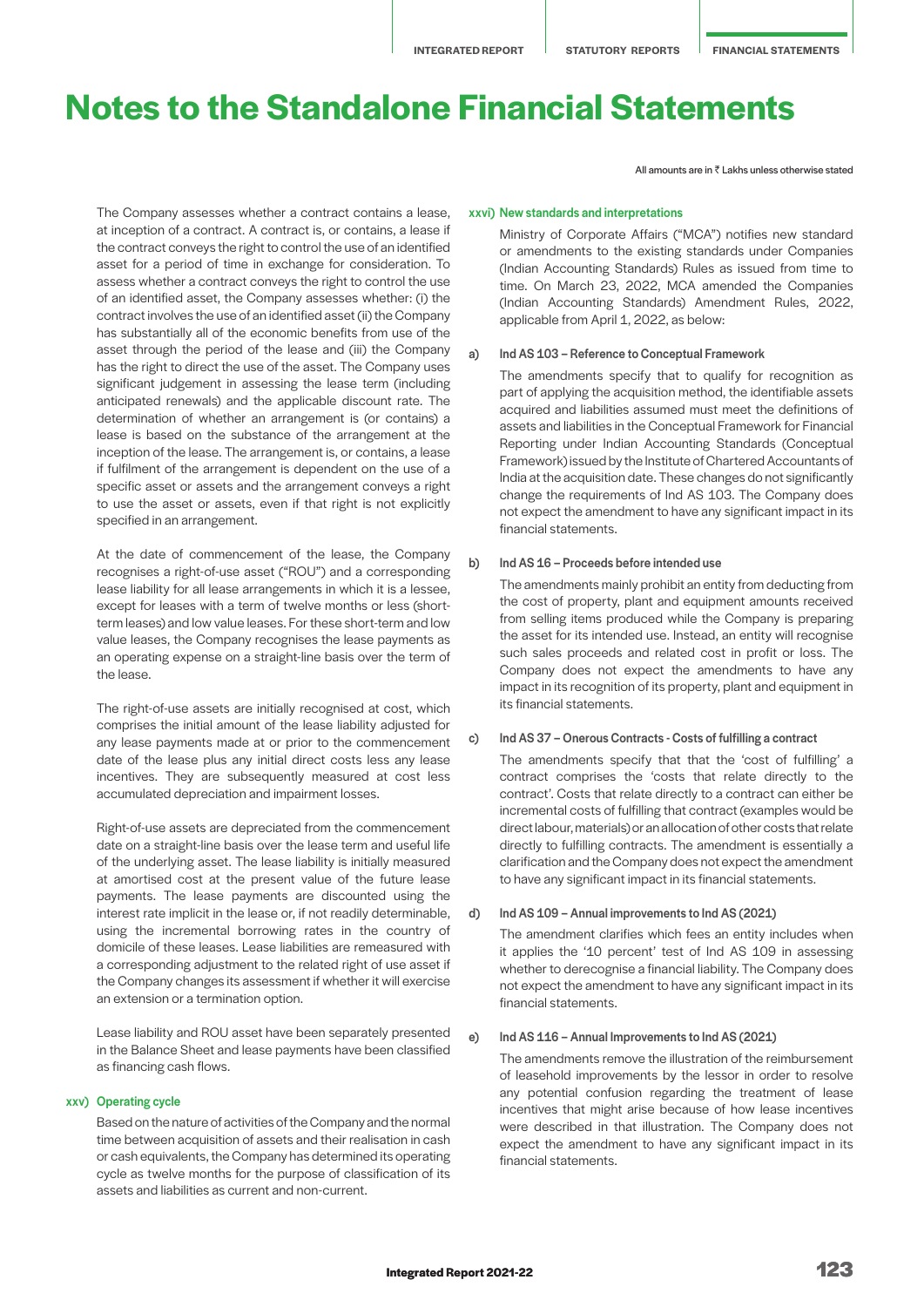# Property, plant and equipment **2. Property, plant and equipment**  $\mathbf{N}$

| <b>Particulars</b>         | March 31, 2022<br><b>Asat</b> | <b>Asat</b><br>March 31, 2021 |
|----------------------------|-------------------------------|-------------------------------|
| and-freehold               | 9,787                         | 9,787                         |
| and - restoration          | 149                           | 159                           |
| <b>Buildings</b>           | 19,058                        | 18,939                        |
| Plant and machinery        | 78,572                        | 77,896                        |
| Furniture and fittings     | 121                           | 146                           |
| Office and other equipment | 1,798                         | 1,229                         |
| Electrical installations   | 4,491                         | 4,325                         |
| Computers                  | $\frac{1}{8}$                 | 82                            |
| Vehicles                   | 460                           | 314                           |
| Railway siding             | 5,071                         | 5,320                         |
| <b>Total</b>               | 1,19,588                      | 1,18,177                      |
|                            |                               |                               |

# For the year 2021-22 **For the year 2021-22**

| <b>Description of Assets</b>           | freehold<br>$Land -$ | restoration<br>$Land -$ | <b>Buildings</b> | Plant and<br>machinery | Furniture<br>and fittings | <b>Office</b><br>and other<br>equipment | Electrical<br><b>installations</b> | <b>Computers</b> | <b>Vehicles</b> | siding<br>Railway | <b>Total</b> |
|----------------------------------------|----------------------|-------------------------|------------------|------------------------|---------------------------|-----------------------------------------|------------------------------------|------------------|-----------------|-------------------|--------------|
| <b>Gross block</b>                     |                      |                         |                  |                        |                           |                                         |                                    |                  |                 |                   |              |
| <b>Opening Balance</b>                 | 9,787                | 229                     | 30,437           | 1,16,161               | 906                       | 5,412                                   | 12,567                             | 496              | 1,267           | 6,684             | 1,83,946     |
| <b>Add: Additions</b>                  |                      |                         | 1,714            | 5,581                  | 4                         | 942                                     | 1,019                              | 89               | 316             |                   | 9,641        |
| Less: Disposals                        |                      |                         |                  | 593                    |                           | 749                                     | $\frac{5}{1}$                      |                  | 149             |                   | 1,506        |
| Balance as at March 31, 2022           | 9,787                | 229                     | 32,151           | 1,21,149               | 917                       | 5,605                                   | 13,571                             | 554              | 1,434           | 6,684             | 1,92,081     |
| <b>II.</b> Accumulated depreciation    |                      |                         |                  |                        |                           |                                         |                                    |                  |                 |                   |              |
| <b>Opening Balance</b>                 |                      | R                       | 11,498           | 38,265                 | 760                       | 4,183                                   | 8,242                              | 434              | 953             | 1,364             | 65,769       |
| Add: Depreciation expense              |                      | $\overline{C}$          | 1,595            | 4,461                  | ၜ                         | 307                                     | 851                                | စ္ပ              | 159             | 249               | 7,707        |
| ess: Eliminated on disposal of assets  |                      |                         |                  | 149                    |                           | 683                                     | $\frac{3}{4}$                      |                  | 138             |                   | 983          |
| Balance as at March 31, 2022           |                      | 80                      | 13,093           | 42,577                 | 796                       | 3,807                                   | 9,080                              | 473              | 974             | 1,613             | 72,493       |
| Net block (I-II)                       |                      |                         |                  |                        |                           |                                         |                                    |                  |                 |                   |              |
| Carrying value as at<br>March 31, 2022 | 9,787                | <b>49</b>               | 19,058           | 78,572                 | <u>य</u>                  | 1,798                                   | 4,491                              | 걺                | 460             | 5,071             | 1,19,588     |
| Carrying value as at March 31, 2021    | 9.787                | 159                     | 18,939           | 77,896                 | 146                       | 1,229                                   | 4,325                              | 62               | 314             | 5,320             | 1,18,177     |

**Notes to the Standalone Financial Statements** 

÷.  $\mathbf{r}$  $\mathbf{r}$  $\pm$  $\mathbf{r}$  $\sim 10^7$  $\mathbb{R}^n$  All amounts are in ₹ Lakhs unless otherwise stated

**CONTRACTOR** 

 $\mathbf{r}$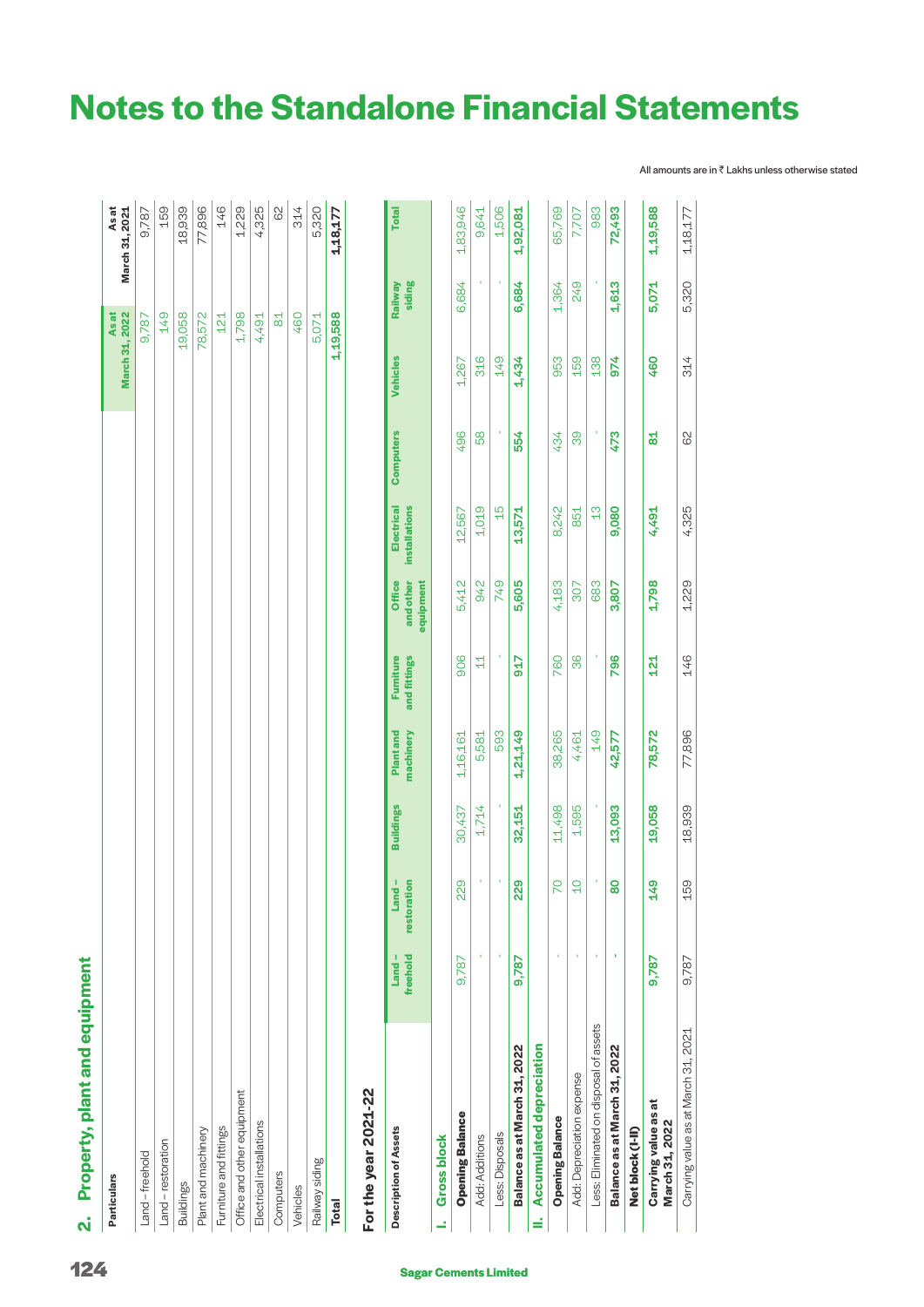# For the year 2020-21 **For the year 2020-21**

|   | <b>Description of Assets</b>                           | freehold<br>$L$ and $-$ | Land-<br>restoration | <b>Buildings</b> | Plant and<br>machinery | Furniture<br>and fittings | Office<br>and other<br>equipment | Electrical<br>installations | Computers | Vehicles        | siding<br>Railway | <b>Total</b> |
|---|--------------------------------------------------------|-------------------------|----------------------|------------------|------------------------|---------------------------|----------------------------------|-----------------------------|-----------|-----------------|-------------------|--------------|
|   | <b>Gross block</b>                                     |                         |                      |                  |                        |                           |                                  |                             |           |                 |                   |              |
|   | <b>Opening Balance</b>                                 | 7,051                   | 79                   | 25,551           | 69,439                 | 837                       | 4,516                            | 8,757                       | 292       | 880             | 6,684             | 1,24,186     |
|   | Add: Effect of business combination<br>(Refer Note 40) | 2,742                   | 50                   | 4,625            | 45,561                 | 67                        | 721                              | 3,636                       | 170       | 453             |                   | 58,025       |
|   | Add: Additions                                         |                         |                      | 261              | 1,179                  | $\mathcal{L}$             | 175                              | 187                         | 34        | $_{80}^{\circ}$ |                   | 1,926        |
|   | Less: Disposals                                        | 6                       |                      |                  | $\frac{8}{10}$         |                           |                                  | $\frac{3}{1}$               |           | 154             |                   | 191          |
|   | Balance as at March 31, 2021                           | 9,787                   | 229                  | 30,437           | 1,16,161               | 906                       | 5,412                            | 12,567                      | 496       | 1,267           | 6,684             | 1,83,946     |
| ś | <b>Accumulated depreciation</b>                        |                         |                      |                  |                        |                           |                                  |                             |           |                 |                   |              |
|   | <b>Opening Balance</b>                                 |                         | 45                   | 8,150            | 21,766                 | 666                       | 3,398                            | 4,870                       | 244       | 657             | 1,115             | 40,911       |
|   | Add: Effect of business combination<br>(Refer Note 40) |                         | $\frac{3}{4}$        | 1,618            | 12,133                 | 46                        | 515                              | 2,474                       | 162       | 293             |                   | 17,254       |
|   | Add: Depreciation expense                              |                         | $\frac{2}{1}$        | 1,730            | 4,368                  | 48                        | 270                              | 901                         | 28        | 136             | 249               | 7,742        |
|   | Less: Eliminated on disposal of<br>assets              |                         |                      |                  | 2                      |                           |                                  | ო                           |           | 133             |                   | 138          |
|   | Balance as at March 31, 2021                           |                         | 20                   | 11,498           | 38,265                 | 760                       | 4,183                            | 8,242                       | 434       | 953             | 1,364             | 65,769       |
|   | Net block (I-II)                                       |                         |                      |                  |                        |                           |                                  |                             |           |                 |                   |              |
|   | Carrying value as at<br>March 31, 2021                 | 9,787                   | 59                   | 18,939           | 77,896                 | 146                       | 1,229                            | 4,325                       | 62        | 314             | 5,320             | 1,18,177     |
|   | Carrying value as at<br>March 31, 2020                 | 7,051                   | 134                  | 17,401           | 47,673                 | 171                       | 1,118                            | 3,887                       | 48        | 223             | 5,569             | 83,275       |
|   | Diadoa on proparty plant and aquipment:                |                         |                      |                  |                        |                           |                                  |                             |           |                 |                   |              |

# **Pledge on property, plant and equipment: SILIDED IN THE PAIN Dil property, p** u<br>10 <u>č</u>

Property, plant and equipment (other than vehicles and land restoration) with a carrying amount of ₹1,18,979 (March 31, 2021: ₹1,17,704) are subject to a pari passu first charge 1. Property, plant and equipment (other than vehicles and land restoration) with a carrying amount of ` 1,18,979 (March 31, 2021: ` 1,17,704) are subject to a *pari passu* first charge on the Company's term loans. Further, the property, plant and equipment (other than vehicles and land restoration) are subject to a pari passu second charge on the Company's on the Company's term loans. Further, the property, plant and equipment (other than vehicles and land restoration) are subject to *a pari passu* second charge on the Company's current borrowings. Refer Note 15. current borrowings. Refer Note 15.  $\overline{a}$ 

Vehicles with carrying amount of ₹460 (March 31, 2021: ₹314) are hypothecated to respective banks against vehicle loans. Refer Note 15. 2. Vehicles with carrying amount of ` 460 (March 31, 2021: ` 314) are hypothecated to respective banks against vehicle loans. Refer Note 15. റി ന്

The title deeds of all immovable properties are held in the name of the Company. The Company has not revalued its Property, plant and equipment. 3. The title deeds of all immovable properties are held in the name of the Company. The Company has not revalued its Property, plant and equipment.

# **Notes to the Standalone Financial Statements**

All amounts are in ` Lakhs unless otherwise stated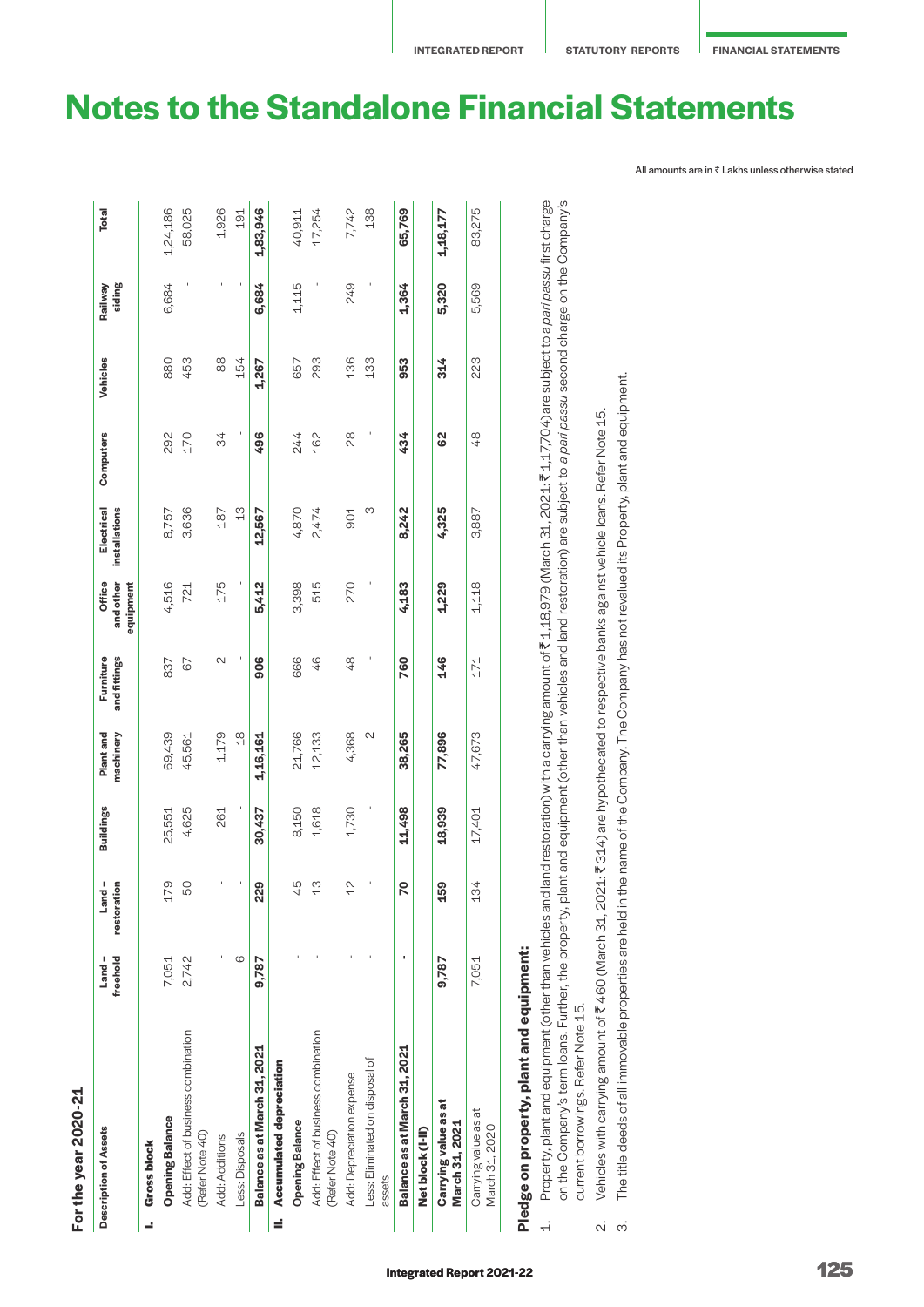All amounts are in  $\bar{\bar{\tau}}$  Lakhs unless otherwise stated

# **3. Other intangible assets**

| <b>Particulars</b> | As at<br><b>March 31, 2022</b> | As at<br>March 31, 2021 |
|--------------------|--------------------------------|-------------------------|
| Computer software  | 32                             | 32                      |
| Mining rights      | 2.186                          | 2,354                   |
| <b>Total</b>       | 2,218                          | 2,386                   |

# **For the year 2021-22**

|    | <b>Particulars</b>                     | <b>Computer Software</b> | <b>Mining rights</b><br>(Refer Note 40) | <b>Total</b> |
|----|----------------------------------------|--------------------------|-----------------------------------------|--------------|
| Ъ. | <b>Gross Block</b>                     |                          |                                         |              |
|    | <b>Opening Balance</b>                 | 417                      | 3,276                                   | 3,693        |
|    | Add: Additions                         | 5                        | $\sim$                                  | -5           |
|    | Less: Disposals                        |                          |                                         |              |
|    | Balance as at March 31, 2022           | 422                      | 3,276                                   | 3,698        |
| н. | <b>Accumulated amortisation</b>        |                          |                                         |              |
|    | <b>Opening Balance</b>                 | 385                      | 922                                     | 1,307        |
|    | Add: Amortisation expense              | 5                        | 168                                     | 173          |
|    | Less: Eliminated on disposal of assets | ۰                        |                                         |              |
|    | Balance as at March 31, 2022           | 390                      | 1,090                                   | 1,480        |
|    | Net block (I-II)                       |                          |                                         |              |
|    | Carrying value as at March 31, 2022    | 32                       | 2,186                                   | 2,218        |
|    | Carrying value as at March 31, 2021    | 32                       | 2,354                                   | 2,386        |

# **For the year 2020-21**

|    | <b>Particulars</b>                                  | <b>Computer Software</b> | <b>Mining rights</b><br>(Refer Note 40) | Total |
|----|-----------------------------------------------------|--------------------------|-----------------------------------------|-------|
| ь. | <b>Gross Block</b>                                  |                          |                                         |       |
|    | <b>Opening Balance</b>                              | 267                      |                                         | 267   |
|    | Add: Effect of business combination (Refer Note 40) | 139                      | 3,276                                   | 3,415 |
|    | Add: Additions                                      | 11                       |                                         | 11    |
|    | Less: Disposals                                     |                          |                                         |       |
|    | Balance as at March 31, 2021                        | 417                      | 3,276                                   | 3,693 |
| Ш. | <b>Accumulated amortisation</b>                     |                          |                                         |       |
|    | <b>Opening Balance</b>                              | 254                      |                                         | 254   |
|    | Add: Effect of business combination (Refer Note 40) | 129                      | 754                                     | 883   |
|    | Add: Amortisation expense                           | 2                        | 168                                     | 170   |
|    | Less: Eliminated on disposal of assets              | $\overline{\phantom{a}}$ |                                         |       |
|    | Balance as at March 31, 2021                        | 385                      | 922                                     | 1,307 |
|    | Net block (I-II)                                    |                          |                                         |       |
|    | Carrying value as at March 31, 2021                 | 32                       | 2,354                                   | 2,386 |
|    | Carrying value as at March 31, 2020                 | 13                       | $\overline{\phantom{a}}$                | 13    |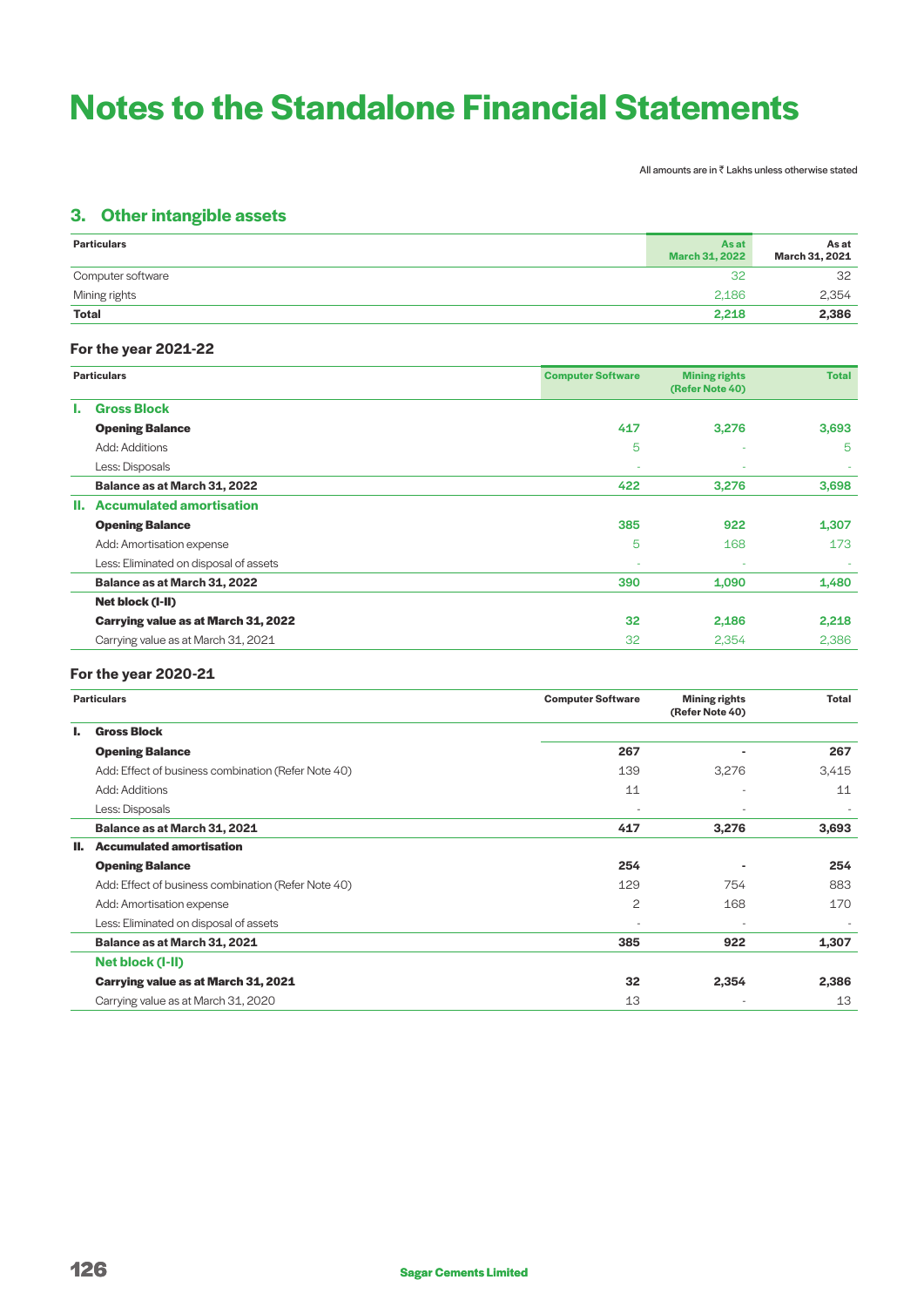All amounts are in  $\bar{\tau}$  Lakhs unless otherwise stated

# **4. Right of use assets**

| <b>Particulars</b> | <b>As at</b><br><b>March 31, 2022</b> | As at<br>March 31, 2021 |
|--------------------|---------------------------------------|-------------------------|
| <b>Buildings</b>   | 292                                   | 59                      |
| <b>Total</b>       | 292                                   | 59                      |

# **Buildings:**

|    | <b>Particulars</b>                                  | <b>As at</b><br><b>March 31, 2022</b> | As at<br>March 31, 2021 |
|----|-----------------------------------------------------|---------------------------------------|-------------------------|
| L. | <b>Gross block</b>                                  |                                       |                         |
|    | <b>Opening Balance</b>                              | 341                                   | 242                     |
|    | Add: Effect of business combination (Refer Note 40) |                                       | 50                      |
|    | Add: Additions                                      | 388                                   | 49                      |
|    | Less: Deletion                                      | ۰                                     | $\sim$                  |
|    | <b>Closing Balance</b>                              | 729                                   | 341                     |
|    | II. Accumulated depreciation                        |                                       |                         |
|    | <b>Opening Balance</b>                              | 282                                   | 112                     |
|    | Add: Effect of business combination (Refer Note 40) |                                       | 25                      |
|    | Add: Depreciation expense                           | 155                                   | 145                     |
|    | <b>Closing Balance</b>                              | 437                                   | 282                     |
|    | Net block (I-II)                                    |                                       |                         |
|    | <b>Carrying Value</b>                               | 292                                   | 59                      |
|    |                                                     |                                       |                         |

Note: Refer Note 35 on operating lease.

# **5. Investments in subsidiaries**

| <b>Particulars</b>                                                                                                 | As at March 31, 2022 |        | As at March 31, 2021        |        |
|--------------------------------------------------------------------------------------------------------------------|----------------------|--------|-----------------------------|--------|
|                                                                                                                    | No, of equity shares |        | Amount No, of equity shares | Amount |
| <b>Investments in equity instruments (Unquoted)</b>                                                                |                      |        |                             |        |
| Jajpur Cements Private Limited (100%, (March 31, 2021: 100%)<br>shareholding) (Refer Note (i) below and Note 44)   | 10,76,80,000         | 11.054 | 8.19.30.000                 | 8.479  |
| Sagar Cements (M) Private Limited (65%, (March 31, 2021: 65%)<br>shareholding) (Refer Note (ii) below and Note 44) | 32.73.773            | 17.419 | 28.97.143                   | 15.409 |
|                                                                                                                    |                      | 28,473 |                             | 23,888 |
| Aggregate amount of unquoted investments                                                                           |                      | 28,473 |                             | 23.888 |

#### Notes:

- (i) Includes investment of  $\bar{\tau}$  254 (March 31, 2021:  $\bar{\tau}$  254) on account of fair valuation of corporate guarantee given by the Company on behalf of Jajpur Cements Private Limited, a wholly-owned subsidiary.
- (ii) Includes investment of  $\bar{\xi}$  470 (March 31, 2021:  $\bar{\xi}$  409) on account of fair valuation of corporate guarantee given by the Company on behalf of Sagar Cements (M) Private Limited (Formerly Known as Satguru Cement Private Limited), a subsidiary Company. Pursuant to the certificate of incorporation dated October 29, 2021, the Company's subsidiary Satguru Cement Private Limited was renamed to Sagar Cements (M) Private Limited.
- (iii) The Company has complied with number of layers prescribed under clause 87 of section 2 of the Companies Act, 2013 read with Companies (Restriction on number of layers) Rules, 2017.
- (iv) 15,10,972 (as at March 31, 2021: 13,37,143) number of shares held as investments in Sagar Cements (M) Private Limited (Formerly Known as Satguru Cement Private Limited) with carrying amount of ₹7,823 (as at March 31, 2021: ₹6,923) and 96,54,000 (as at March 31, 2021: 96,54,000) number of shares held as investments in Jajpur Cements Private Limited with carrying amount of ₹ 965 (as at March 31, 2021: ₹ 965) have been pledged with the lenders towards borrowings of respective subsidiaries.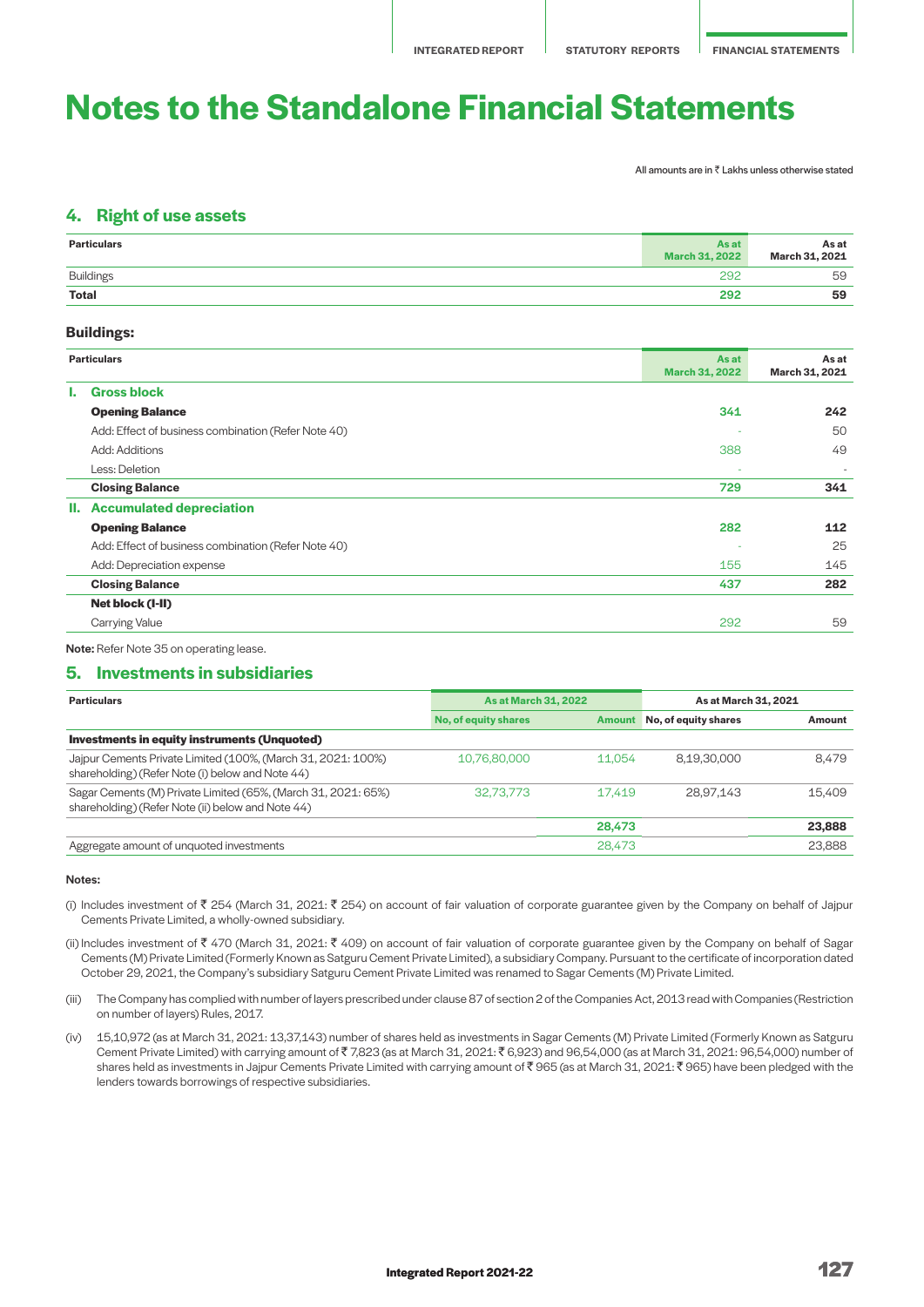All amounts are in  $\bar{\bar{\tau}}$  Lakhs unless otherwise stated

# **6. Loans (Unsecured, considered good)**

| <b>Particulars</b>                                    | As at<br><b>March 31, 2022</b> | As at<br>March 31, 2021 |
|-------------------------------------------------------|--------------------------------|-------------------------|
| Non-current                                           |                                |                         |
| Loans to Subsidiary Companies (Refer Notes 32 and 34) | 51.413                         | 2.500                   |
| <b>Total loans</b>                                    | 51,413                         | 2,500                   |

#### Notes:

 (i) No loans are due from directors or other officers of the Company or any of them either severally or jointly with any other person. Further, no loans are due from firms or private companies in which any director is a partner, a director or a member.

(ii) Loans are advanced to Jajpur Cements Private Limited (JCPL), Wholly owned subsidiary of the Company during the year aggregating to ` 46,483. JCPL has subscribed to debentures issued by Pridhvi Asset Reconstruction and Securitisation Company Limited on January 31, 2022 amounting to ₹42,960.

# **7. Other financial assets (Unsecured, considered good)**

| <b>Particulars</b>                                       | As at<br><b>March 31, 2022</b> | As at<br>March 31, 2021 |
|----------------------------------------------------------|--------------------------------|-------------------------|
| <b>Non-current</b>                                       |                                |                         |
| Security deposits                                        | 1,063                          | 1,346                   |
| Balances held as margin money deposit against borrowings | 511                            | 122                     |
| <b>Total</b>                                             | 1,574                          | 1,468                   |
| <b>Current</b>                                           |                                |                         |
| Security deposits                                        | 267                            | 165                     |
| Advances to employees                                    | 116                            | 66                      |
| Interest accrued but not due (Refer Note 34)             | 1,895                          | 92                      |
| Derivative assets                                        | $\overline{\phantom{a}}$       | 6                       |
| <b>Total</b>                                             | 2,278                          | 329                     |
| <b>Total other financial assets</b>                      | 3,852                          | 1,797                   |

# **8. Other assets (Unsecured, considered good)**

| <b>Particulars</b>                                             | As at<br><b>March 31, 2022</b> | As at<br>March 31, 2021 |
|----------------------------------------------------------------|--------------------------------|-------------------------|
| <b>Non-current</b>                                             |                                |                         |
| Capital advances                                               | 2,434                          | 970                     |
| Prepaid expenses                                               | 278                            | 209                     |
| Balances with government authorities                           | 148                            | 148                     |
| <b>Total</b>                                                   | 2,860                          | 1,327                   |
| <b>Current</b>                                                 |                                |                         |
| Advances to suppliers and service providers (Refer Note below) | 3,865                          | 837                     |
| Prepaid expenses                                               | 544                            | 458                     |
| Balances with government authorities                           | 379                            | 204                     |
| Excise duty refund receivable                                  | 194                            | 194                     |
| Incentives receivable from government                          |                                |                         |
| Unsecured, considered good                                     | 3,127                          | 3,902                   |
| Considered doubtful                                            | 859                            | 84                      |
| Less: Provision for doubtful                                   | (859)                          | (84)                    |
| <b>Total</b>                                                   | 8,109                          | 5,595                   |
| <b>Total other assets</b>                                      | 10,969                         | 6,922                   |

**Note:** Includes ₹48 (March 31, 2021: Nil) advances given to related party. Also Refer Note 34.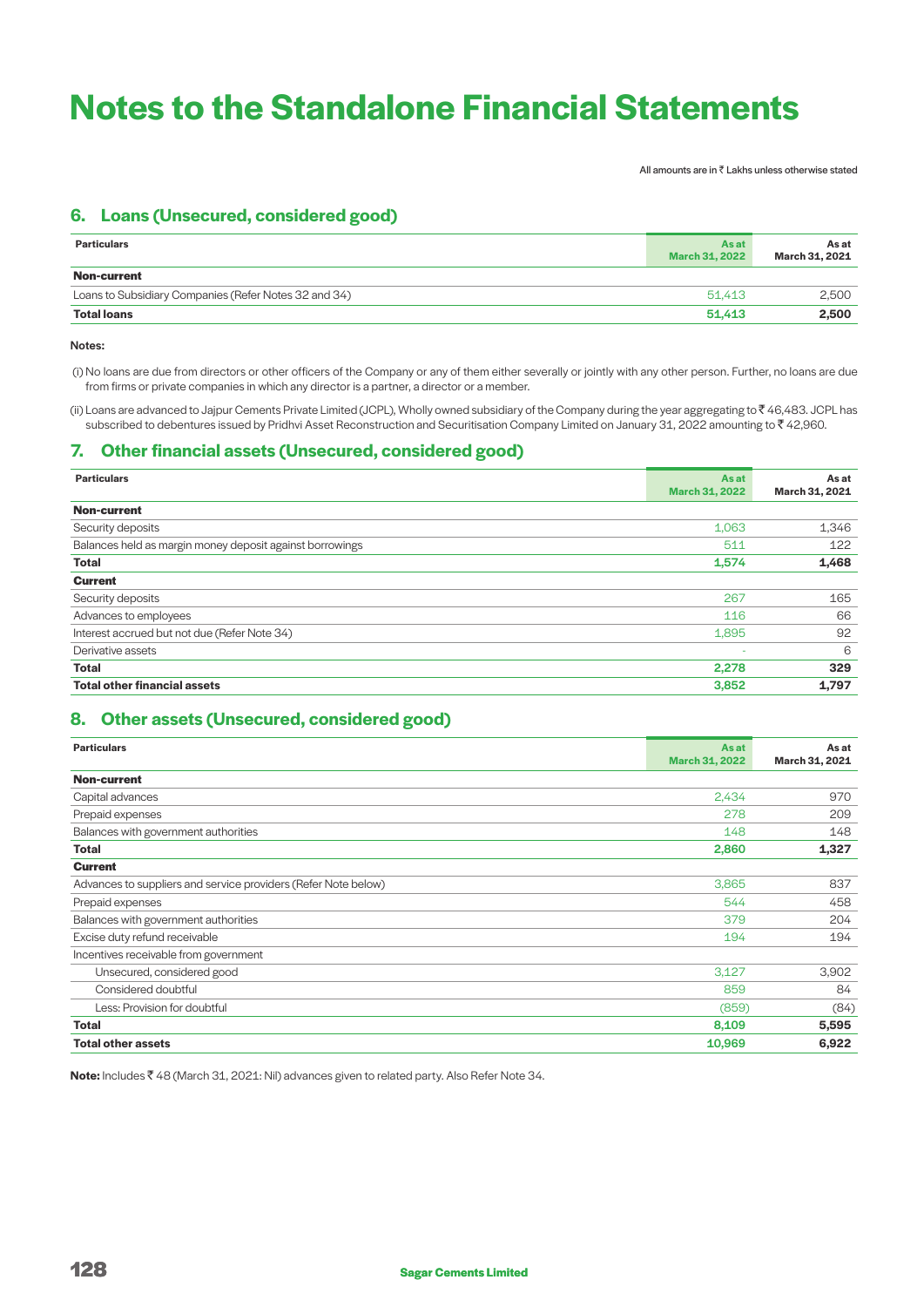All amounts are in  $\bar{\bar{\tau}}$  Lakhs unless otherwise stated

# **9. Inventories (at lower of cost and net realisable value)**

| <b>Particulars</b>                                                                                          | Asat<br><b>March 31, 2022</b> | As at<br>March 31, 2021 |
|-------------------------------------------------------------------------------------------------------------|-------------------------------|-------------------------|
| Raw materials                                                                                               | 1,224                         | 1,707                   |
| Coal                                                                                                        | 7,031                         | 4,597                   |
| Work-in-progress                                                                                            | 3,930                         | 703                     |
| Stores and spares                                                                                           | 3,724                         | 3,204                   |
| Packing materials                                                                                           | 402                           | 539                     |
| Finished goods (includes inventory of $\bar{\tau}$ 5 lakhs on account of purchase stock for March 31, 2022) | 954                           | 729                     |
| Total (A)                                                                                                   | 17,265                        | 11,479                  |
| <b>Goods-in-transit:</b>                                                                                    |                               |                         |
| Raw materials                                                                                               | 2                             | 6                       |
| Coal                                                                                                        | 70                            | 886                     |
| Packing materials                                                                                           | 35                            | 55                      |
| Finished goods                                                                                              |                               | 2                       |
| Total (B)                                                                                                   | 107                           | 949                     |
| <b>Total inventories (A+B)</b>                                                                              | 17,372                        | 12,428                  |

**Note:** Refer Note 1(b)(xiv) for basis of valuation of inventory and refer Note 15 for details of inventory pledged.

# **10. Trade receivables**

| <b>Particulars</b>                                               | <b>As at</b>          | As at          |
|------------------------------------------------------------------|-----------------------|----------------|
|                                                                  | <b>March 31, 2022</b> | March 31, 2021 |
| Trade receivables considered good - Secured                      | 1.408                 | 1,123          |
| Trade receivables considered good - Unsecured                    | 11.003                | 8,951          |
| Trade receivables which have significant increase in credit risk |                       |                |
| Trade receivables - credit impaired                              | 1.092                 | 890            |
| Sub-total                                                        | 13,503                | 10,964         |
| Less: Expected credit loss allowance                             | (1,092)               | (890)          |
| <b>Total trade receivables</b>                                   | 12,411                | 10,074         |

Note: Includes ₹928 (March 31, 2021: 13) receivable from related party. Also Refer Note 34 and Refer Note 15 for the detail Trade receivable pledged.

The Company has used a practical expedient by computing the expected credit loss allowance for trade receivables based on a provision matrix. The provision matrix takes into account historical credit loss experience and adjusted for forward looking information. The expected credit loss allowance is based on the ageing of the days the receivables are due and the rates as per the provision matrix. The ageing of the receivables is as follows:

#### **FY 2021-22:**

| <b>Particulars</b>                                                            | Outstanding for following periods from due date of payment |                                     |                      |           |                          |                             |              |
|-------------------------------------------------------------------------------|------------------------------------------------------------|-------------------------------------|----------------------|-----------|--------------------------|-----------------------------|--------------|
|                                                                               | <b>Not due</b>                                             | <b>Less than</b><br><b>6 months</b> | 6 months -<br>1 year | 1-2 years | 2-3 year                 | <b>More than</b><br>3 years | <b>Total</b> |
| <b>Undisputed Trade</b><br>(i)<br>receivables                                 |                                                            |                                     |                      |           |                          |                             |              |
| considered good<br>$\overline{\phantom{a}}$                                   | 7,465                                                      | 2,913                               | 1,737                | 234       | 42                       | 20                          | 12,411       |
| which have significant<br>$\overline{\phantom{a}}$<br>increase in credit risk |                                                            |                                     |                      |           |                          |                             |              |
| (ii) Undisputed Trade<br><b>Receivables</b>                                   |                                                            |                                     |                      |           |                          |                             |              |
| credit impaired<br>$\overline{\phantom{a}}$                                   | ٠                                                          | 77                                  | 77                   | 56        | 48                       | 722                         | 980          |
| which have significant<br>$\overline{\phantom{a}}$<br>increase in credit risk |                                                            |                                     |                      |           |                          |                             |              |
| (iii) Disputed Trade                                                          |                                                            |                                     |                      |           |                          |                             |              |
| <b>Receivables</b>                                                            |                                                            |                                     |                      |           |                          |                             |              |
| considered good<br>$\overline{\phantom{a}}$                                   | ٠                                                          | ÷                                   | ٠                    | $\sim$    | $\sim$                   | $\sim$                      |              |
| which have significant<br>$\overline{a}$<br>increase in credit risk           |                                                            | ÷                                   |                      | ÷         | $\overline{\phantom{a}}$ |                             |              |
| credit impaired                                                               |                                                            | ۰                                   |                      | ٠         |                          | 112                         | 112          |
| Total                                                                         | 7,465                                                      | 2,990                               | 1,814                | 290       | 90                       | 854                         | 13,503       |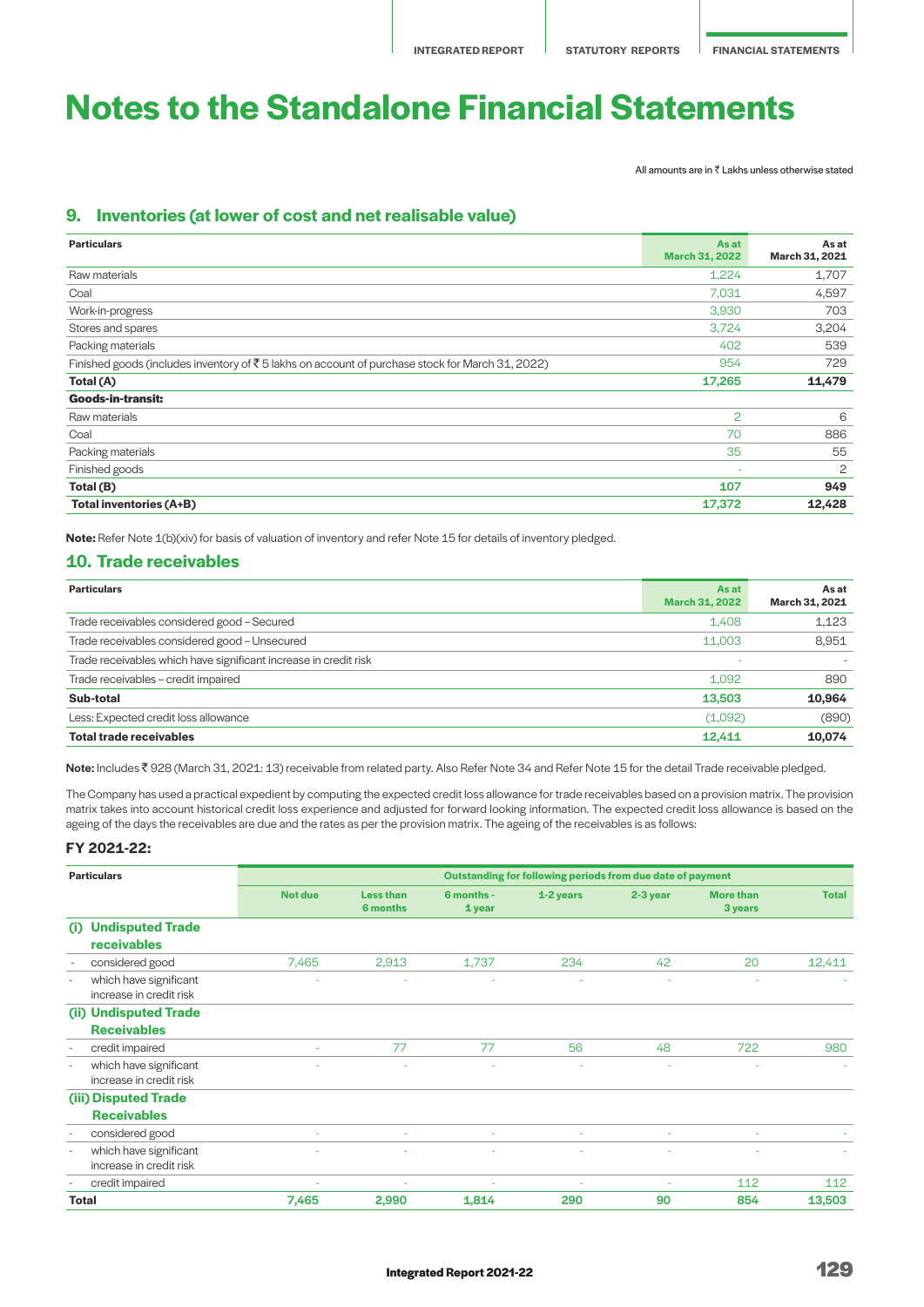All amounts are in  $\bar{\bar{\tau}}$  Lakhs unless otherwise stated

# **FY 2020-21:**

| <b>Particulars</b>       |                                                   | Outstanding for following periods from due date of payment |                          |                          |                          |          |                             |                          |
|--------------------------|---------------------------------------------------|------------------------------------------------------------|--------------------------|--------------------------|--------------------------|----------|-----------------------------|--------------------------|
|                          |                                                   | Not due                                                    | Less than<br>6 months    | 6 months -<br>1 year     | $1-2$ years              | 2-3 year | <b>More than</b><br>3 years | Total                    |
| (i)<br>receivables       | <b>Undisputed Trade</b>                           |                                                            |                          |                          |                          |          |                             |                          |
| $\overline{\phantom{a}}$ | considered good                                   | 7,166                                                      | 2,279                    | 189                      | 266                      | 151      | 23                          | 10,074                   |
| $\overline{\phantom{a}}$ | which have significant<br>increase in credit risk | $\overline{\phantom{0}}$                                   |                          | $\overline{\phantom{a}}$ | $\overline{\phantom{a}}$ |          | ۰.                          |                          |
| <b>Receivables</b>       | (ii) Undisputed Trade                             |                                                            |                          |                          |                          |          |                             |                          |
| $\overline{\phantom{a}}$ | credit impaired                                   | ۰                                                          | 34                       | 31                       | 138                      | 53       | 528                         | 784                      |
| $\overline{a}$           | which have significant<br>increase in credit risk |                                                            |                          |                          |                          |          | ٠                           | $\overline{\phantom{a}}$ |
| (iii) Disputed Trade     |                                                   |                                                            |                          |                          |                          |          |                             |                          |
| <b>Receivables</b>       |                                                   |                                                            |                          |                          |                          |          |                             |                          |
| $\overline{\phantom{a}}$ | considered good                                   | ٠                                                          | $\overline{\phantom{a}}$ | $\overline{\phantom{a}}$ | ٠                        | $\sim$   | $\overline{\phantom{a}}$    |                          |
| $\overline{\phantom{a}}$ | which have significant<br>increase in credit risk |                                                            | $\overline{\phantom{a}}$ |                          |                          |          |                             |                          |
| $\overline{a}$           | credit impaired                                   | $\overline{a}$                                             | $\overline{a}$           | $\overline{\phantom{a}}$ | $\overline{\phantom{a}}$ |          | 106                         | 106                      |
| <b>Total</b>             |                                                   | 7,166                                                      | 2,313                    | 220                      | 404                      | 204      | 657                         | 10,964                   |

# **Movement in expected credit loss allowance**

| <b>Particulars</b>                                  | For the year ended<br><b>March 31, 2022</b> | For the vear ended<br>March 31, 2021 |
|-----------------------------------------------------|---------------------------------------------|--------------------------------------|
| Balance at the beginning of the year                | 890                                         | 695                                  |
| Add: Effect of business combination (Refer Note 40) |                                             | 110                                  |
| Add: Expected credit loss allowance                 | 202                                         | 85                                   |
| Balance at the end of the year                      | 1.092                                       | 890                                  |

# **11. Cash and cash equivalents**

| <b>Particulars</b>                     | As at<br><b>March 31, 2022</b> | As at<br>March 31, 2021 |
|----------------------------------------|--------------------------------|-------------------------|
| Cash in hand                           |                                |                         |
| Balances with banks                    | 1.545                          | 587                     |
| Deposits with banks                    | 12,500                         | 20,850                  |
| <b>Total Cash and cash equivalents</b> | 14.047                         | 21,438                  |

# **12. Other bank balances**

| <b>Particulars</b>                       | As at<br><b>March 31, 2022</b> | As at<br>March 31, 2021 |
|------------------------------------------|--------------------------------|-------------------------|
| Unpaid dividend account                  | 55                             | 64                      |
| Margin money deposits (Refer Note below) | 1.567                          | 1.212                   |
| <b>Total other bank balances</b>         | 1.622                          | 1,276                   |

Note: Margin money deposits with banks are against bank guarantees and cash credit facilities.

# **13. Equity share capital**

| <b>As at March 31, 2022</b><br><b>Particulars</b>                                              |               |               | As at March 31, 2021 |        |
|------------------------------------------------------------------------------------------------|---------------|---------------|----------------------|--------|
|                                                                                                | No. of shares | <b>Amount</b> | No. of shares        | Amount |
| Authorised:                                                                                    |               |               |                      |        |
| Equity shares of ₹2 each (March 31, 2021: Equity Shares of ₹10 each)<br>(Refer Note (a) below) | 69,75,00,000  | 18,250        | 2.35.00.000          | 2.350  |
| Issued, subscribed and fully paid:                                                             |               |               |                      |        |
| Equity shares of ₹2 each (March 31, 2021: Equity Shares of ₹10 each)<br>(Refer Note (a) below) | 11.75.00.000  | 2.350         | 2.35.00.000          | 2.350  |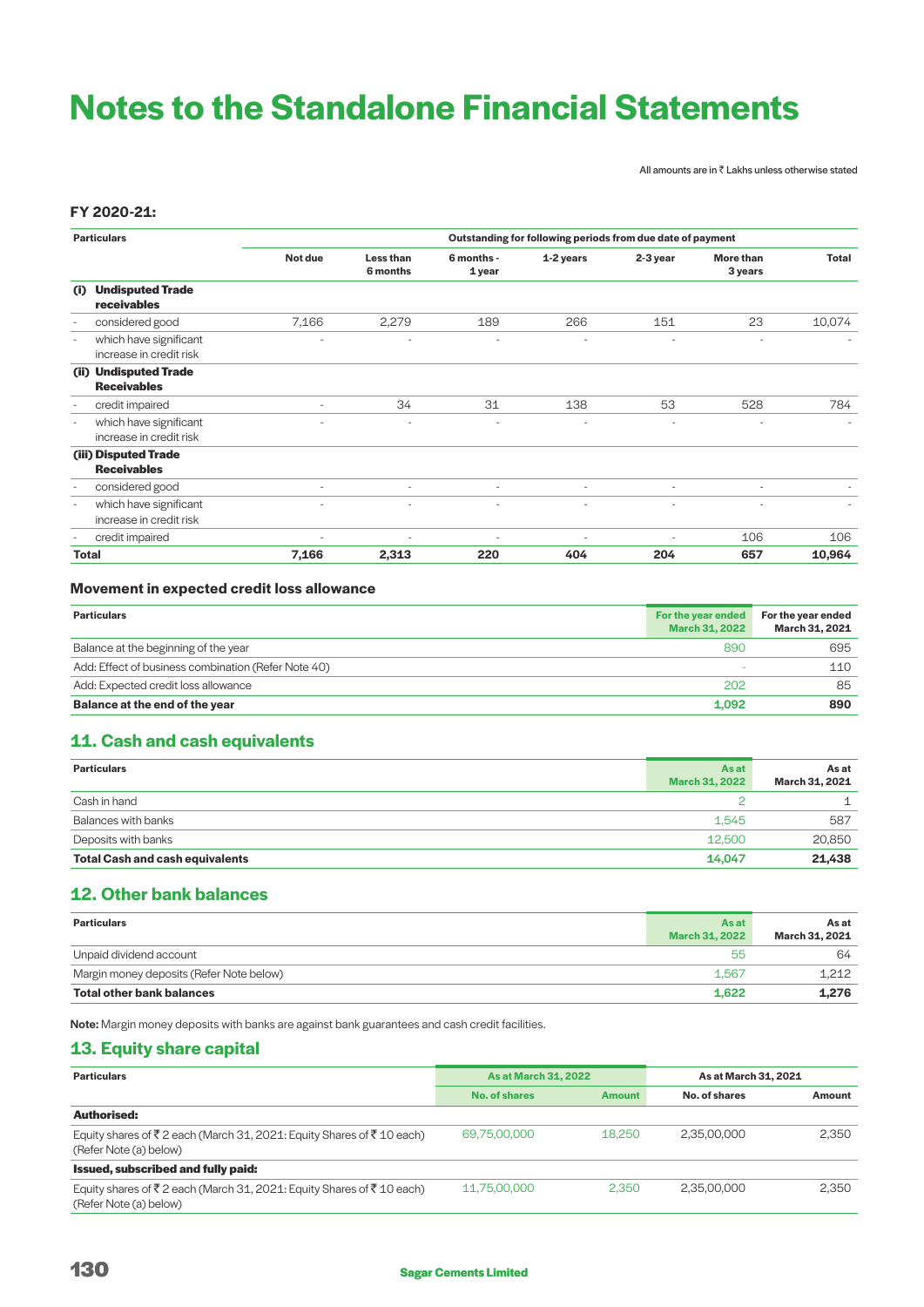All amounts are in  $\bar{z}$  Lakhs unless otherwise stated

# Notes:

**(a)** The Board of Directors, at their meeting held on July 01, 2021, recommended for the sub-division of equity shares of the Company from existing face value of  $\bar{\tau}$  10/- each into face value of  $\bar{\tau}$  2/- each (i.e. split of 1 equity share of  $\bar{\tau}$  10/- each into 5 equity shares of  $\bar{\tau}$  2/each), and the same has been approved by the shareholders in the Annual General Meeting of the Company held on July 28, 2021. Accordingly, face value of the equity shares of the Company now stand at  $\bar{\tau}$  2/- each w.e.f. the record date namely August 18, 2021.

Pursuant to merger of Sagar Cements (R) Limited with the Company, authorised equity share capital of  $\bar{z}$  11,600 and authorised preference share capital of ₹4,300 of Transferor Company stand transferred as authorised share capital of the Company (Refer Note 40)

### **(b) Reconciliation of equity shares and amount outstanding at the beginning and at the end of the year:**

| <b>Particulars</b>                                                           | <b>As at March 31, 2022</b> |               | As at March 31, 2021     |        |  |
|------------------------------------------------------------------------------|-----------------------------|---------------|--------------------------|--------|--|
|                                                                              | <b>No. of shares</b>        | <b>Amount</b> | No. of shares            | Amount |  |
| Opening balance                                                              | 2.35.00.000                 | 2.350         | 2.22.75.000              | 2.228  |  |
| Allotment of equity shares upon conversion of warrants<br>(Refer Note 44(a)) | -                           | $\sim$        | 12.25.000                | 122    |  |
| Stock Split (₹10 each into ₹2 each)                                          | 9,40,00,000                 | -             | $\overline{\phantom{a}}$ |        |  |
| <b>Closing balance</b>                                                       | 11,75,00,000                | 2,350         | 2,35,00,000              | 2,350  |  |

### **(c) Rights, preferences and restrictions attached to the equity shares:**

The Company has only one class of equity shares having a par value of  $\bar{z}$  each per share. Each holder of equity shares is entitled to one vote per share. The dividend proposed by the Board of Directors is subject to the approval of the shareholders in the ensuing Annual General Meeting, except in case of interim dividend. In the event of liquidation of the Company, the holders of equity shares will be entitled to receive remaining assets of the Company, after distribution of all preferential amounts. The distribution will be in proportion to the number of equity shares held by the shareholders.

### **(d) Details of shareholders holding more than 5% shares in the Company:**

| Name of the shareholder                 | <b>As at March 31, 2022</b> |              | As at March 31, 2021          |              |
|-----------------------------------------|-----------------------------|--------------|-------------------------------|--------------|
|                                         | No. of shares of<br>₹2 each | % of holding | No. of shares of<br>₹ 10 each | % of holding |
| S. Aruna                                | 68,47,725                   | 5.83%        | 13.69.545                     | 5.83%        |
| Dr. S. Anand Reddy                      | 65,32,620                   | 5.56%        | 13.06.524                     | 5.56%        |
| S. Sreekanth Reddy                      | 61,97,015                   | 5.27%        | 12,39,353                     | 5.27%        |
| R V Consulting Services Private Limited | 80.11.490                   | 6.82%        | 16.02.298                     | 6.82%        |
| AVH Resources India Private Limited     | 2,56,68,790                 | 21.85%       | 51,33,754                     | 21.85%       |

### **(e) Details of shares held by the promoters in the Company and change during the year:**

| Name of the shareholder                                          |                                      | <b>As at March 31, 2022</b> |                             | As at March 31, 2021         |                      |                             |
|------------------------------------------------------------------|--------------------------------------|-----------------------------|-----------------------------|------------------------------|----------------------|-----------------------------|
|                                                                  | No. of shares of<br>$\bar{z}$ 2 each | % of total<br><b>shares</b> | % Change<br>during the year | No. of shares of<br>₹10 each | % of total<br>shares | % Change<br>during the year |
| S. Aruna                                                         | 68,47,725                            | 5.83%                       | ÷                           | 13,69,545                    | 5.83%                | $-0.32%$                    |
| Rachana Sammidi                                                  | 58,36,415                            | 4.97%                       | ÷                           | 11,67,283                    | 4.97%                | $-0.27%$                    |
| Dr. S. Anand Reddy                                               | 65,32,620                            | 5.56%                       | ÷                           | 13,06,524                    | 5.56%                | $-0.31%$                    |
| S. Sreekanth Reddy                                               | 61,97,015                            | 5.27%                       | ÷                           | 12,39,353                    | 5.27%                | $-0.29%$                    |
| R V Consulting Services Private Limited                          | 80,11,490                            | 6.82%                       | ÷                           | 16,02,298                    | 6.82%                | 1.88%                       |
| Vanajatha Sammidi                                                | 49,53,845                            | 4.22%                       | ÷.                          | 9,90,769                     | 4.22%                | $-0.23%$                    |
| Siddarth Sammidi                                                 | 41,09,490                            | 3.50%                       | ٠                           | 8,21,898                     | 3.50%                | $-0.19%$                    |
| Aneesh Reddy Sammidi                                             | 41,09,485                            | 3.50%                       | ٠                           | 8,21,897                     | 3.50%                | $-0.19%$                    |
| Malathi Reddy Wdaru                                              | 37,77,000                            | 3.21%                       | ÷                           | 7,55,400                     | 3.21%                | $-0.18%$                    |
| Madhavi Nadikattu                                                | 26,69,000                            | 2.27%                       | ÷                           | 5,33,800                     | 2.27%                | $-0.13%$                    |
| P V Narsimha Reddy                                               | 10,000                               | 0.01%                       | ٠                           | 2,000                        | 0.01%                | 0.00%                       |
| Andhra Pradesh Industrial<br>Development Corporation             | 15,66,425                            | 1.33%                       | ÷,                          | 3,13,285                     | 1.33%                | $-0.08%$                    |
| Panchavati Polyfibres Limited                                    | 1,57,500                             | 0.13%                       |                             | 31,500                       | 0.13%                | $-0.01%$                    |
| Sagar Priya Housing And Industrial<br><b>Enterprises Limited</b> | 43,00,000                            | 3.66%                       | ÷                           | 8,60,000                     | 3.66%                | $-0.20%$                    |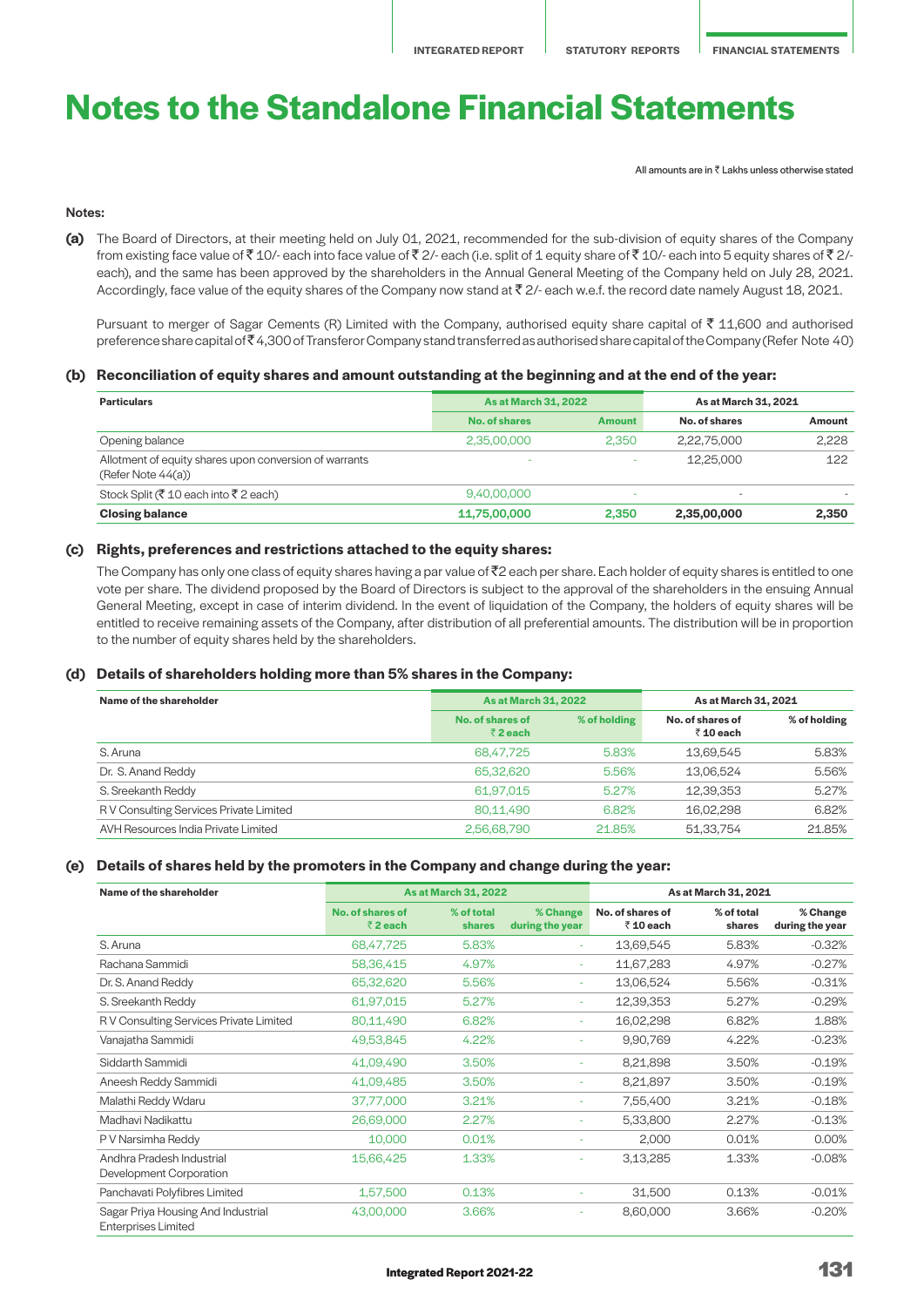All amounts are in  $\bar{\bar{\tau}}$  Lakhs unless otherwise stated

- **(f)** There are no shares allotted as fully paid-up by way of bonus shares or allotted as fully paid-up pursuant to contract without payment being received in cash, or bought back during the period of five years immediately preceding the reporting date.
- **(g)** There are no securities which are convertible into equity shares. In the previous year 2020-21, the Company had converted 12,25,000 warrants into equal number of equity shares. (Refer Note 44(a))

# **14. Other equity**

| <b>Particulars</b>                        | As at<br><b>March 31, 2022</b> | As at<br>March 31, 2021 |
|-------------------------------------------|--------------------------------|-------------------------|
| Capital reserve                           | 35                             | 35                      |
| Securities premium                        | 54,327                         | 54,327                  |
| General reserve                           | 3.598                          | 3,598                   |
| Retained earnings                         | 69,188                         | 59,398                  |
| Other items of other comprehensive income | (87)                           | (214)                   |
| <b>Total other equity</b>                 | 1,27,061                       | 1,17,144                |

# **Movement in other equity is as follows:**

| <b>Particulars</b>                                                                           | As at                 | As at          |
|----------------------------------------------------------------------------------------------|-----------------------|----------------|
|                                                                                              | <b>March 31, 2022</b> | March 31, 2021 |
| <b>Capital reserve</b>                                                                       | 35                    | 35             |
| <b>Securities premium</b>                                                                    |                       |                |
| Opening balance<br>(i)                                                                       | 54,327                | 45,507         |
| Premium on allotment of equity shares upon conversion of warrants (Refer Note 44(a))<br>(ii) |                       | 8,820          |
|                                                                                              | 54,327                | 54,327         |
| <b>General reserve</b>                                                                       | 3,598                 | 3,598          |
| <b>Retained earnings</b>                                                                     |                       |                |
| Opening balance<br>(i)                                                                       | 59,398                | 49,839         |
| Effect of business combination (Refer Note 40)<br>(ii)                                       |                       | (7,839)        |
| Profit for the year<br>(iii)                                                                 | 10.378                | 18,926         |
|                                                                                              | 69,776                | 60,926         |
| Less: Appropriations                                                                         |                       |                |
| Dividend on equity shares (Refer Note 39)<br>(i)                                             | 588                   | 1,528          |
|                                                                                              | 69,188                | 59,398         |
| Other items of other comprehensive income                                                    |                       |                |
| Opening balance<br>(i)                                                                       | (214)                 | (192)          |
| Effect of business combination (Refer Note 40)<br>(i)                                        |                       | (29)           |
| Other comprehensive income for the year<br>(iii)                                             | 127                   | 7              |
|                                                                                              | (87)                  | (214)          |
| <b>Money received against share warrants</b>                                                 |                       |                |
| Opening balance<br>(i)                                                                       |                       | 2,236          |
| Money received against share warrant (Refer Note 44(a))<br>(ii)                              |                       | 6,706          |
| Allotment of equity shares upon conversion of warrants (Refer Note 44(a))<br>(iii)           |                       | (122)          |
| (iv) Premium on allotment of equity shares upon conversion of warrants (Refer Note 44(a))    |                       | (8,820)        |
|                                                                                              |                       |                |
| <b>Total</b>                                                                                 | 1,27,061              | 1,17,144       |

# **Nature of reserves:**

# (a) Capital reserve

This represents subsidies received from the government.

### (b) Securities premium

 Amounts received on issue of shares in excess of the par value has been classified as securities premium. The utilisation of securities premium is governed by the Section 52 of the Act.

### (c) General reserve

 This represents appropriation of profit by the Company. As per Companies Act, 2013, transfer of profits to General reserve is not mandatory. General reserve is a free reserve available to the Company.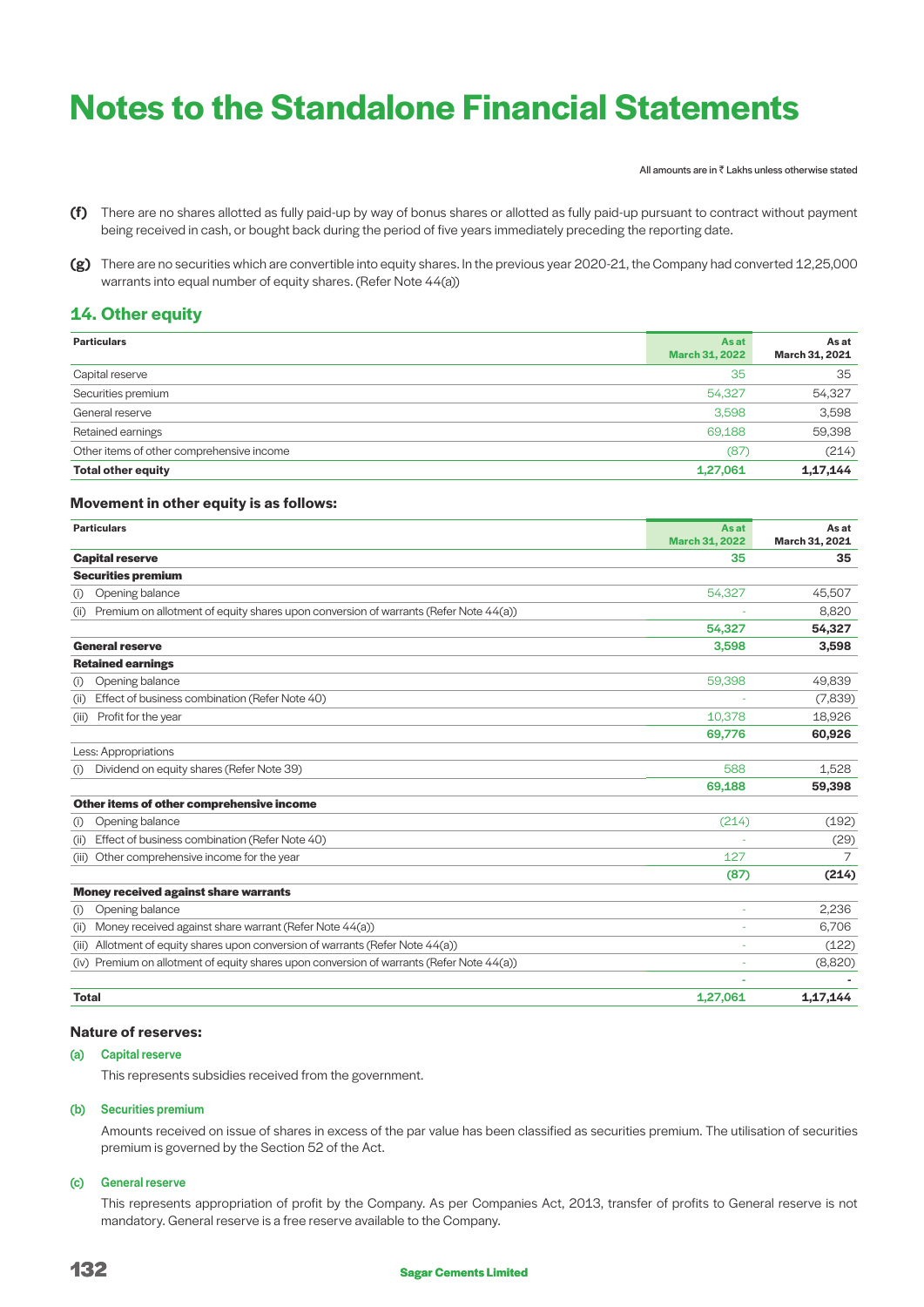All amounts are in  $\bar{\bar{\tau}}$  Lakhs unless otherwise stated

# (d) Retained earnings

Retained earnings comprises of undistributed earnings after taxes.

#### (e) Other items of other comprehensive income

Other items of other comprehensive income consist of re-measurement of net defined benefit liability.

### (f) Money received against share warrants

This represents the moneys received against the share warrants allotted.

# **15A. Non-current borrowings\* (Secured, at amortised cost)**

| <b>Particulars</b>                                 | <b>As at</b><br>March 31, 2022 | As at<br>March 31, 2021 |
|----------------------------------------------------|--------------------------------|-------------------------|
| Term loans (Refer Note (i) below)                  | 33.522                         | 15.033                  |
| Non-convertible debentures (Refer Note (ii) below) | 25,394                         | 8.077                   |
| Total non-current borrowings                       | 58,916                         | 23,110                  |

\* Current maturities of non-current borrowings have been disclosed under the head "Current borrowings".

### Notes (i):

# **As at March 31, 2022**

| <b>Bank</b>                                                    | <b>Loan outstanding</b> | <b>Terms of repayment</b>  | <b>Rate of interest</b> |
|----------------------------------------------------------------|-------------------------|----------------------------|-------------------------|
| HDFC Bank Limited (Refer Note 1 below)                         | 1,094                   | 4 quarterly instalments    | 6.50%                   |
| Axis Bank Limited (Refer Note 2 below)                         | 491                     | 12 monthly instalments     | 7.90%                   |
| HDFC Bank Limited (Refer Note 2 below)                         | 2,194                   | 50 monthly instalments     | 6.00%                   |
| Axis Finance Limited (Refer Note 2 below)                      | 14,775                  | 18 quarterly instalments   | 10.00%                  |
| Piramal Capital & Housing Finance Limited (Refer Note 2 below) | 9.950                   | 48 monthly instalments     | 11.00%                  |
| Axis Bank Limited (Refer Note 3 below)                         | 1,150                   | 8 quarterly instalments    | 7.90%                   |
| Axis Bank Limited (Refer Note 4 below)                         | 2,533                   | 16 quarterly instalments   | 7.90%                   |
| State Bank of India (Refer Note 5 below)                       | 2,399                   | 16 quarterly instalments   | 8.50%                   |
| State Bank of India (Refer Note 6 below)                       | 55                      | 1 monthly instalments      | 6.95%                   |
| Axis Bank Limited (Refer Note 7 below)                         | 1,630                   | 46 monthly instalments     | 6.50%                   |
| HDFC Bank Limited (Refer Note 8 below)                         | 3,000                   | 48 monthly instalments     | 6.50%                   |
| The Federal Bank Limited (Refer Note 9 below)                  | 2,625                   | 14 quarterly instalments   | 8.20%                   |
| State Bank of India(Refer Note 10 below)                       | 11                      | 1 monthly instalments      | 6.95%                   |
| The Federal Bank Limited (Refer Note 11 below)                 | 1,011                   | 48 monthly instalments     | 6.75%                   |
| Vehicle loans from various banks (Refer Note 12 below)         | 495                     | 2 - 35 monthly instalments | 7.16% to 9.31%          |
| Less: Current maturities of non-current borrowings             | (9,891)                 |                            |                         |
| <b>Total</b>                                                   | 33,522                  |                            |                         |

# **As at March 31, 2021**

| <b>Bank</b>                                            | Loan outstanding | <b>Terms of repayment</b>  | <b>Rate of interest</b> |
|--------------------------------------------------------|------------------|----------------------------|-------------------------|
| HDFC Bank Limited (Refer Note 1 below)                 | 2,193            | 8 quarterly instalments    | 6.50%                   |
| Axis Bank Limited (Refer Note 2 below)                 | 991              | 24 monthly instalments     | 8.00%                   |
| Axis Bank Limited (Refer Note 3 below)                 | 1,721            | 12 quarterly instalments   | 8.00%                   |
| Axis Bank Limited (Refer Note 4 below)                 | 3,176            | 20 quarterly instalments   | 8.00%                   |
| State Bank of India (Refer Note 5 below)               | 2,399            | 16 quarterly instalments   | 9.00%                   |
| State Bank of India (Refer Note 6 below)               | 722              | 13 monthly instalments     | 7.25%                   |
| Axis Bank Limited (Refer Note 7 below)                 | 1,701            | 48 monthly instalments     | 6.50%                   |
| HDFC Bank Limited (Refer Note 8 below)                 | 3,000            | 48 monthly instalments     | 6.50%                   |
| The Federal Bank Limited (Refer Note 9 below)          | 3,125            | 18 quarterly instalments   | 8.00%                   |
| State Bank of India(Refer Note 10 below)               | 144              | 13 monthly instalments     | 7.25%                   |
| Vehicle loans from various banks (Refer Note 12 below) | 181              | 5 - 21 monthly instalments | 8.50% to 9.50%          |
| Less: Current maturities of non-current borrowings     | (4,320)          |                            |                         |
| Total                                                  | 15,033           |                            |                         |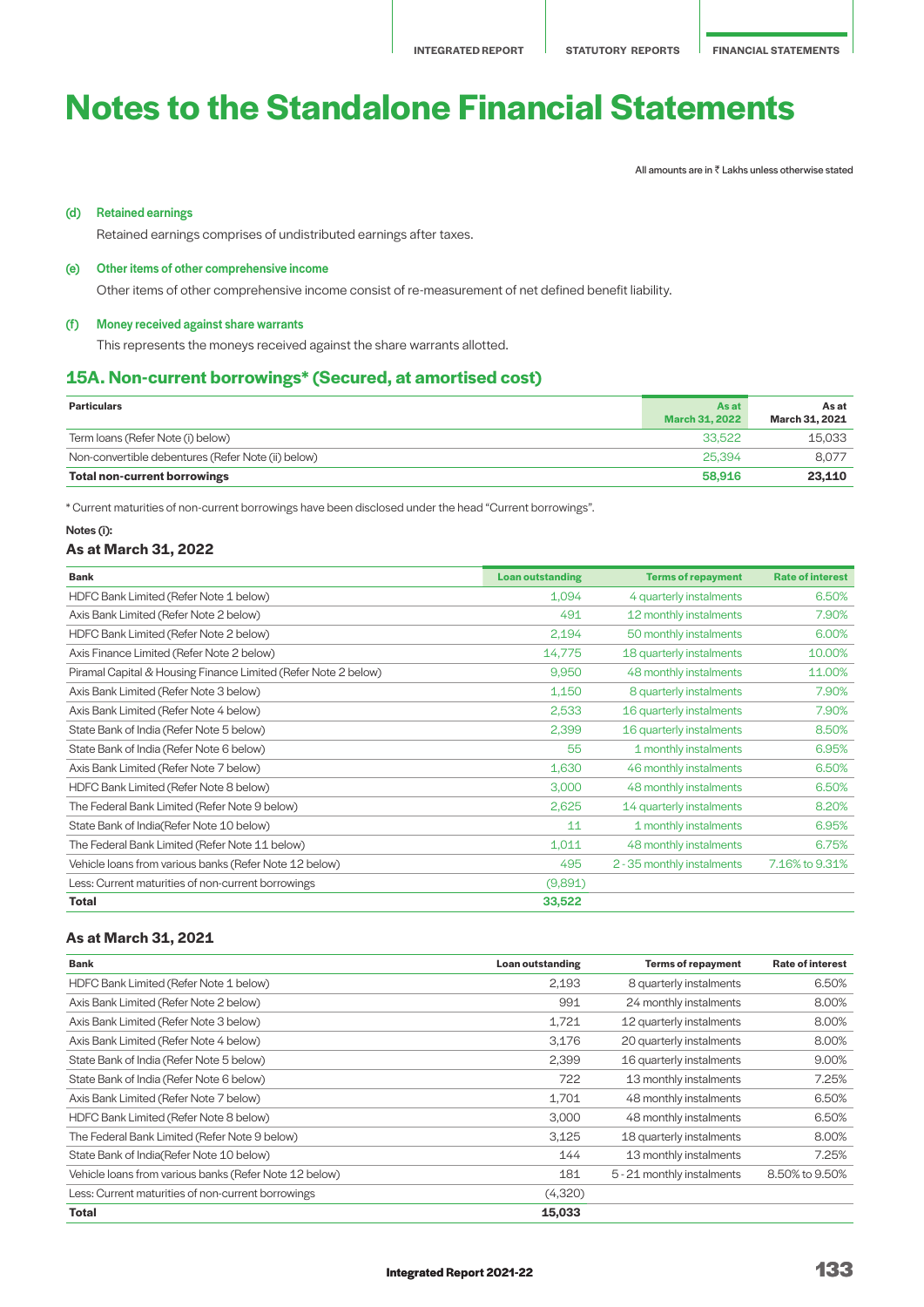All amounts are in  $\bar{z}$  Lakhs unless otherwise stated

#### Notes:

- 1. Term loan is secured by first *pari passu* charge on the property, plant & equipment owned by or belonging to the Company both present and future, and by second *pari passu* charge on the current assets of the Company and are guaranteed by Dr. S. Anand Reddy, Managing Director and S. Sreekanth Reddy, Joint Managing Director.
- 2. Term loan is secured by first *pari passu* charge on the property, plant and equipment owned by or belonging to the Company both present and future excluding fixed assets pertaining to grinding unit at bayyavaram and plant and equipment of Waste heat recovery power plant at mattampally, and by second charge on the current assets of the Company and are guaranteed by Dr S. Anand Reddy, Managing Director and S. Sreekanth Reddy, Joint Managing Director.
- 3. Term loan is secured by exclusive charge of all property, plant and equipment of the grinding unit at Bayyavaram both present and future and by second *pari passu* charge on the current assets of the Company and are guaranteed by Dr. S. Anand Reddy - Managing Director and S. Sreekanth Reddy - Joint Managing Director.
- 4. Term loan is secured by exclusive charge of all property, plant and equipment of the grinding unit at Bayyavaram both present and future and are guaranteed by Dr. S. Anand Reddy – Managing Director and S. Sreekanth Reddy – Joint Managing Director.
- 5. Term loan is secured by exclusive charge on the assets of 6.00 MW Waste heat recovery power plant, hypothecation of plant & machinery and are guaranteed by Dr. S. Anand Reddy – Managing Director and S. Sreekanth Reddy – Joint Managing Director.
- 6. Term loan is secured by first *pari passu* charge against all current assets, present and future, and by second *pari passu* charge on the entire property, plant and equipment of the Company including land and building, excluding Bayyavaram plant and Mattampally WHR plant and are guaranteed by Dr. S. Anand Reddy, Managing Director and S. Sreekanth Reddy, Joint Managing Director.
- 7. Term loan is secured by second *pari passu* charge against all current assets and property, plant and equipment of the Company, present and future, excluding vehicles purchased under hire purchase agreements and excluding property, plant and equipment pertaining to Mattampally WHR plant and 100% credit guarantee by National Credit Guarantee Trustee Company Ltd.
- 8. Term loan is secured by second *pari passu* charge on the property, plant & equipment owned by or belonging to the Company both present and future, and on the current assets of the Company and are guaranteed by Dr. S. Anand Reddy, Managing Director and S. Sreekanth Reddy, Joint Managing Director.
- 9. Term loan is secured by *pari passu* charge on the property, plant and equipment (including mining land) owned by or belonging to the Company, both present and future, and by a second charge on the current assets of the Company and are guaranteed by Dr. S. Anand Reddy - Managing Director and S. Sreekanth Reddy – Joint Managing Director.
- 10. This term loan is secured against all current assets, present and future, and by second charge on entire property, plant and equipment of the Company including land and building and are guaranteed by Dr. S. Anand Reddy, Managing Director and S. Sreekanth Reddy, Joint Managing Director.
- 11. This term loan is secured by first *pari passu* charge on asset to be created through proceeds of the loan and second *pari passu* charge on the property, plant and equipment (including mining land) owned by or belonging to the Company, both present and future, and by a second charge on the current assets of the Company and are guaranteed by National credit guarantee trustee Ltd.
- 12. Vehicle Loans from various banks/financial institutions are secured by the hypothecation of specific assets purchased from those loans.
- 13. The Company has used the borrowings for the purposes for which it was taken.

### Note (ii):

- 1. Non-Convertible Debentures (NCD) have been issued to Investec Bank PLC-VRR 1 and Emerging India Credit Opportunities Fund I. A total of 25,000 NCD's have been issued (₹1 lakh each) aggregating ₹25,000. Interest payable on the NCD's is @11.50%. The NCD's were issued on November 20, 2021. Interest is payable at half yearly rest with effect from June 01, 2022. Repayment for the NCD's are to be made in 5 equal half yearly instalments of  $\bar{\tau}$  5,000 starting from December 01, 2022 onwards. The NCD's are secured by first *pari passu* charge on the property, plant and equipment owned by or belonging to the Company both present and future excluding fixed assets pertaining to grinding unit at bayyavaram and plant and equipment of Waste heat recovery power plant at mattampally and by second charge on the current assets of the Company and are guaranteed by Dr S. Anand Reddy, Managing Director and S. Sreekanth Reddy, Joint Managing Director.
- 2. Non-Convertible Debentures (NCD) have been issued to International Finance Corporation (IFC). A total of 1,500 NCD's have been issued (₹ 10 lakhs each) aggregating ₹ 15,000. Interest payable on the NCD's is @11.60%. The NCD's were issued on March 23, 2016. Interest is payable at half yearly rest with effect from May 31, 2016. Repayment for the NCD's are to be made in 13 equal half yearly instalments of ₹ 1,154 starting from May 2019 onwards. The Company has paid two instalments during the current year, six instalments were paid up to current year. The NCD's are secured by first *pari passu* charge on the property, plant and equipment i.e., Land, Buildings, Plant & Machinery and Mining Equipment owned by or belonging to the borrower company both present and future, and by second charge on the current assets of the Company and are guaranteed by Dr. S. Anand Reddy, Managing Director and S. Sreekanth Reddy, Joint Managing Director. The Company has furnished a corporate guarantee to IDBI Trusteeship Services Limited to secure the NCD's.
- 3. The Company has used the borrowings for the purposes for which it was taken.

# **15B. Current borrowings (Secured, amortised at cost)**

| <b>Particulars</b>                                            | As at<br><b>March 31, 2022</b> | As at<br>March 31, 2021 |
|---------------------------------------------------------------|--------------------------------|-------------------------|
| Loans repayable on demand                                     |                                |                         |
| Cash credit facilities (Refer Notes below)                    | 12.965                         | 10,217                  |
| Current maturities of non-current borrowings (Refer Note 15A) | 17.199                         | 6.628                   |
| <b>Total current borrowings</b>                               | 30.164                         | 16,845                  |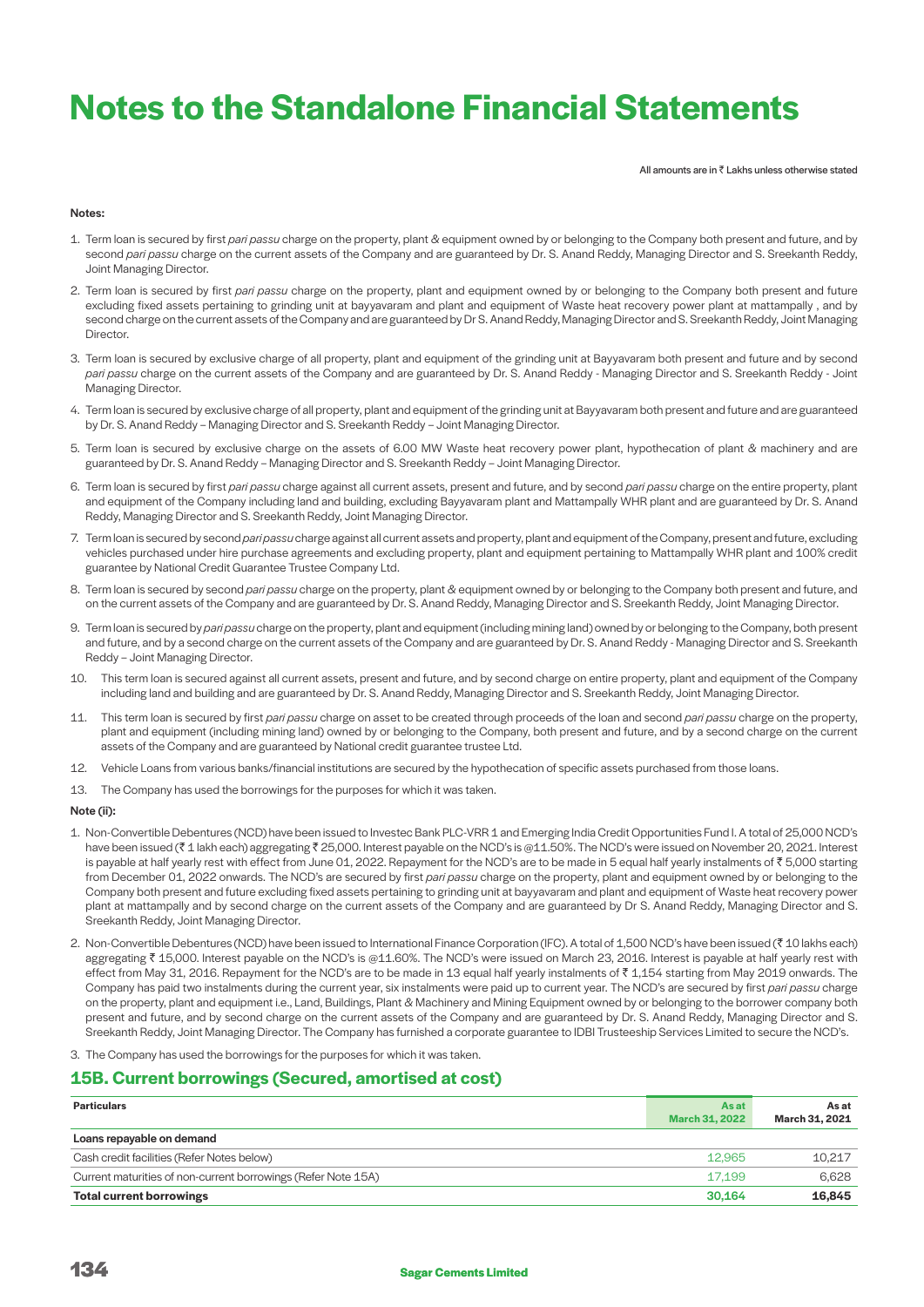All amounts are in  $\bar{z}$  Lakhs unless otherwise stated

#### Notes:

- 1. The Company has availed cash credit facilities from State bank of India. This facility is secured by first *pari passu* charge against all current assets, present and future, and by second pari passu charge on the entire property, plant and equipment of the Company including land and building, excluding Bayyavaram plant and Mattampally WHR plant and are guaranteed by Dr. S. Anand Reddy, Managing Director and S. Sreekanth Reddy, Joint Managing Director. The loans are repayable on demand and carries interest @ 7.90% p.a. (2020-21: 7.90% p.a.to 8.85% p.a.)."
- 2. The Company has availed cash credit facilities from Axis Bank Limited. This facility is secured by first *pari passu* charge against all current assets, present and future, and by second *pari passu* charge on the property, plant and equipment of the Company (excluding plant and equipment of grinding unit at bayyavaram and WHR unit) and are guaranteed by Dr. S. Anand Reddy, Managing Director and S. Sreekanth Reddy, Joint Managing Director. The loans are repayable on demand and carries interest @ 7.60% to 7.70% p.a. (2020-21: 7.70% p.a.to 8.40% p.a.).
- 3. The Company has availed cash credit facilities from HDFC Bank Limited. This facility is secured by first *pari passu* charge against all current assets, present and future, and by second *pari passu* charge on the property, plant and equipment of the Company including land and building (excluding plant and equipment of grinding unit at bayyavaram and WHR unit), and post dated cheques aggregating ₹ 1,000 from any working capital banker and are guaranteed by S. Sreekanth Reddy, Joint Managing Director. The loans are repayable on demand and carries interest @ 7.20% p.a. to 7.90% p.a. (2020-21: 7.90% p.a. to 8.40% p.a.).
- 4. The Company has availed cash credit facilities from State Bank of India. This facility is secured by first *pari passu* charge against all current assets, present and future, and by second *pari passu* charge on entire property, plant and equipment of the Company including land and building and are guaranteed by Dr. S. Anand Reddy, Managing Director and S. Sreekanth Reddy, Joint Managing Director. The loans are repayable on demand and carries interest @ 7.90% p.a. (2020-21: 7.90% p.a to 9.80% p.a.).
- 5. The Company has availed cash credit facilities from The Federal Bank Limited. This facility is secured by first *pari passu* charge against all current assets, present and future, and by second *pari passu* charge on property, plant and equipment (movable and immovable, including mining land) of the Company, present and future, and are guaranteed by Dr. S. Anand Reddy, Managing Director and S. Sreekanth Reddy, Joint Managing Director. The loans are repayable on demand and carries interest @ 7.90% p.a. (2020-21: 7.90% p.a to 8.95% p.a.).
- 6. The Company has used the borrowings for the purposes for which it was taken.

7. The quarterly returns of current assets filed by the Company with banks are in agreement with the books of account.

# **16. Other financial Iiabilities**

| <b>Particulars</b>                                    | <b>As at</b><br><b>March 31, 2022</b> | As at<br>March 31, 2021 |
|-------------------------------------------------------|---------------------------------------|-------------------------|
| <b>Non-current</b>                                    |                                       |                         |
| Security deposits received                            | 6,124                                 | 5,757                   |
| Guarantee obligation                                  | 489                                   | 541                     |
| Loans from others                                     | 193                                   | 193                     |
| Loans from related party (Refer Note 34)              |                                       | 900                     |
| <b>Total</b>                                          | 6,806                                 | 7,391                   |
| <b>Current</b>                                        |                                       |                         |
| Interest accrued but not due on borrowings            | 1,409                                 | 472                     |
| Unclaimed dividends (Refer Note below)                | 55                                    | 64                      |
| Payables on purchase of property, plant and equipment | 199                                   | 247                     |
| <b>Total</b>                                          | 1,663                                 | 783                     |
| <b>Total other financial liabilities</b>              | 8,469                                 | 8,174                   |

Note:

As at March 31, 2022 (March 31, 2021: ₹ Nil), there is no amount due and outstanding to be transferred to the Investor Education and Protection Fund (IEPF) by the Company. Unclaimed dividend, if any, shall be transferred to IEPF as and when they become due.

# **17. Provisions**

| <b>Particulars</b>                   | <b>As at</b><br><b>March 31, 2022</b> | As at<br>March 31, 2021 |
|--------------------------------------|---------------------------------------|-------------------------|
| Gratuity (Refer Note 33)             | 577                                   | 651                     |
| Compensated absences (Refer Note 33) | 452                                   | 399                     |
| <b>Total provisions</b>              | 1,029                                 | 1,050                   |
| <b>Non-current</b>                   |                                       |                         |
| Gratuity                             | 399                                   | 330                     |
| Compensated absences                 | 329                                   | 283                     |
| <b>Total</b>                         | 728                                   | 613                     |
| <b>Current</b>                       |                                       |                         |
| Gratuity                             | 178                                   | 321                     |
| Compensated absences                 | 123                                   | 116                     |
| <b>Total</b>                         | 301                                   | 437                     |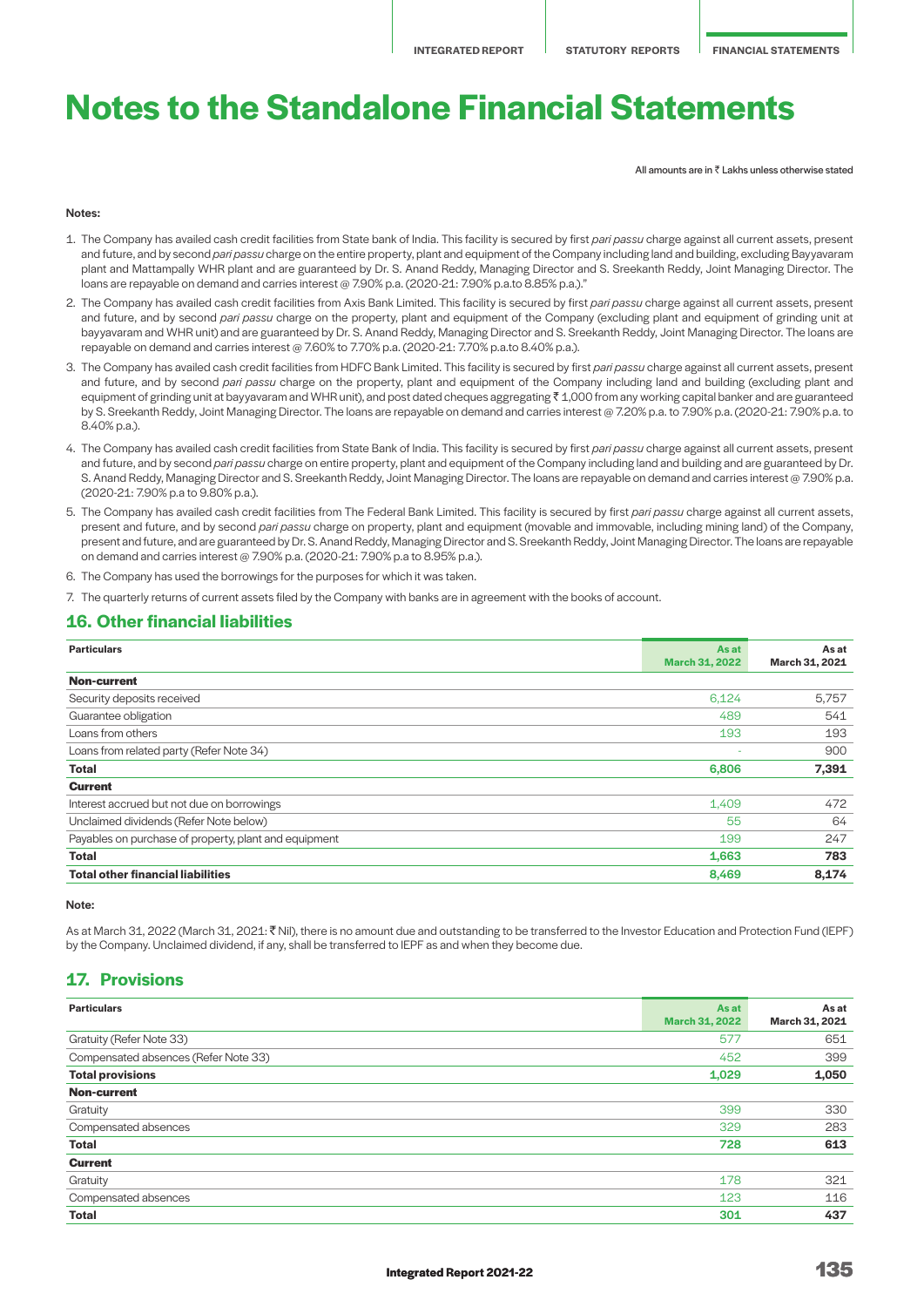All amounts are in  $\bar{\bar{\tau}}$  Lakhs unless otherwise stated

# **18. Trade payables**

| <b>Particulars</b>                                                                     | As at<br><b>March 31, 2022</b> | As at<br>March 31, 2021 |
|----------------------------------------------------------------------------------------|--------------------------------|-------------------------|
| Total outstanding dues of micro enterprises and small enterprises (MSME)               | 60                             |                         |
| Total outstanding dues of creditors other than micro enterprises and small enterprises | 19.153                         | 22.773                  |
| Total trade payables                                                                   | 19.213                         | 22,790                  |

# **Trade payables ageing schedule for the year ended March 31, 2022 and March 31, 2021:**

FY 2021-22:

| <b>Particulars</b>          | <b>Unbilled</b> | Not due |                  | Outstanding for following periods from due date of payment |            |                             |        |
|-----------------------------|-----------------|---------|------------------|------------------------------------------------------------|------------|-----------------------------|--------|
|                             |                 |         | Less than 1 year | 1-2 years                                                  | $2-3$ year | <b>More than</b><br>3 years |        |
| <b>MSME</b><br>(i)          | -               | 60      | $\sim$           | $\sim$                                                     | ×.         |                             | 60     |
| Others<br>(ii)              | 3.345           | 13.102  | 2.358            | 21                                                         | 50         | 277                         | 19,153 |
| (iii) Disputed dues - MSME  | ۰               | $\sim$  | $\sim$           | $\sim$                                                     | ×.         | $\sim$                      | $\sim$ |
| (iv) Disputed dues - Others | -               | $\sim$  | $\sim$           | $\sim$                                                     | $\sim$     | $\sim$                      | $\sim$ |
| <b>Total</b>                | 3.345           | 13.162  | 2,358            | 21                                                         | 50         | 277                         | 19,213 |

# FY 2020-21:

| <b>Particulars</b>          | <b>Unbilled</b>          | Not due                  | Outstanding for following periods from due date of payment |                |                          |                          | <b>Total</b> |
|-----------------------------|--------------------------|--------------------------|------------------------------------------------------------|----------------|--------------------------|--------------------------|--------------|
|                             |                          |                          | Less than 1 year                                           | 1-2 years      | $2-3$ year               | More than<br>3 years     |              |
| <b>MSME</b><br>(i)          |                          | 17                       | $\overline{\phantom{0}}$                                   | -              | $\sim$                   |                          | 17           |
| (ii) Others                 | 2.571                    | 16,806                   | 2.902                                                      | 49             | 3                        | 442                      | 22.773       |
| (iii) Disputed dues - MSME  |                          | $\overline{\phantom{a}}$ | $\overline{\phantom{a}}$                                   | $\blacksquare$ | $\overline{\phantom{0}}$ | . .                      |              |
| (iv) Disputed dues - Others | $\overline{\phantom{0}}$ | $\overline{\phantom{a}}$ | $\overline{\phantom{0}}$                                   | $\blacksquare$ | $\sim$                   | $\overline{\phantom{0}}$ |              |
| <b>Total</b>                | 2.571                    | 16,823                   | 2,902                                                      | 49             |                          | 442                      | 22,790       |

# **19. Other liabilities**

| <b>Particulars</b>                        | As at<br><b>March 31, 2022</b> | As at<br>March 31, 2021 |
|-------------------------------------------|--------------------------------|-------------------------|
| Non-current                               |                                |                         |
| Liability for land restoration            | 229                            | 229                     |
| <b>Total</b>                              | 229                            | 229                     |
| Current                                   |                                |                         |
| Advance from customers (Refer Note below) | 7,400                          | 5,149                   |
| <b>Statutory remittances</b>              | 3,334                          | 3,237                   |
| <b>Total</b>                              | 10,734                         | 8,386                   |
| <b>Total other liabilities</b>            | 10,963                         | 8,615                   |

Note: Includes ₹1,164 (March 31, 2021: Nil) advance received from related party. Also Refer Note 34.

# **20. Revenue from operations**

| <b>Particulars</b>                                         | For the year ended<br><b>March 31, 2022</b> | For the year ended<br>March 31, 2021<br>(Refer Note 40) |
|------------------------------------------------------------|---------------------------------------------|---------------------------------------------------------|
| Revenue from                                               |                                             |                                                         |
| - Sale of cement (Refer Note 38)                           | 1,55,718                                    | 1,35,312                                                |
| - Sale of power                                            | 711                                         | 320                                                     |
| Other operating income                                     |                                             |                                                         |
| - Income from trademark and staffing charges to subsidiary | 41                                          |                                                         |
| - Sale of scrap                                            | 152                                         | 77                                                      |
| - Incentives from government                               |                                             | 1,714                                                   |
| - Sale of coal                                             | 111                                         |                                                         |
| - Insurance claims                                         | 45                                          | 49                                                      |
| - Others                                                   | 8                                           | 16                                                      |
| <b>Total revenue from operations</b>                       | 1,56,786                                    | 1,37,488                                                |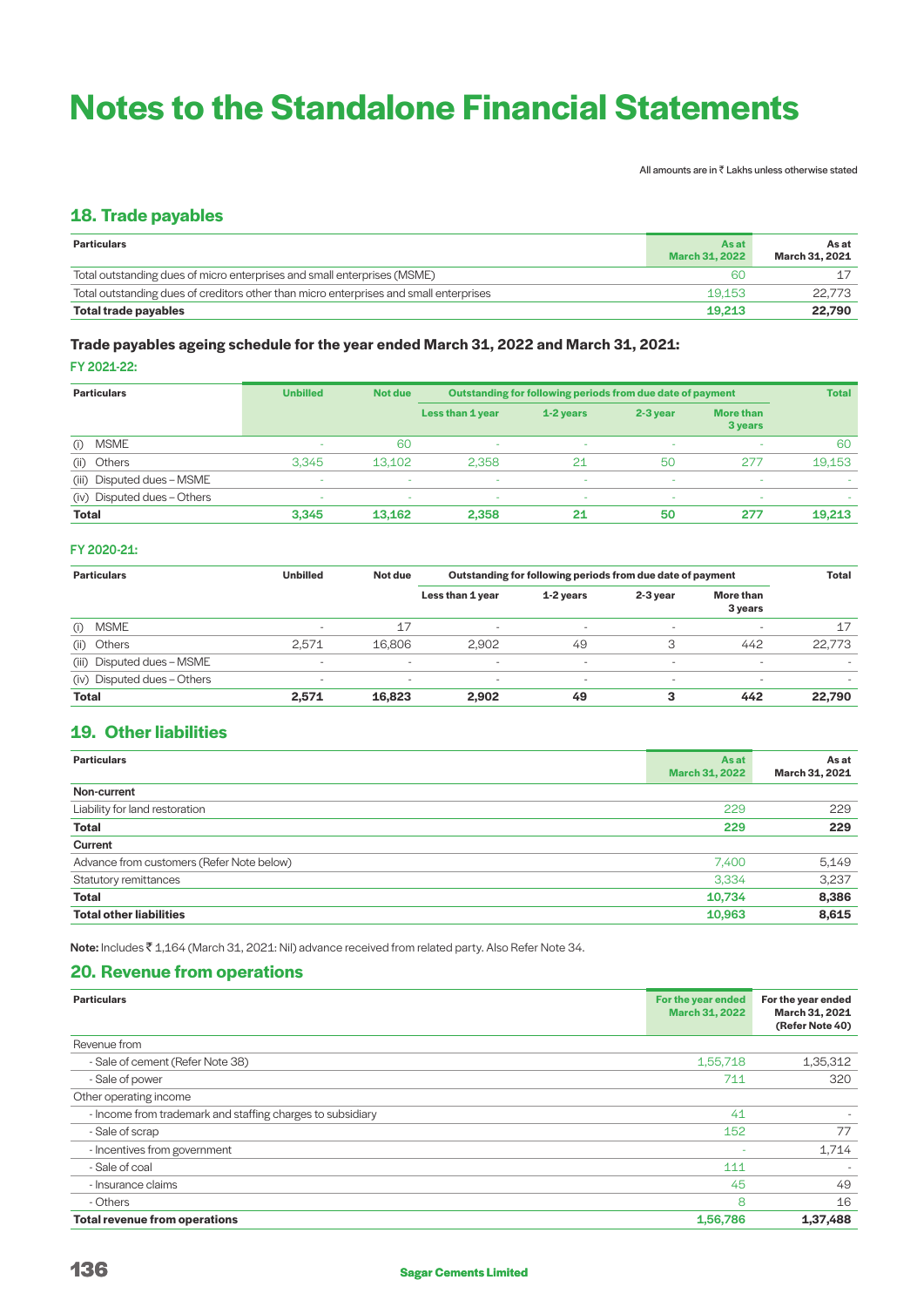All amounts are in  $\bar{\bar{\tau}}$  Lakhs unless otherwise stated

# **21. Other income**

| <b>Particulars</b>                                        | For the year ended<br><b>March 31, 2022</b> | For the year ended<br>March 31, 2021<br>(Refer Note 40) |
|-----------------------------------------------------------|---------------------------------------------|---------------------------------------------------------|
| Interest Income on financial assets at amortised cost     | 2,531                                       | 404                                                     |
| Rent received from employees                              | 19                                          | 21                                                      |
| Profit on sale of property, plant and equipments          |                                             | 50                                                      |
| Liabilities no longer required written back               | 81                                          | 46                                                      |
| Net gain on foreign currency transactions and translation | 60                                          | 333                                                     |
| <b>Total other income</b>                                 | 2.691                                       | 854                                                     |

# **22. Cost of materials consumed**

| <b>Particulars</b>                      | For the year ended<br><b>March 31, 2022</b> | For the year ended<br>March 31, 2021<br>(Refer Note 40) |
|-----------------------------------------|---------------------------------------------|---------------------------------------------------------|
| Opening stock                           | 1,707                                       | 1,117                                                   |
| Add: Purchases                          | 25,073                                      | 20,300                                                  |
| Less: Closing stock                     | 1,224                                       | 1,707                                                   |
| <b>Total cost of materials consumed</b> | 25,556                                      | 19,710                                                  |
| <b>Details of materials consumed:</b>   |                                             |                                                         |
| Limestone                               | 7,542                                       | 5,296                                                   |
| Laterite                                | 3,472                                       | 2,624                                                   |
| Iron-ore sludge                         | 392                                         | 390                                                     |
| Gypsum                                  | 2,022                                       | 1,472                                                   |
| Fly ash                                 | 2,643                                       | 1,966                                                   |
| Clinker purchased                       | 55                                          | 351                                                     |
| Slag                                    | 3,188                                       | 2,155                                                   |
| <b>Others</b>                           | 6,374                                       | 5,456                                                   |
| Less: Captive consumption               | (132)                                       |                                                         |
| <b>Total</b>                            | 25,556                                      | 19,710                                                  |

# **23A. Purchase of Stock-in-trade**

| <b>Particulars</b>               | For the year ended<br>March 31, 2022 | For the year ended<br>March 31, 2021<br>(Refer Note 40) |
|----------------------------------|--------------------------------------|---------------------------------------------------------|
| <b>Cement and Others</b>         | 2.017                                | 2.028                                                   |
| Total Purchase of stock-in-trade | 2.017                                | 2.028                                                   |

# **23B. Changes in inventories of finished goods and work-in-progress**

| <b>Particulars</b>                        | For the year ended<br><b>March 31, 2022</b> | For the year ended<br>March 31, 2021<br>(Refer Note 40) |
|-------------------------------------------|---------------------------------------------|---------------------------------------------------------|
| Inventories at the beginning of the year: |                                             |                                                         |
| Finished goods                            | 729                                         | 1,413                                                   |
| Work-in-progress                          | 703                                         | 2,255                                                   |
|                                           | 1,432                                       | 3,668                                                   |
| Inventories at the end of the year:       |                                             |                                                         |
| Finished goods                            | 949                                         | 729                                                     |
| Work-in-progress                          | 3,930                                       | 703                                                     |
|                                           | 4,879                                       | 1,432                                                   |
| Net (increase)/ decrease                  | (3, 447)                                    | 2,236                                                   |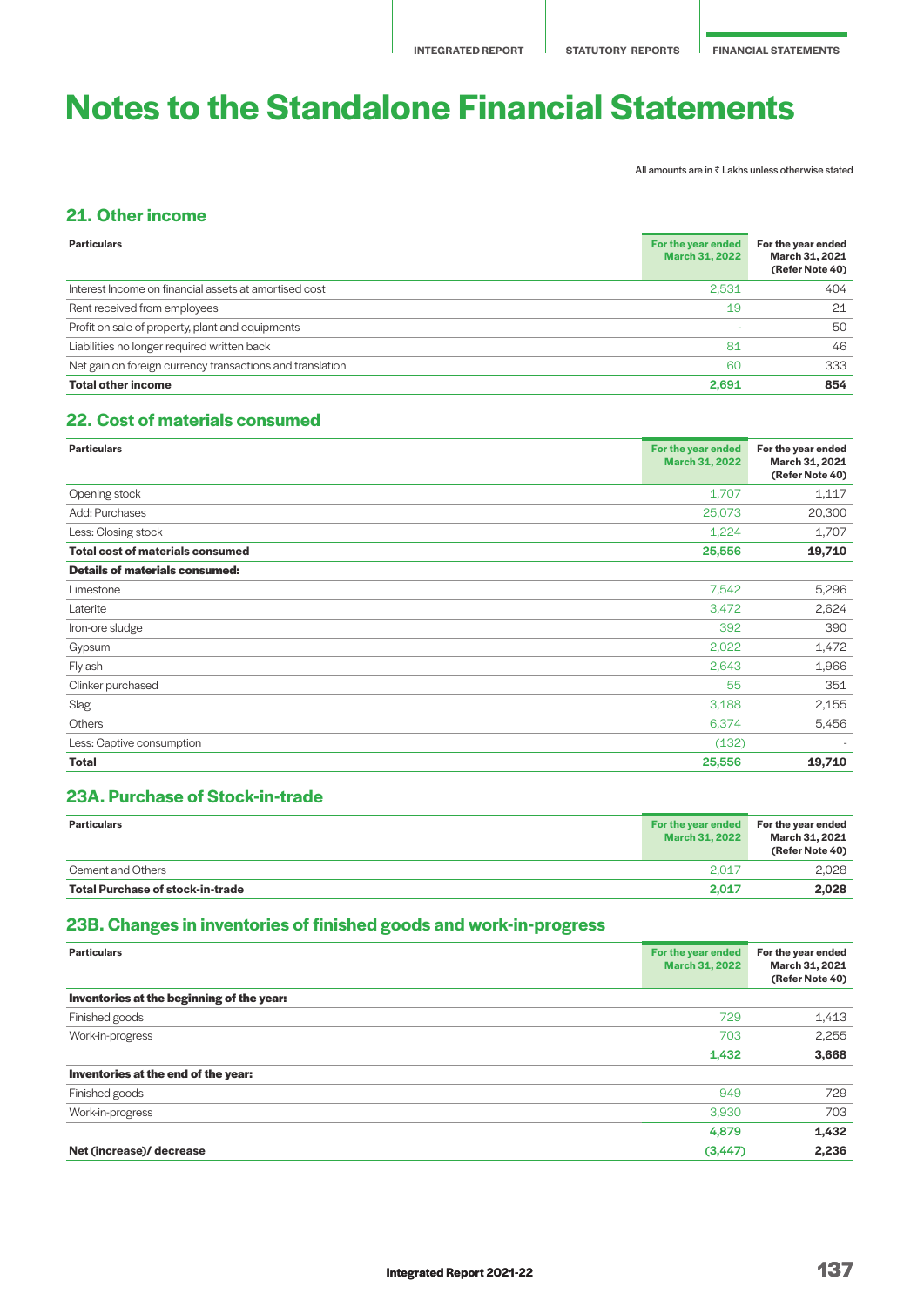All amounts are in  $\bar{\bar{\tau}}$  Lakhs unless otherwise stated

# **24. Employee benefit expenses**

| <b>Particulars</b>                                        | For the year ended<br><b>March 31, 2022</b> | For the year ended<br>March 31, 2021<br>(Refer Note 40) |
|-----------------------------------------------------------|---------------------------------------------|---------------------------------------------------------|
| Salaries and wages, including bonus                       | 6.712                                       | 6.546                                                   |
| Contribution to provident and other funds (Refer Note 33) | 726                                         | 576                                                     |
| Staff welfare expenses                                    | 663                                         | 502                                                     |
| Total employee benefit expenses                           | 8.101                                       | 7.624                                                   |

# **25. Finance costs**

| <b>Particulars</b>                                     | For the year ended<br><b>March 31, 2022</b> | For the year ended<br>March 31, 2021<br>(Refer Note 40) |
|--------------------------------------------------------|---------------------------------------------|---------------------------------------------------------|
| Interest expense                                       | 5,269                                       | 3,691                                                   |
| Less: Borrowing costs on qualifying assets capitalised | (63)                                        |                                                         |
| Interest on deposits from dealers                      | 243                                         | 232                                                     |
| Interest on lease liability (Refer Note 35)            | 27                                          | $\Omega$                                                |
| Other borrowing cost                                   | 1,458                                       | 675                                                     |
| <b>Total finance cost</b>                              | 6,934                                       | 4,607                                                   |

# **26. Depreciation and amortisation expense**

| <b>Particulars</b>                                           | For the year ended<br><b>March 31, 2022</b> | For the year ended<br>March 31, 2021<br>(Refer Note 40) |
|--------------------------------------------------------------|---------------------------------------------|---------------------------------------------------------|
| Depreciation of property, plant and equipment (Refer Note 2) | 7.707                                       | 7.742                                                   |
| Depreciation on right of use assets (Refer Note 4 and 35)    | 155                                         | 145                                                     |
| Amortisation of intangible assets (Refer Note 3)             | 173                                         | 170                                                     |
| <b>Total depreciation and amortisation</b>                   | 8.035                                       | 8,057                                                   |

# **27. Other expenses**

| <b>Particulars</b>                                             | For the year ended<br>March 31, 2022 | For the year ended<br>March 31, 2021<br>(Refer Note 40) |
|----------------------------------------------------------------|--------------------------------------|---------------------------------------------------------|
| Packing materials consumed                                     | 6,564                                | 5,017                                                   |
| Stores and spares consumed                                     | 4,048                                | 2,846                                                   |
| Repairs and maintenance                                        |                                      |                                                         |
| Plant & equipment                                              | 2.302                                | 1,888                                                   |
| <b>Buildings</b><br>$\overline{\phantom{a}}$                   | 158                                  | 126                                                     |
| Others                                                         | 1,090                                | 1,019                                                   |
| Selling expenses                                               | 2,354                                | 2,537                                                   |
| Expected credit loss allowance                                 | 202                                  | 85                                                      |
| Provision for incentives receivable from government            | 775                                  | 84                                                      |
| Rent                                                           | 164                                  | 133                                                     |
| Insurance                                                      | 260                                  | 218                                                     |
| Rates and taxes                                                | 154                                  | 132                                                     |
| Expenditure on corporate social responsibility (Refer Note 37) | 255                                  | 130                                                     |
| Payment to Auditors (Refer Note (i) below)                     | 81                                   | 68                                                      |
| Travelling and conveyance                                      | 356                                  | 217                                                     |
| Security services                                              | 289                                  | 263                                                     |
| Donations and contributions                                    | 137                                  | 187                                                     |
| Legal and other professional charges                           | 675                                  | 600                                                     |
| Administrative expenses                                        | 230                                  | 241                                                     |
| Printing and stationery                                        | 59                                   | 37                                                      |
| Communication                                                  | 66                                   | 68                                                      |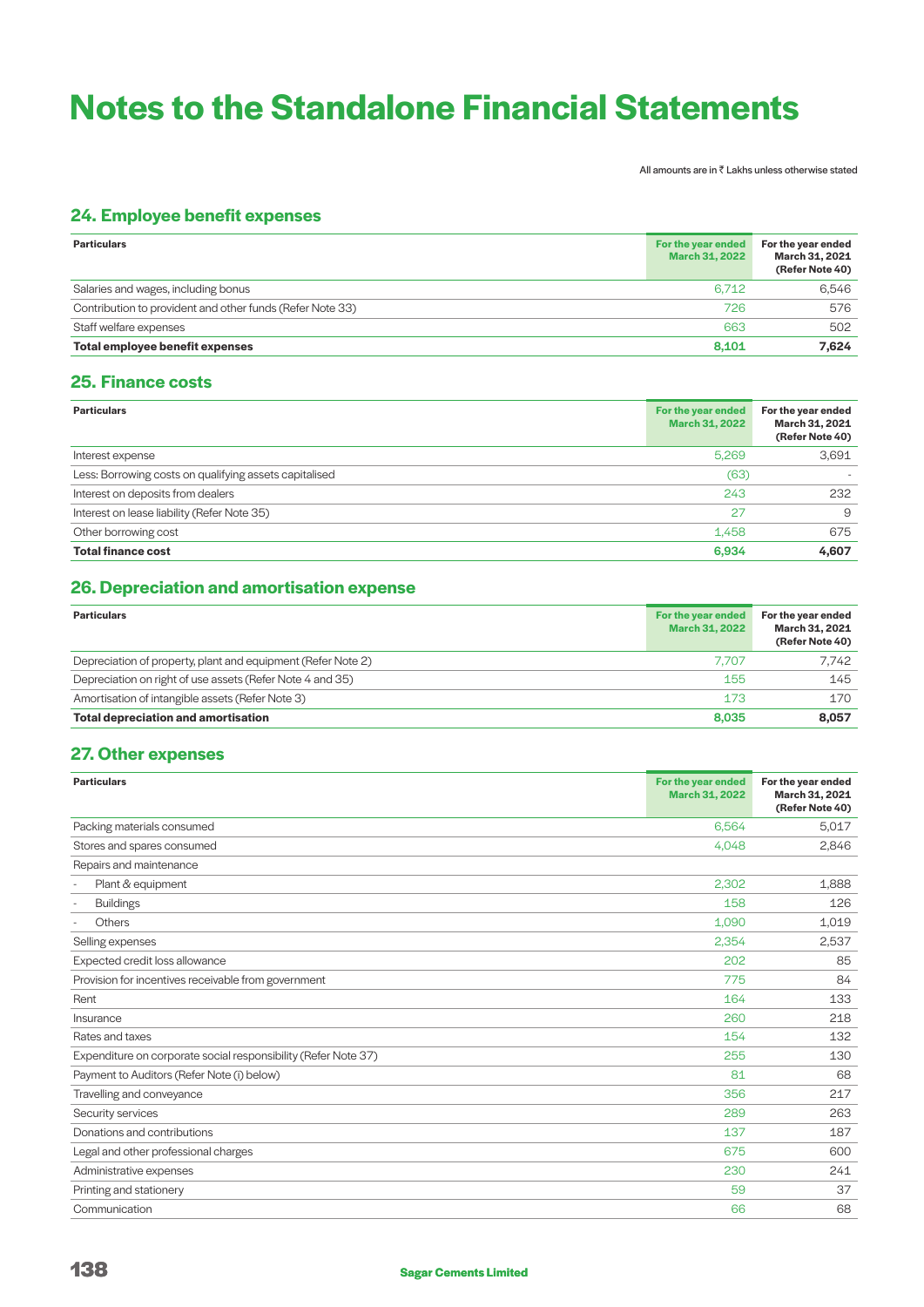All amounts are in  $\bar{\bar{\tau}}$  Lakhs unless otherwise stated

| <b>Particulars</b>                                          | For the year ended<br><b>March 31, 2022</b> | For the year ended<br>March 31, 2021<br>(Refer Note 40) |
|-------------------------------------------------------------|---------------------------------------------|---------------------------------------------------------|
| Net loss on fair value change in financial instruments      | 6                                           | 166                                                     |
| Directors sitting fees                                      | 46                                          | 25                                                      |
| Miscellaneous expenses                                      | 36                                          | 51                                                      |
| Loss on sale of plant and equipments                        | 38                                          | $\sim$                                                  |
| Captive consumption                                         |                                             | (28)                                                    |
| <b>Total other expenses</b>                                 | 20,345                                      | 16,110                                                  |
| Note:                                                       |                                             |                                                         |
| <b>Payment to auditors (net of taxes) comprises:</b><br>(i) |                                             |                                                         |
| For audit                                                   | 41                                          | 39                                                      |
| For limited reviews                                         | 12                                          | 12                                                      |
| For other services                                          | 28                                          | 17                                                      |
| Total                                                       | 81                                          | 68                                                      |

# **28. Income tax expense**

| <b>Particulars</b>                                                           | For the year ended<br><b>March 31, 2022</b> | For the year ended<br>March 31, 2021<br>(Refer Note 40) |
|------------------------------------------------------------------------------|---------------------------------------------|---------------------------------------------------------|
| (a) Income tax recognised in the statement of profit and loss                |                                             |                                                         |
| <b>Current tax:</b>                                                          |                                             |                                                         |
| In respect of the current year                                               | 3,056                                       | 4.229                                                   |
|                                                                              | 3,056                                       | 4,229                                                   |
| <b>Deferred tax</b>                                                          |                                             |                                                         |
| In respect of current year origination and reversal of temporary differences | 2,956                                       | 9,479                                                   |
| <b>MAT Credit</b>                                                            | (59)                                        | (4,229)                                                 |
|                                                                              | 2,897                                       | 5,250                                                   |
| <b>Total tax expense</b>                                                     | 5,953                                       | 9,479                                                   |

### Reconciliation of effective tax rate:

| <b>Particulars</b>                                              | For the year ended<br><b>March 31, 2022</b> | For the year ended<br>March 31, 2021<br>(Refer Note 40) |
|-----------------------------------------------------------------|---------------------------------------------|---------------------------------------------------------|
| Profit before tax (A)                                           | 16,331                                      | 28,405                                                  |
| Statutory tax rate in India (B)                                 | 34.94%                                      | 34.94%                                                  |
| Expected tax expense $(C = A^*B)$                               | 5,706                                       | 9,925                                                   |
| <b>Permanent difference</b>                                     |                                             |                                                         |
| Effect on Income disallowed under Income Tax Act, 1961          | (39)                                        | (62)                                                    |
| Effect on expenses disallowed under Income Tax Act, 1961        | 244                                         | 188                                                     |
| Effect on change in depreciation while filing Income tax return |                                             | 6                                                       |
| Effect on change in Income tax rate                             |                                             | (531)                                                   |
| <b>Others</b>                                                   | 42                                          | (47)                                                    |
| <b>Total</b>                                                    | 247                                         | (446)                                                   |
| At the effective income tax rate                                | 5,953                                       | 9,479                                                   |
| <b>Total Tax expense</b>                                        | 5,953                                       | 9,479                                                   |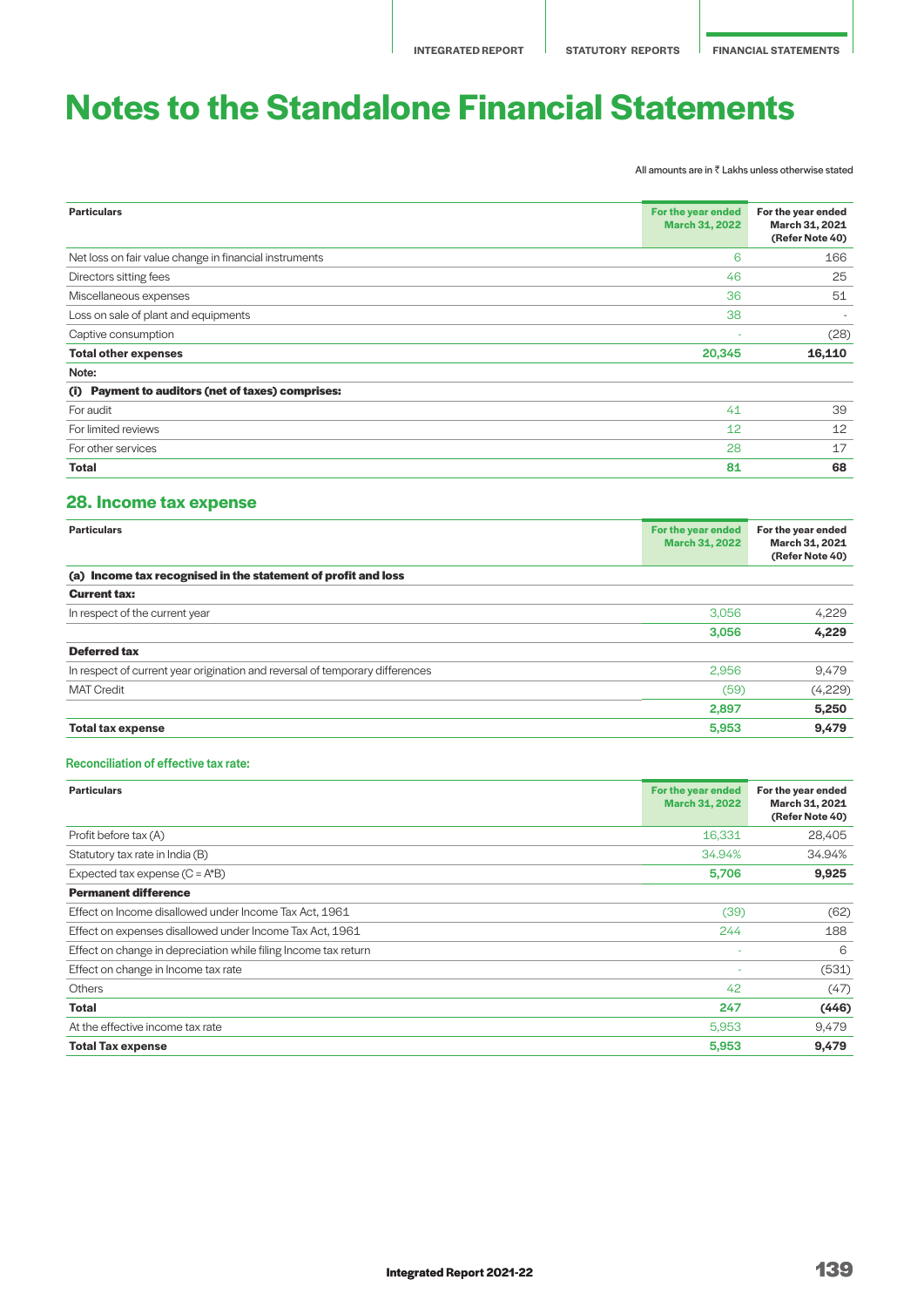All amounts are in  $\bar{z}$  Lakhs unless otherwise stated

# **(b) Movement in deferred tax assets and liabilities for the year 2021-22:**

| <b>Particulars</b>                                     | <b>Opening</b><br>balance | <b>Effect of</b><br><b>Business</b><br><b>Combination</b><br>(Refer Note 40) | (Recognised)/<br>reversed<br>through the<br>statement of<br>profit and loss | <b>Recognised</b><br>through other<br>comprehensive<br><i>income</i> | <b>Other</b><br>adjustments | <b>Closing</b><br>balance |
|--------------------------------------------------------|---------------------------|------------------------------------------------------------------------------|-----------------------------------------------------------------------------|----------------------------------------------------------------------|-----------------------------|---------------------------|
| Property, plant and equipment and intangible<br>assets | 19.056                    | $\overline{\phantom{a}}$                                                     | 726                                                                         | ٠                                                                    | ٠                           | 19,782                    |
| Provision for employee benefits                        | (364)                     | ٠                                                                            |                                                                             | 68                                                                   |                             | (289)                     |
| Expected credit loss allowance                         | (311)                     |                                                                              | (71)                                                                        | ٠                                                                    |                             | (382)                     |
| MAT credit entitlement                                 | (8,943)                   | ٠                                                                            | (59)                                                                        | $\sim$                                                               | $\overline{\phantom{a}}$    | (9,002)                   |
| <b>Others</b>                                          | (98)                      | ٠                                                                            | (242)                                                                       | $\sim$                                                               | ٠                           | (340)                     |
| Unabsorbed depreciation                                | (2,536)                   | $\overline{\phantom{a}}$                                                     | 2,536                                                                       | ٠                                                                    | $\overline{\phantom{a}}$    |                           |
| <b>Total Deferred tax liability (Net)</b>              | 6,804                     | ۰                                                                            | 2,897                                                                       | 68                                                                   | ۰                           | 9,769                     |

### Movement in deferred tax assets and liabilities for the year 2020-21:

| <b>Particulars</b>                                     | Opening<br>balance | <b>Effect of</b><br><b>Business</b><br><b>Combination</b><br>(Refer Note 40) | (Recognised)/<br>reversed<br>through the<br>statement of<br>profit and loss | Recognised<br>through other<br>comprehensive<br>income | Other<br>adjustments     | <b>Closing</b><br>balance |
|--------------------------------------------------------|--------------------|------------------------------------------------------------------------------|-----------------------------------------------------------------------------|--------------------------------------------------------|--------------------------|---------------------------|
| Property, plant and equipment and intangible<br>assets | 10.840             | 5.947                                                                        | 2,273                                                                       | $\overline{\phantom{a}}$                               | (4)                      | 19,056                    |
| Provision for employee benefits                        | (403)              | (45)                                                                         | 80                                                                          | 4                                                      |                          | (364)                     |
| Expected credit loss allowance                         | (243)              | (31)                                                                         | (37)                                                                        | $\overline{\phantom{a}}$                               |                          | (311)                     |
| MAT credit entitlement                                 | (4,714)            | $\overline{\phantom{a}}$                                                     | (4,229)                                                                     | $\overline{\phantom{a}}$                               | $\overline{\phantom{a}}$ | (8,943)                   |
| <b>Others</b>                                          | (119)              | $\overline{\phantom{a}}$                                                     | 21                                                                          | $\overline{\phantom{a}}$                               | $\overline{\phantom{a}}$ | (98)                      |
| Unabsorbed depreciation                                | (970)              | (8,708)                                                                      | 7,142                                                                       | $\overline{\phantom{a}}$                               | $\overline{\phantom{a}}$ | (2,536)                   |
| <b>Total Deferred tax liability (Net)</b>              | 4.391              | (2.837)                                                                      | 5,250                                                                       | 4                                                      | (4)                      | 6,804                     |

# **(c) Income tax assets and liabilities**

| <b>Particulars</b>                                                                                      | As at<br>March 31, 2022 | As at<br>March 31, 2021 |
|---------------------------------------------------------------------------------------------------------|-------------------------|-------------------------|
| Income tax assets (Net of provision of ₹4,849 (2020-21: ₹4,415))                                        | 463                     | 450                     |
| Income tax liabilities (Net of advance tax and TDS receivable for an amount of ₹2,723 (2020-21: ₹3,807) | (1.275)                 | (1,164)                 |
| Net Income tax liabilities                                                                              | (812)                   | (714)                   |

# **29. Contingent liabilities, corporate guarantees and capital commitments**

# **a) Contingent Liabilities:**

 Based on legal opinion/advice obtained, no financial implication to the Company with respect to the following cases is perceived as on the Balance Sheet date:

i) Claims against the Company not acknowledged as debt:

| <b>Particulars</b>   | As at<br><b>March 31, 2022</b> | As at<br>March 31, 2021<br>(Refer Note 40) |
|----------------------|--------------------------------|--------------------------------------------|
| Direct tax matters   | 3.923                          | 2,020                                      |
| Indirect tax matters | 1,323                          | 1.315                                      |
| <b>Others</b>        | 428                            | 428                                        |

ii) The Finance Minister of Government of India had announced, in the budget for the year 2010-11, imposition of clean energy cess as a duty of excise on coal, lignite and peat. This came into force with effect from July 01, 2010. As advised by the legal experts, the Company took CENVAT credit pertaining to clean energy cess on coal for an amount of ₹ 1,612 (As at March 31, 2021: ` 1,612) from July 2010 to March 2016. The Department of Central Excise issued an order and asked to reverse the amount on the ground that the clean energy cess is not specified tax for input CENVAT credit, thus the credit availed on cess is irregular. Based on department's order, the amount of  $\bar{\tau}$  1,601 was reversed, but under protest. The balance of  $\bar{\tau}$  11 pertains to the penalty imposed by the department and disclosed in contingent liabilities under indirect taxes. As at March 31, 2022, the matter is pending before the central excise department and pending resolution, CENVAT credit has not been availed by the Company.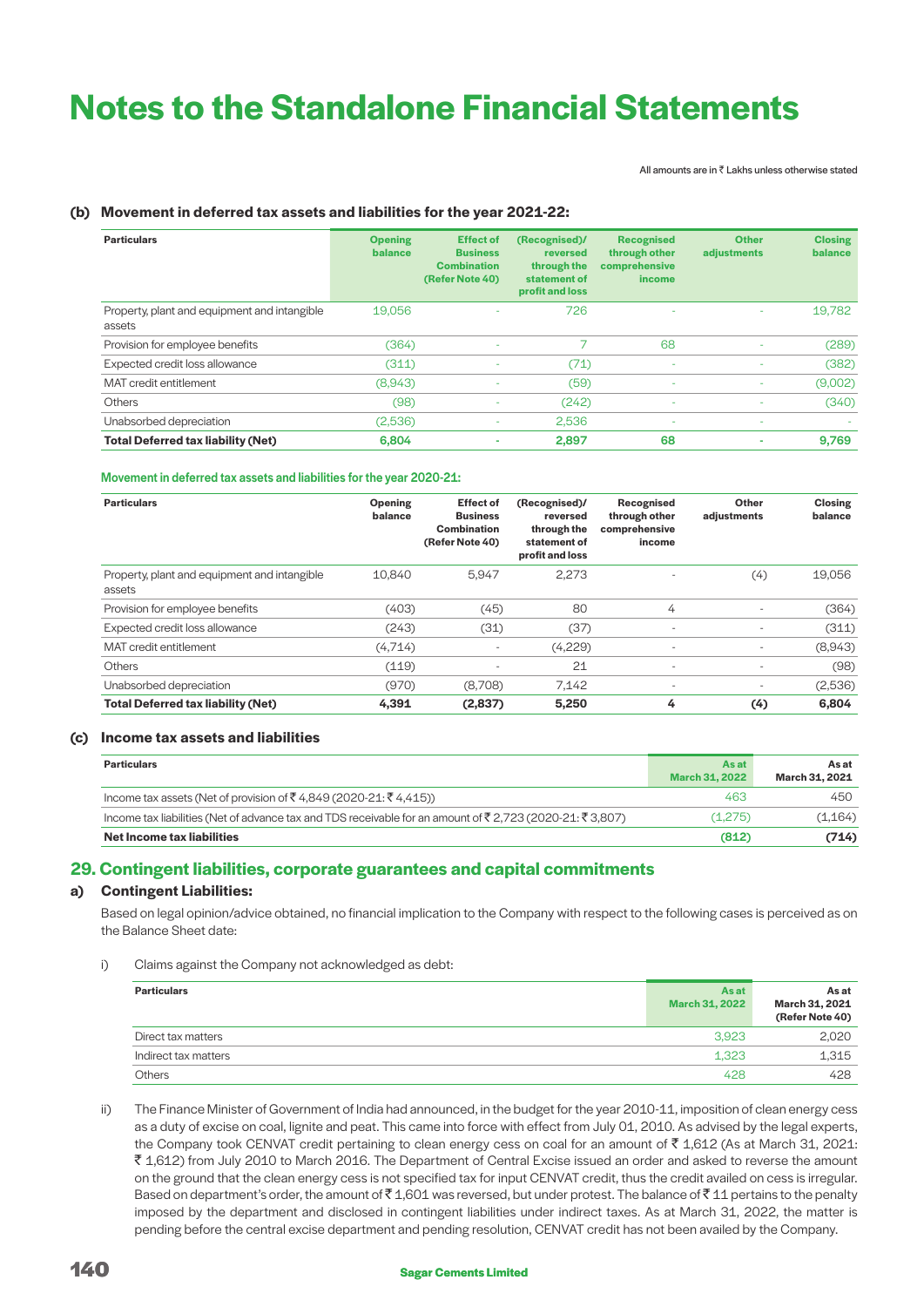All amounts are in  $\bar{z}$  Lakhs unless otherwise stated

iii) The Honourable Supreme Court, has passed a decision on February 28, 2019 in relation to inclusion of certain allowances in "Basic wages" for the purpose of determining contribution to provident fund under the Employees' Provident Funds & Miscellaneous Provisions Act, 1952. The Company is awaiting further clarifications from the judiciary/department in this matter in order to reasonably assess the impact on its financial statements, if any. Accordingly, the applicability of the judgement to the Company, with respect to the period and the nature of allowances to be covered, and resultant impact on the past provident fund liability, cannot be reasonably ascertained, as till the date of approval of these financial statements.

#### **b) Corporate Guarantees given to subsidiary companies:**

| <b>Subsidiary</b>                 | <b>Guarantee against</b>                                   | <b>Guarantee provided to</b>  | <b>As at</b><br><b>March 31, 2022</b> | As at<br>March 31, 2021 |
|-----------------------------------|------------------------------------------------------------|-------------------------------|---------------------------------------|-------------------------|
| Jajpur Cements Private Limited    | Term Ioan from Axis Bank Limited                           | Axis Bank Limited             | 20,000                                | 20,000                  |
| Sagar Cements (M) Private Limited | Term Ioan from State Bank of India<br>and Yes Bank Limited | Axis Trustee Services Limited | 37,000                                | 31.000                  |
| Total                             |                                                            |                               | 57,000                                | 51,000                  |

Pursuant to merger of Sagar Cements (R) Limited (SCRL) with the Company, the corporate guarantee given by the Company for SCRL borrowings stand rescinded.

### **c) Capital Commitments:**

| <b>Particulars</b>                                                                                                          | Asat<br>March 31, 2022 | As at<br>March 31, 2021<br>(Refer Note 40) |
|-----------------------------------------------------------------------------------------------------------------------------|------------------------|--------------------------------------------|
| Estimated amount of contracts remaining to be executed on capital account and not provided for<br>(net of capital advances) | 4.383                  | 5.008                                      |

# **30. Disclosures required under Section 22 of the Micro, Small and Medium Enterprises Development Act, 2006:**

 Dues to Micro, Small and Medium Enterprises have been determined to the extent such parties have been identified on the basis of information collected by the Management. This has been relied upon by the auditors. The amount of dues payable to micro, small and medium enterprises are as follows:

| <b>Particulars</b>                                                                                                                                                                                                                                         | <b>As at</b><br><b>March 31, 2022</b> | As at<br>March 31, 2021<br>(Refer Note 40) |
|------------------------------------------------------------------------------------------------------------------------------------------------------------------------------------------------------------------------------------------------------------|---------------------------------------|--------------------------------------------|
| The principal amount and interest due thereon remaining unpaid to any supplier as at the end of the financial<br>year                                                                                                                                      | 60                                    |                                            |
| The amount of interest paid by the buyer under the Act along with the amounts of payment made to the<br>supplier beyond the appointed day during each accounting year                                                                                      |                                       |                                            |
| The amount of interest due and payable for the period of delay in making payment (which has been paid but<br>beyond the appointed day during the year) but without adding the interest specified under this Act                                            |                                       |                                            |
| The amount of interest accrued and remaining unpaid at the end of the accounting year                                                                                                                                                                      |                                       |                                            |
| The amount of further interest due and payable even in the succeeding year, until such date when the interest<br>dues as above are actually paid to the small enterprise, for the purpose of disallowance of a deductible<br>expenditure under Section 23. |                                       |                                            |

### **31. Financial Instruments:**

 The significant accounting policies, including the criteria for recognition, the basis for measurement and the basis on which income and expenses are recognised, in respect of each class of financial asset, financial liability and equity instrument are disclosed in Note 1(b) (xvii) to the financial statements.

### **A. Capital Management**

 The Company manages its capital to ensure that it will be able to continue as going concern while maximising the return to stakeholders through the optimisation of the debt and equity balances. The capital structure of the Company consists of net debt (borrowings as detailed in Notes 15 offset by cash and bank balances) and total equity of the Company. The Company is not subject to any externally imposed capital requirements. The Company's management reviews the capital structure of the Company on monthly basis. As part of this review, the management considers the cost of capital and the risks associated with each class of capital.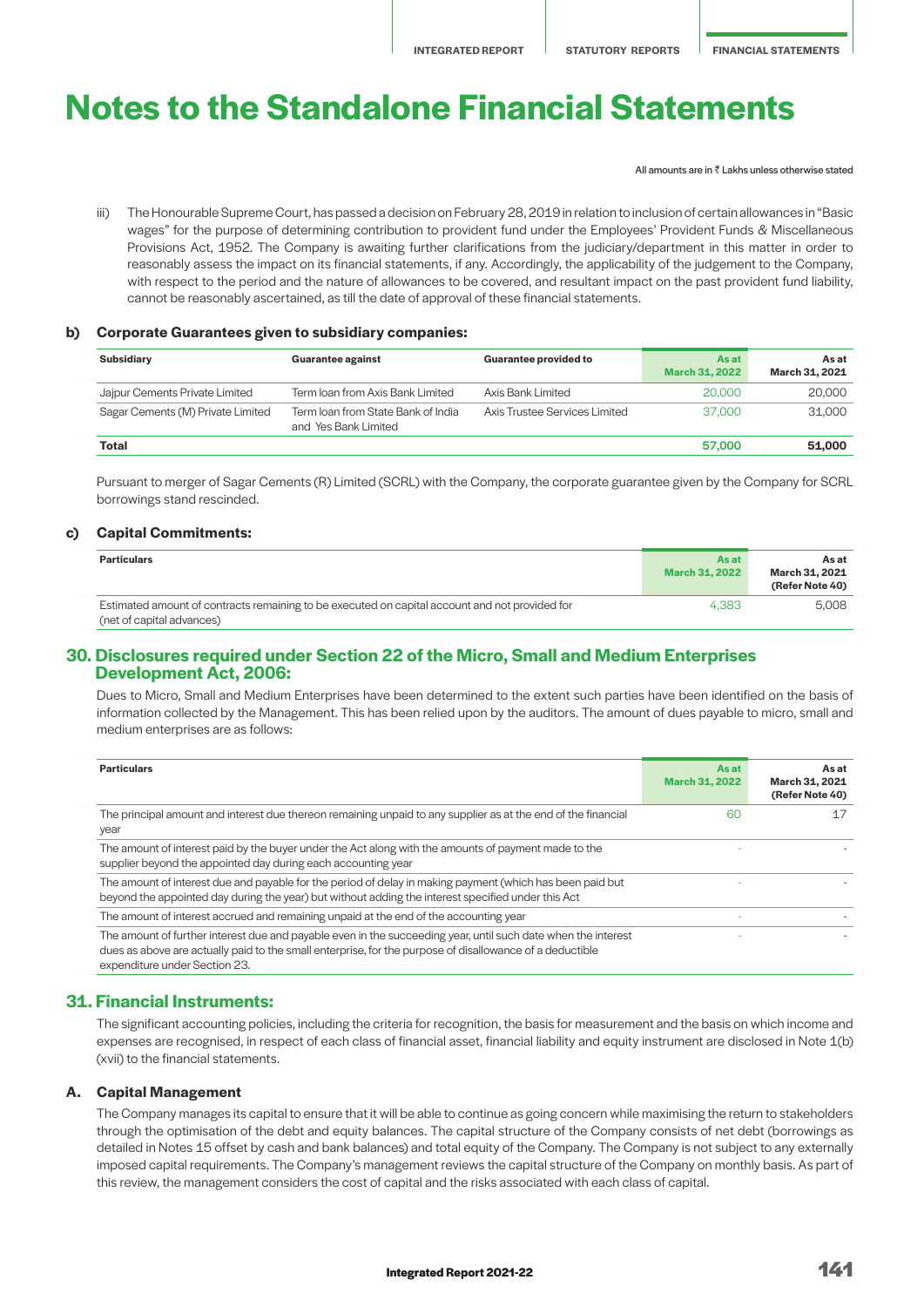All amounts are in  $\bar{\bar{\tau}}$  Lakhs unless otherwise stated

### Gearing ratio

The gearing ratio at the end of the reporting period was as follows:

| <b>Description</b>                                | As at<br><b>March 31, 2022</b> | As at<br>March 31, 2021<br>(Refer Note 40) |
|---------------------------------------------------|--------------------------------|--------------------------------------------|
| Debt (Refer Note below)                           | 89,080                         | 39,955                                     |
| Cash and cash equivalents and Other bank balances | 15,669                         | 22,714                                     |
| Net debt                                          | 73.411                         | 17,241                                     |
| Total equity                                      | 1.29.411                       | 1,19,494                                   |
| Net debt to equity ratio                          | 0.57                           | 0.14                                       |

Note: Debt comprises of current and non-current borrowings as described in Notes 15.

### **B. Categories of financial instruments:**

The carrying value of financial instruments by categories as at March 31, 2022 and March 31, 2021 is as follows:

| <b>Particulars</b>                                     | As at<br><b>March 31, 2022</b> | As at<br>March 31, 2021<br>(Refer Note 40) |
|--------------------------------------------------------|--------------------------------|--------------------------------------------|
| <b>Financial assets</b>                                |                                |                                            |
| Measured at fair value through profit and loss (FVTPL) |                                |                                            |
| Derivative Assets                                      | ÷                              | 6                                          |
| <b>Measured at amortised cost</b>                      |                                |                                            |
| Investments<br>(i)                                     | 28,473                         | 23,888                                     |
| (ii)<br>Loans                                          | 51,413                         | 2,500                                      |
| Trade receivables<br>(iii)                             | 12,411                         | 10,074                                     |
| Cash and cash equivalents<br>(iv)                      | 14,047                         | 21,438                                     |
| Other bank balances<br>(V)                             | 1,622                          | 1,276                                      |
| Other financial assets<br>(vi)                         | 3,852                          | 1,797                                      |
| <b>Total Financial assets</b>                          | 1,11,818                       | 60,979                                     |

| <b>Particulars</b>                 | As at<br><b>March 31, 2022</b> | As at<br>March 31, 2021<br>(Refer Note 40) |
|------------------------------------|--------------------------------|--------------------------------------------|
| <b>Financial liabilities</b>       |                                |                                            |
| <b>Measured at amortised cost</b>  |                                |                                            |
| <b>Borrowings</b><br>(i)           | 89,080                         | 39,955                                     |
| Trade payables<br>(ii)             | 19,213                         | 22,790                                     |
| (iii) Lease liabilities            | 320                            | 66                                         |
| (iv) Other financial liabilities   | 8,469                          | 8,174                                      |
| <b>Total Financial liabilities</b> | 1,17,082                       | 70,985                                     |

### **C. Financial risk management objectives:**

 The Company's corporate finance function monitors and manages the financial risks relating to the operations of the Company through internal risk reports which analyse exposures by degree and magnitude of risks. These risks include market risk (includes interest rate risk), credit risk and liquidity risk. The Company seeks to minimise the effects of these risks through continuous monitoring on day to day basis. The Company does not enter into or trade financial instruments, including derivative financial instruments, for speculative purposes.

 The corporate finance function reports monthly to the Company's management which monitors risks and policies implemented to mitigate risk exposures.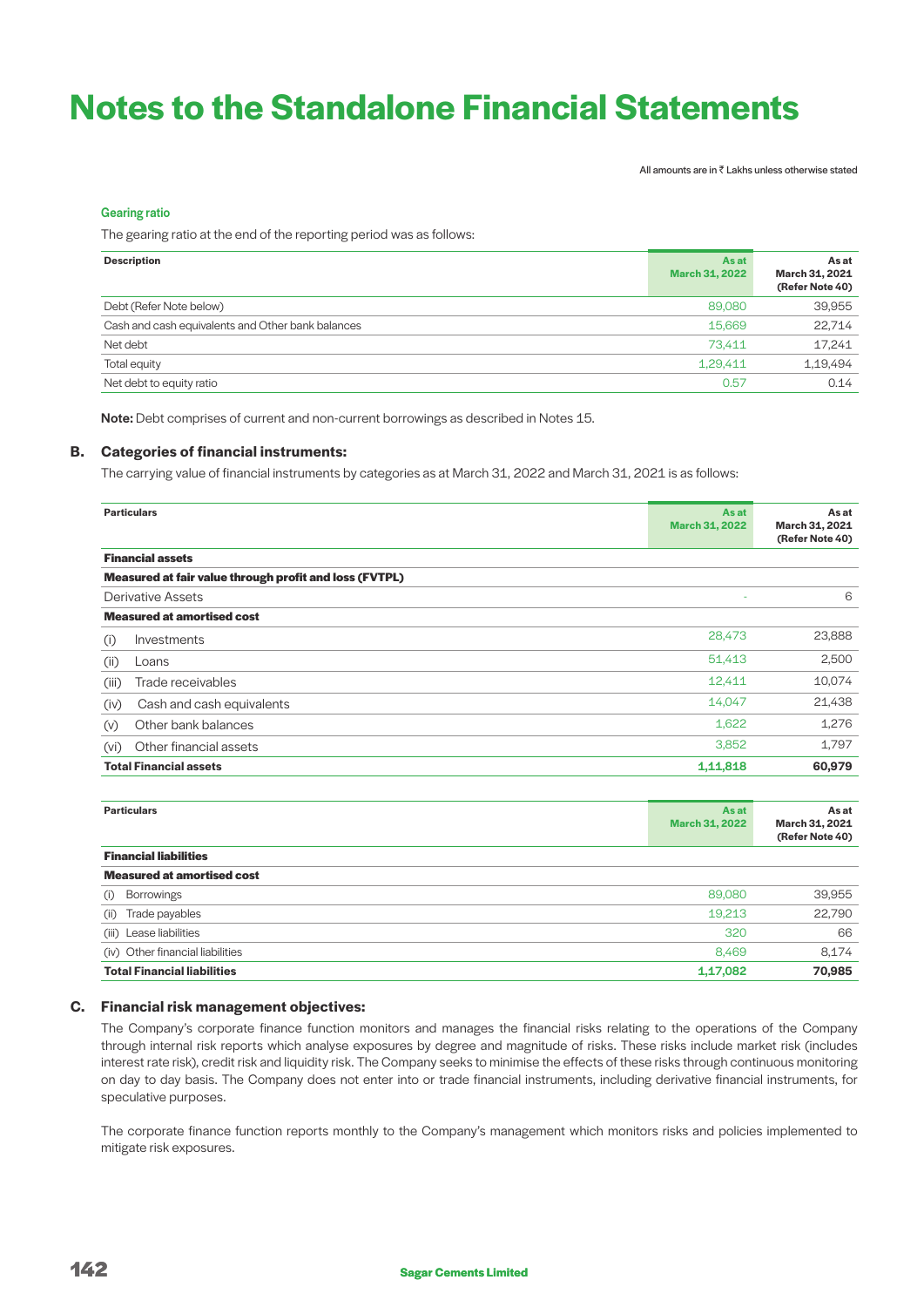### **D. Market risk:**

 The Company's activities expose it primarily to the financial risk of changes in interest rates. The Company seeks to minimise the effect of this risk through continuous monitoring and take appropriate steps to mitigate the aforesaid risk.

#### Interest rate risk management:

The Company is exposed to interest rate risk because it borrows funds at both fixed and floating interest rates. The risk is managed by the Company by maintaining an appropriate mix between fixed and floating rate borrowings.

#### Interest rate sensitivity analysis

The sensitivity analysis below have been determined based on the exposure to interest rates at the end of the reporting period. For floating rate liabilities, the analysis is prepared assuming the amount of the liability outstanding at the end of the reporting period was outstanding for the whole year. A 50 basis point increase or decrease is used when reporting interest rate risk internally to key management personnel and represents management's assessment of the reasonably possible change in interest rates.

If interest rates had been 50 basis points higher/lower and all other variables were held constant, the Company's Profit for the year ended March 31, 2022 would decrease/increase by  $\bar{\tau}$  445 (for the year ended March 31, 2021: decrease/ increase by  $\bar{\mathfrak{c}}$  200). This is mainly attributable to the Company's exposure to interest rates on its variable rate borrowings.

#### Foreign currency exchange rate risk

The fluctuation in foreign currency exchange rates may have potential impact on the statement of profit and loss and other comprehensive income and equity, where any transaction references more than one currency or where assets/liabilities are denominated in a currency other than the functional currency of the respective entities. Considering the countries and economic environment in which the Company operates, its operations are subject to risks arising from fluctuations in exchange rates in those countries. The risks primarily relate to fluctuations in US Dollar against the functional currencies of the Company. The Company, as per its risk management policy, uses derivative instruments primarily to hedge foreign exchange. The Company evaluates the impact of foreign exchange rate fluctuations by assessing its exposure to exchange rate risks. It hedges a part of these risks by using derivative financial instruments in line with its risk management policies. There are no outstanding derivative instruments at the end of the current financial year.

#### All amounts are in  $\bar{z}$  Lakhs unless otherwise stated

### **E. Credit risk management:**

Credit risk refers to the risk that a counter party will default on its contractual obligations resulting in financial loss to the Company. The Company has adopted a policy of dealing with creditworthy counterparties and obtaining sufficient collateral, where appropriate, as a means of mitigating the risk of financial loss from defaults. Credit exposure is controlled by counterparty limits that are reviewed and approved by the management.

Trade receivables consist of a large number of customers, spread across diverse industries and geographical areas. Ongoing credit evaluation is performed on the financial condition of accounts receivable. The Company does not have significant credit risk exposure to any single counterparty. Concentration of credit risk to any counterparty did not exceed 5% of gross monetary assets.

In addition, the Company is exposed to credit risk in relation to financial guarantees given to banks by the Company on behalf of its subsidiary. The Company's maximum exposure in this respect is the maximum amount the Company could have to pay if the guarantee is called on (Refer Note 29(b)). The credit risk on cash and bank balances, derivative financial instruments is limited because the counterparties are banks with high credit ratings assigned by international credit rating agencies.

### **F. Liquidity risk management:**

Liquidity risk is the risk that the Company will not be able to meet its financial obligations as they become due. The Company manages its liquidity risk by ensuring, as far as possible, that it will always have sufficient liquidity to meet its liabilities when due. Also, the Company has unutilised credit limits with banks. The Company maintained a cautious liquidity strategy, with a positive cash balance throughout the year ended March 31, 2022 and March 31, 2021. Cash flow from operating activities provides the funds to service the financial liabilities on a day to day basis.

The Company regularly maintains the rolling forecasts to ensure it has sufficient cash on an on-going basis to meet operational needs. Any short-term surplus cash generated, over and above the amount required for working capital management and other operational requirements, is retained as cash and cash equivalents (to the extent required) and any excess is invested in interest-bearing short-term deposits with appropriate maturities to optimise the cash returns on investments while ensuring sufficient liquidity to meet its liabilities.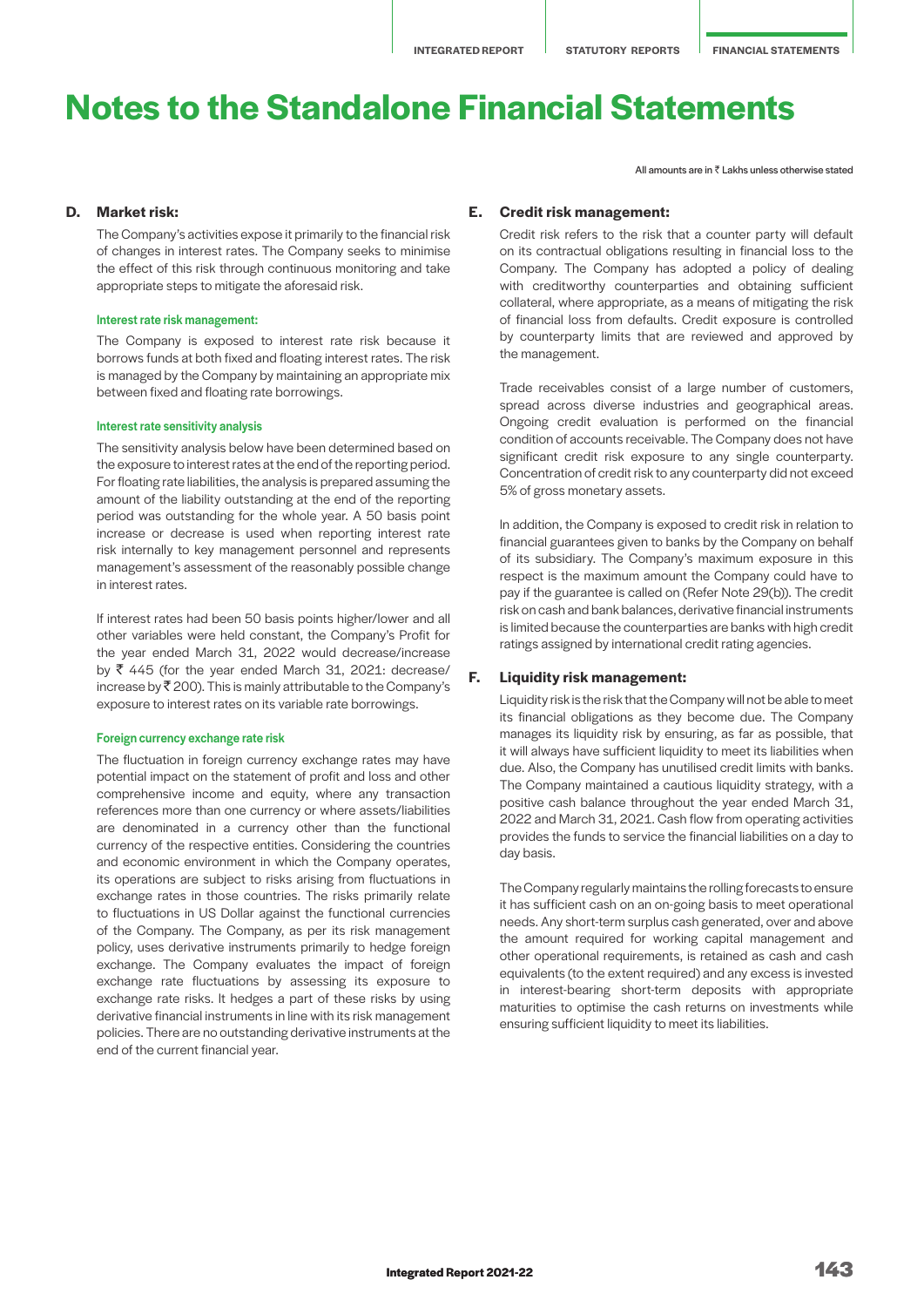All amounts are in  $\bar{\bar{\tau}}$  Lakhs unless otherwise stated

| <b>Financing facilities:</b>                                                                          |                                |                                            |
|-------------------------------------------------------------------------------------------------------|--------------------------------|--------------------------------------------|
| <b>Particulars</b>                                                                                    | As at<br><b>March 31, 2022</b> | As at<br>March 31, 2021<br>(Refer Note 40) |
| Secured bills acceptance facility, reviewed annually                                                  |                                |                                            |
| amount used                                                                                           | 4,894                          | 5,404                                      |
| amount unused                                                                                         | 12,606                         | 7,096                                      |
| <b>Total</b>                                                                                          | 17,500                         | 12,500                                     |
| Secured bank overdraft facility reviewed annually and payable at call                                 |                                |                                            |
| amount used                                                                                           | 12,965                         | 10,217                                     |
| amount unused                                                                                         | 4,235                          | 6,983                                      |
| <b>Total</b>                                                                                          | 17,200                         | 17,200                                     |
| Secured non-convertible debentures                                                                    |                                |                                            |
| amount used                                                                                           | 32,702                         | 10,385                                     |
| amount unused                                                                                         |                                |                                            |
| <b>Total</b>                                                                                          | 32,702                         | 10,385                                     |
| Secured bank loan facilities with varied maturity dates and which may be extended by mutual agreement |                                |                                            |
| amount used                                                                                           | 43,413                         | 19,353                                     |
| amount unused                                                                                         | 1,665                          |                                            |
| Total                                                                                                 | 45,078                         | 19,353                                     |
|                                                                                                       |                                |                                            |

The details regarding the contractual maturities of significant financial liabilities as at March 31, 2022 are as follows:

| <b>Particulars</b>                                                  | $\leq 1$ vear | $1 - 2$ vears | $>$ 2 years |
|---------------------------------------------------------------------|---------------|---------------|-------------|
| <b>Trade Payables</b>                                               | 19.213        | ۰             |             |
| Lease liabilities                                                   | 154           | 136           | 30          |
| Other financial liabilities                                         | 1.663         | 638           | 6.168       |
| Borrowings (including current maturities of non-current borrowings) | 30.164        | 22.842        | 36.074      |

The details regarding the contractual maturities of significant financial liabilities as at March 31, 2021 (Refer Note 40) are as follows:

| <b>Particulars</b>                                                  | ≺ 1 vear | $1 - 2$ vears            | > 2 years                |
|---------------------------------------------------------------------|----------|--------------------------|--------------------------|
| <b>Trade Payables</b>                                               | 22.790   | $\overline{\phantom{a}}$ | $\overline{\phantom{a}}$ |
| Lease liabilities                                                   | 24       |                          | 34                       |
| Other financial liabilities                                         | 783      | 965                      | 6.426                    |
| Borrowings (including current maturities of non-current borrowings) | 16.845   | 7.743                    | 15.367                   |
|                                                                     |          |                          |                          |

# **32. Disclosure as per Regulation 34(3) of the SEBI (Listing obligation and disclosure requirements) Regulations, 2015**

The details of loans and advances to subsidiary are given below:

| <b>Particulars</b>                                                                                                                     | Balance as at         |                | <b>Maximum amount outstanding during</b><br>the year ended |                |
|----------------------------------------------------------------------------------------------------------------------------------------|-----------------------|----------------|------------------------------------------------------------|----------------|
|                                                                                                                                        | <b>March 31, 2022</b> | March 31, 2021 | <b>March 31, 2022</b>                                      | March 31, 2021 |
| Jajpur Cements Private Limited<br>(For its expansion and general corporate purpose, carrying interest<br>$@12\%$ p.a.)                 | 46.483                |                | 46.483                                                     |                |
| Sagar Cements (M) Private Limited<br>(For its requirement of setting up the Cement manufacturing unit,<br>carrying interest @ 8% p.a.) | 4.930                 | 2.500          | 9.630                                                      | 2.500          |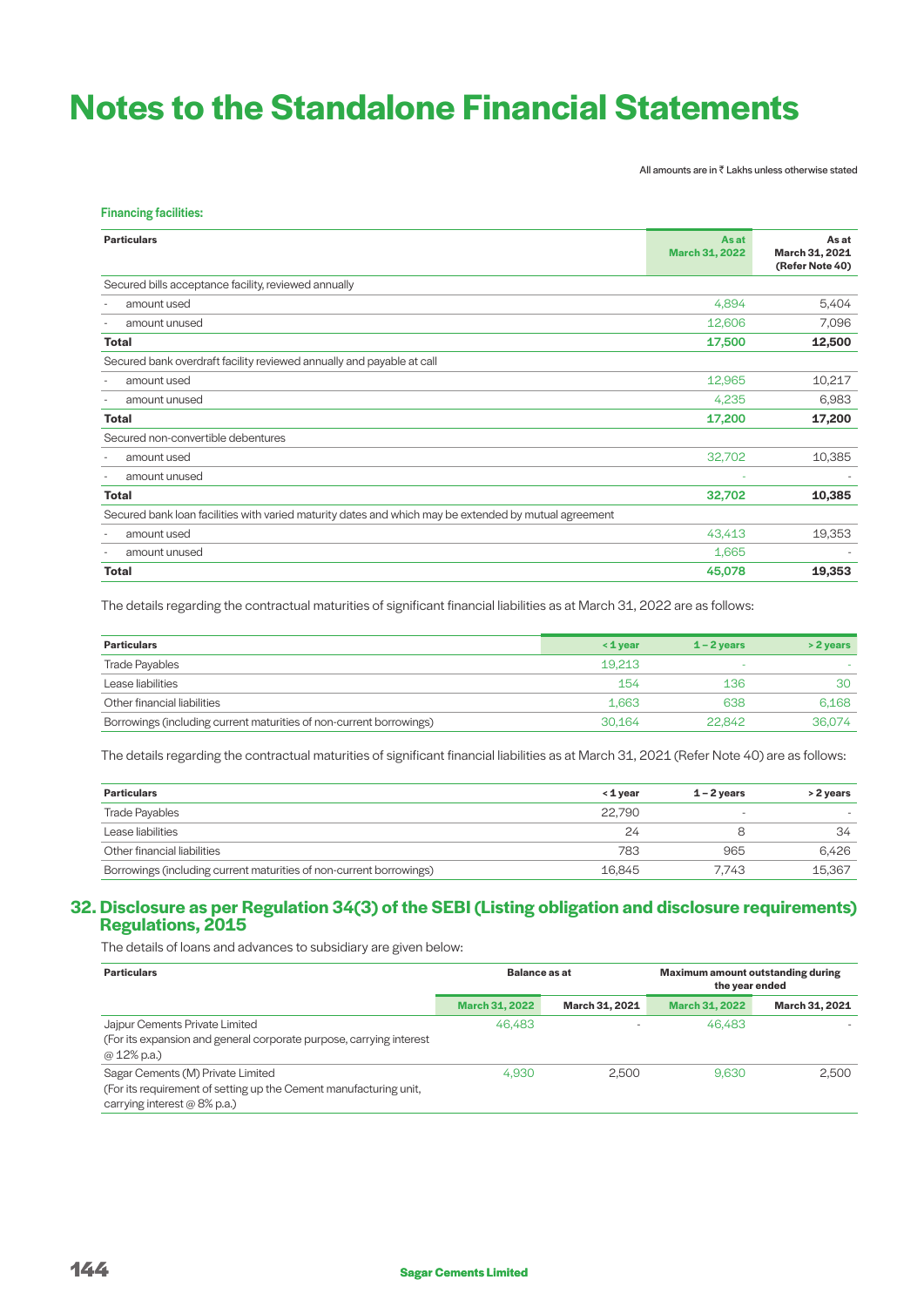All amounts are in  $\bar{z}$  Lakhs unless otherwise stated

# **33. Employee benefits:**

The employee benefit schemes are as under:

# **(i) Defined contribution plan:**

### Provident Fund

 The Company makes provident fund contributions which are defined contribution plans for qualifying employees. Under the scheme, the Company is required to contribute a specified percentage of the payroll costs to fund the benefits. These contributions are made to the Fund administered and managed by the Government of India. The Company's monthly contributions are charged to the Statement of Profit and Loss in the period they are incurred. Total expense recognised during the year aggregated  $\bar{f}$  337 (2020–21:  $\bar{f}$  313).

#### Superannuation Fund

 Few directors receive benefit under a Superannuation scheme which is a defined contribution scheme wherein the director has an option to choose the percentage of contribution in between 5% to 15% of the basic salary of the covered employee. These contributions are made to a fund administrated by Life Insurance Corporation of India. The Company's monthly contributions are charged to the Statement of Profit and Loss in the period they are incurred. Total expense recognised during the year aggregated  $\bar{f}$  41 (2020–21:  $\bar{f}$  34).

#### Employee State Insurance

 The Company makes employee state insurance contributions which are defined contribution plans for qualifying employees. Under the scheme, the Company is required to contribute a specified percentage of the payroll costs to fund the benefits. These contributions are made to the funds administered and managed by the Government of India. The Company's monthly contributions are charged to the Statement of Profit and Loss in the period they are incurred. The total expense recognised during the year aggregated  $\bar{\tau}$  4 (2020–21:  $\bar{\tau}$ 3).

### **(ii) Defined benefit plan:**

#### Gratuity:

 In accordance with the 'Payment of Gratuity Act, 1972' of India, the Company provides for gratuity, a defined retirement benefit plan (the 'Gratuity Plan') covering eligible employees. Liabilities with regard to such gratuity plan are determined by an independent actuarial valuation and are charged to the Statement of Profit and Loss in the period determined. The gratuity plan is administered by Life Insurance Corporation of India.

 The following table sets out the funded status of the gratuity plan and the amounts recognised in the Company's financial statements as per actuarial valuation as at March 31, 2022 and March 31, 2021:

### a) The principal assumptions used for the purposes of actuarial valuations were as follows:

| <b>Particulars</b>                                    | For the year ended<br><b>March 31, 2022</b> | For the year ended<br>March 31, 2021<br>(Refer Note 40) |
|-------------------------------------------------------|---------------------------------------------|---------------------------------------------------------|
| Mortality table (LIC)                                 | IALM 2012-14                                | IALM 2012-14                                            |
|                                                       | (ultimate)                                  | (ultimate)                                              |
| Discounting rate                                      | 7.33%                                       | 6.81%                                                   |
| Expected rate of return on plan asset                 | 6.75% to 7.35%                              | 7.26%/7.60%                                             |
| Expected average remaining working lives of employees | $16.69$ years                               | 17.40 years                                             |
| Rate of escalation in salary                          | 9.30%                                       | 10%                                                     |
| Attrition rate                                        | 10%                                         | 10%                                                     |

#### b) Components of defined benefit costs recognised in profit and loss and other comprehensive income:

| <b>Particulars</b>                                                                                  | For the year ended<br><b>March 31, 2022</b> | For the year ended<br>March 31, 2021<br>(Refer Note 40) |
|-----------------------------------------------------------------------------------------------------|---------------------------------------------|---------------------------------------------------------|
| Amount recognised in statement of profit and loss in respect of defined benefit plan is as follows: |                                             |                                                         |
| Current service cost                                                                                | 198                                         | 179                                                     |
| Interest expense                                                                                    | 96                                          | 89                                                      |
| Other adjustments                                                                                   | 5                                           | 6                                                       |
| Expected return on plan assets                                                                      | (62)                                        | (45)                                                    |
| Defined benefit cost included in profit and loss                                                    | 237                                         | 229                                                     |
| Re-measurement effects recognised in Other Comprehensive Income (OCI):                              |                                             |                                                         |
| Remeasurements – Due to financial and experience adjustments                                        | (207)                                       | (13)                                                    |
| Return on plan assets (excluding interest income)                                                   | 12                                          | 2                                                       |
| <b>Components of defined benefit costs recognised in OCI</b>                                        | (195)                                       | (11)                                                    |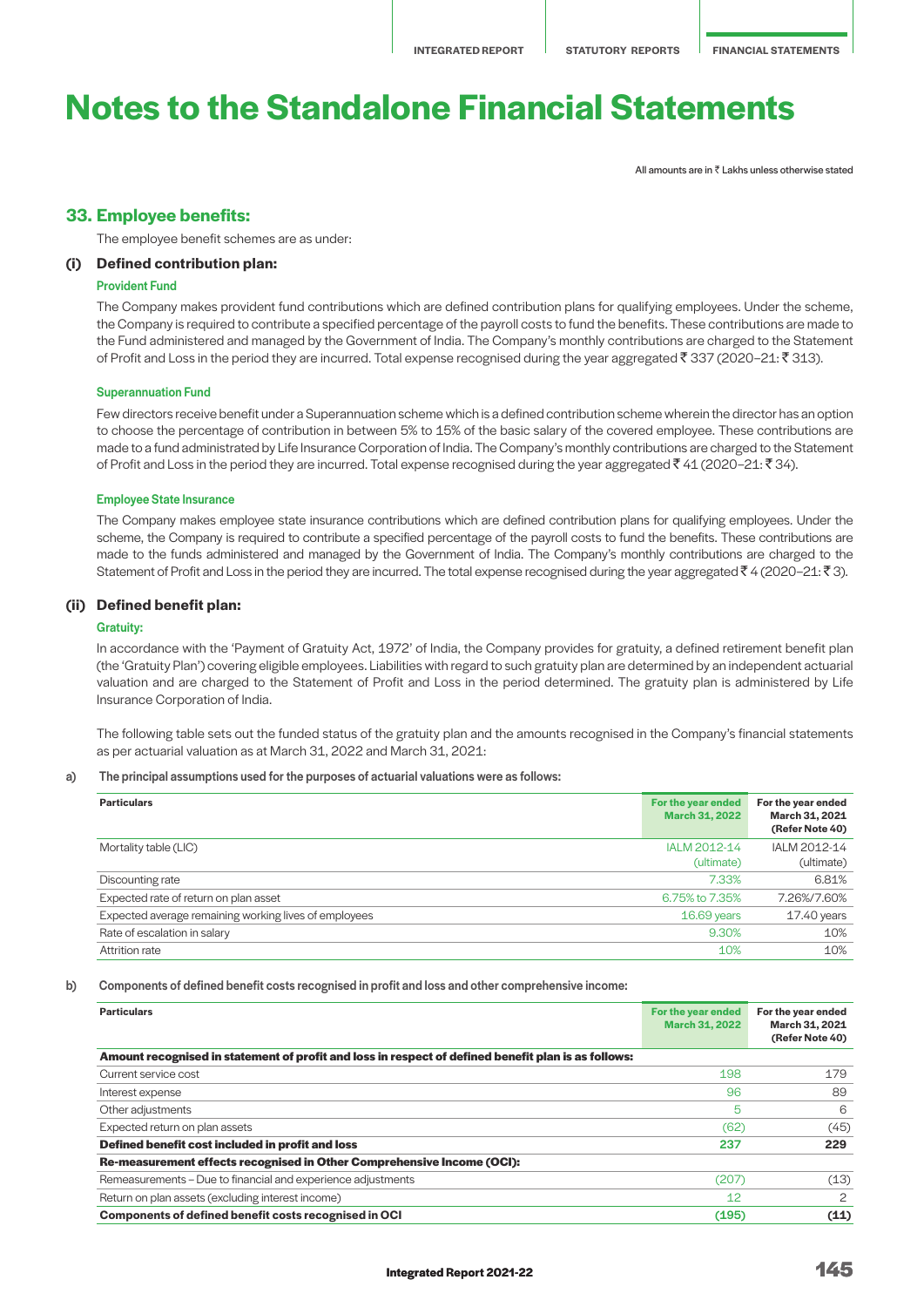All amounts are in  $\bar{\bar{\tau}}$  Lakhs unless otherwise stated

#### c) Key Results - Reconciliation of fair value of assets and obligations

| <b>Particulars</b>                                    | For the year ended<br><b>March 31, 2022</b> | For the year ended<br>March 31, 2021<br>(Refer Note 40) |
|-------------------------------------------------------|---------------------------------------------|---------------------------------------------------------|
| Present value of funded defined benefit obligations   | 1.534                                       | 1.551                                                   |
| Fair value of plan assets                             | (957                                        | (900)                                                   |
| Net liability arising from defined benefit obligation | 577                                         | 651                                                     |

# d) Movement in present value of defined benefits obligation are as follows:

| <b>Particulars</b>                                           | For the year ended<br><b>March 31, 2022</b> | For the year ended<br>March 31, 2021<br>(Refer Note 40) |
|--------------------------------------------------------------|---------------------------------------------|---------------------------------------------------------|
| Defined benefit obligation at the beginning of the year      | 1,551                                       | 1,310                                                   |
| Effect of business combination (Refer Note 40)               |                                             | 144                                                     |
| Current service cost                                         | 198                                         | 179                                                     |
| Interest cost                                                | 96                                          | 89                                                      |
| Remeasurements – Due to financial and experience adjustments | (207)                                       | (13)                                                    |
| Benefits paid out of plan assets and by employer             | (104)                                       | (158)                                                   |
| Defined benefit obligation at the year end                   | 1,534                                       | 1,551                                                   |

### e) Maturity profile of defined benefit obligation:

| <b>Particulars</b> | For the year ended<br>March 31, 2022 | For the year ended<br>March 31, 2021<br>(Refer Note 40) |
|--------------------|--------------------------------------|---------------------------------------------------------|
| Within 1 year      | 178                                  | 321                                                     |
| $1 - 2$ years      | 199                                  | 156                                                     |
| $2 - 3$ years      | 200                                  | 170                                                     |
| $3 - 4$ years      | 141                                  | 170                                                     |
| $4 - 5$ years      | 164                                  | 122                                                     |
| $5 - 10$ years     | 612                                  | 589                                                     |

# f) Movement in fair value of plan assets are as follows:

| <b>Particulars</b>                                            | For the year ended<br><b>March 31, 2022</b> | For the year ended<br>March 31, 2021<br>(Refer Note 40) |
|---------------------------------------------------------------|---------------------------------------------|---------------------------------------------------------|
| Opening fair value of the plan assets                         | 900                                         | 461                                                     |
| Effect of business combination (Refer Note 40)                |                                             | 40                                                      |
| Expected return on plan assets                                | 62                                          | 45                                                      |
| Contributions from the employer                               | 106                                         | 481                                                     |
| Benefits paid out of plan assets                              | (98)                                        | (122)                                                   |
| Re-measurement – Return on Assets (excluding interest income) | (12)                                        |                                                         |
| Other adjustments                                             | (1)                                         | (5)                                                     |
| Fair value of plan asset at the year end                      | 957                                         | 900                                                     |

# g) Sensitivity Analysis:

Sensitivity to significant actuarial assumptions is computed by varying one actuarial assumption used for the valuation of the defined benefit obligation at the period end by one percentage, keeping all other actuarial assumptions constant.

| <b>Particulars</b>                            | <b>Defined benefit Obligation</b> |                 |                                                      |                 |
|-----------------------------------------------|-----------------------------------|-----------------|------------------------------------------------------|-----------------|
|                                               | For the year ended March 31, 2022 |                 | For the year ended March 31, 2021<br>(Refer Note 40) |                 |
|                                               | <b>Increase</b>                   | <b>Decrease</b> | <b>Increase</b>                                      | <b>Decrease</b> |
| Effect of 1% change in assumed discount rate  | 1.306                             | 1.458           | 1,390                                                | 1,545           |
| Effect of 1% change in assumed salary rate    | 1.456                             | 1.303           | 1.543                                                | 1,387           |
| Effect of 1% change in assumed attrition rate | 1.370                             | 1.386           | 1.451                                                | 1.476           |

The Company is expected to contribute  $\bar{\tau}$  420 Lakhs to its defined benefit plans during the next financial year.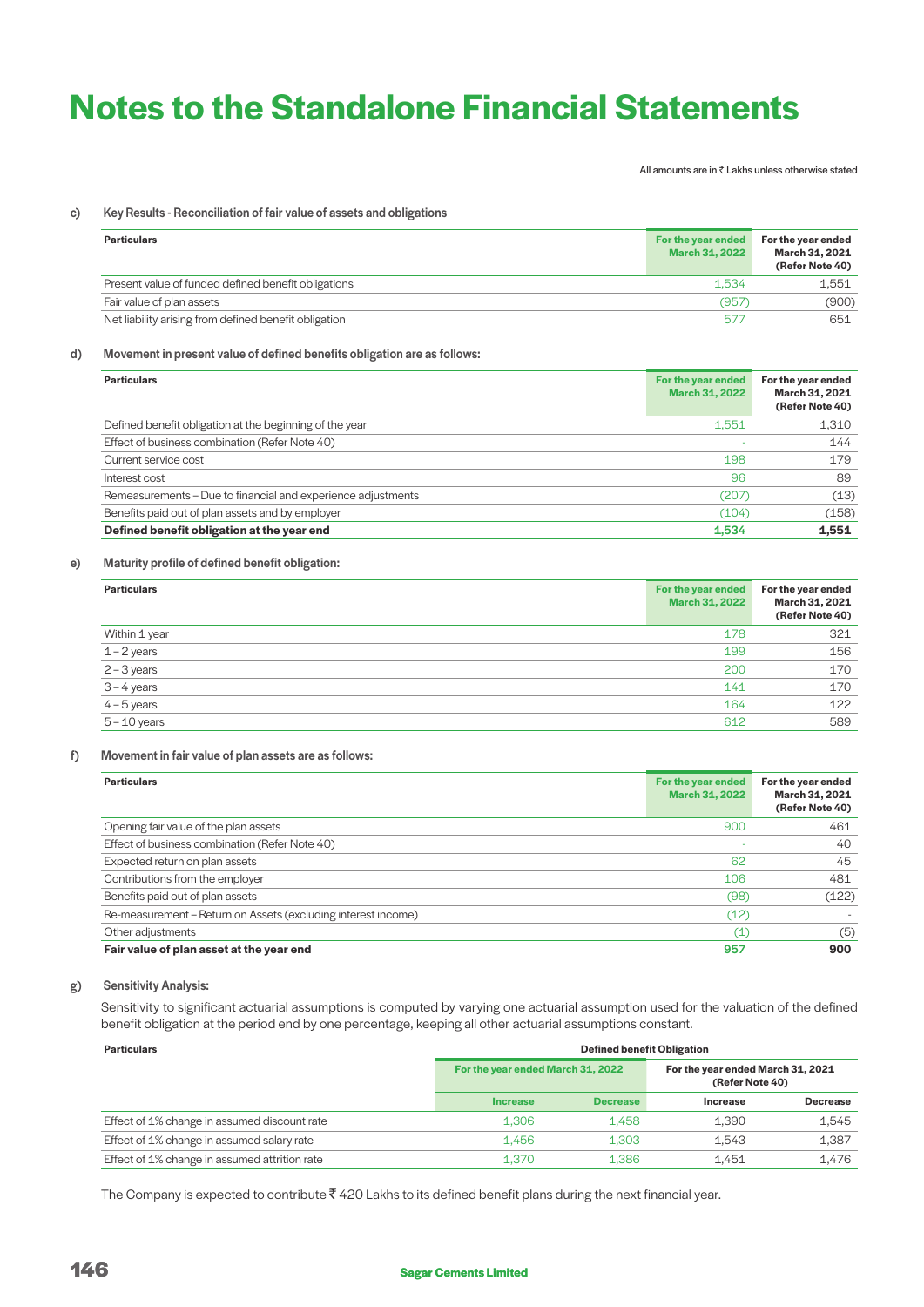All amounts are in  $\bar{\bar{\tau}}$  Lakhs unless otherwise stated

### Compensated absences:

 The accrual for unutilised leave is determined for the entire available leave balance standing to the credit of the employees at the period-end. The value of such leave balance eligible for carry forward, is determined by an independent actuarial valuation and charged to the Statement of Profit and Loss in the period determined.

 The key assumptions as provided by an independent actuary, used in the computation of provision for compensated absences are as given below:

| <b>Particulars</b>     | For the year ended<br><b>March 31, 2022</b> | For the year ended<br>March 31, 2021<br>(Refer Note 40) |
|------------------------|---------------------------------------------|---------------------------------------------------------|
| <b>Discount Rate</b>   | 7.33%                                       | 6.81%                                                   |
| Salary escalation rate | 9.30%                                       | 10%                                                     |
| Attrition rate         | 10%                                         | 10%                                                     |
| Mortality tables       | IALM 2012-14<br>(ultimate)                  | IALM 2012-14<br>(ultimate)                              |

The Company has made provision for compensated absences based on the actuarial valuation.

# **34. Related Party Disclosures:**

# **The list of related parties of the Company is given below:**

| <b>Name</b>                                                                             | <b>Relationship</b>                                                            |
|-----------------------------------------------------------------------------------------|--------------------------------------------------------------------------------|
| Jajpur Cements Private Limited                                                          | Wholly-owned subsidiary Company                                                |
| Sagar Cements (M) Private Limited (Formerly known as Satguru Cement<br>Private Limited) | <b>Subsidiary Company</b>                                                      |
| Key managerial personnel (KMP):                                                         |                                                                                |
| Kolappa Thanu Pillai                                                                    | Chairman of the Board of Directors                                             |
| Dr. S. Anand Reddy                                                                      | Managing Director (MD)                                                         |
| S. Sreekanth Reddy                                                                      | Joint Managing Director (JMD)                                                  |
| Onteddu Rekha                                                                           | Independent Director                                                           |
| N. Sudha Rani                                                                           | Nominee Director                                                               |
| Valliyur Hariharan Ramakrishnan                                                         | Independent Director                                                           |
| Rachana Sammidi                                                                         | <b>Director</b>                                                                |
| John Eric Bertrand                                                                      | Director                                                                       |
| K. Prasad                                                                               | Chief Financial Officer (CFO)                                                  |
| R. Soundararajan                                                                        | Company Secretary (CS)                                                         |
| <b>Relatives of KMP:</b>                                                                |                                                                                |
| S. Vanajatha                                                                            | Mother of Dr. S. Anand Reddy and S. Sreekanth Reddy                            |
| S. Siddarth Reddy                                                                       | Son of Dr. S. Anand Reddy                                                      |
| S. Sahithi                                                                              | Daughter of Dr. S. Anand Reddy                                                 |
| Panchavati Polyfibres Limited                                                           | Enterprise where KMP along with their relatives exercise significant influence |
| Sagar Power Limited                                                                     | Enterprise where KMP along with their relatives exercise significant influence |
| RV Consulting Services Private Limited                                                  | Enterprise where KMP along with their relatives exercise significant influence |
| Sagarsoft (India) Limited                                                               | Enterprise where KMP along with their relatives exercise significant influence |
| AVH Resources India Private Limited                                                     | Enterprise where a director of Sagar Cements Limited is a director             |

# **Summary of the transactions and balances with the above parties are as follows:**

| Nature of transaction         | <b>Party Name</b>              | For the year ended<br><b>March 31, 2022</b> | For the year ended<br>March 31, 2021<br>(Refer Note 40) |
|-------------------------------|--------------------------------|---------------------------------------------|---------------------------------------------------------|
| Purchase of packing materials | Panchavati Polyfibres Limited  | 7.240                                       | 5.680                                                   |
| Purchase of scrap             | Sagarsoft (India) Limited      |                                             |                                                         |
| Repayment of loans            | Sagar Power Limited            | 900                                         |                                                         |
| Interest expense on loan      | Sagar Power Limited            | 45                                          | 99                                                      |
| Sale of cement                | Jajpur Cements Private Limited | 262                                         | 375                                                     |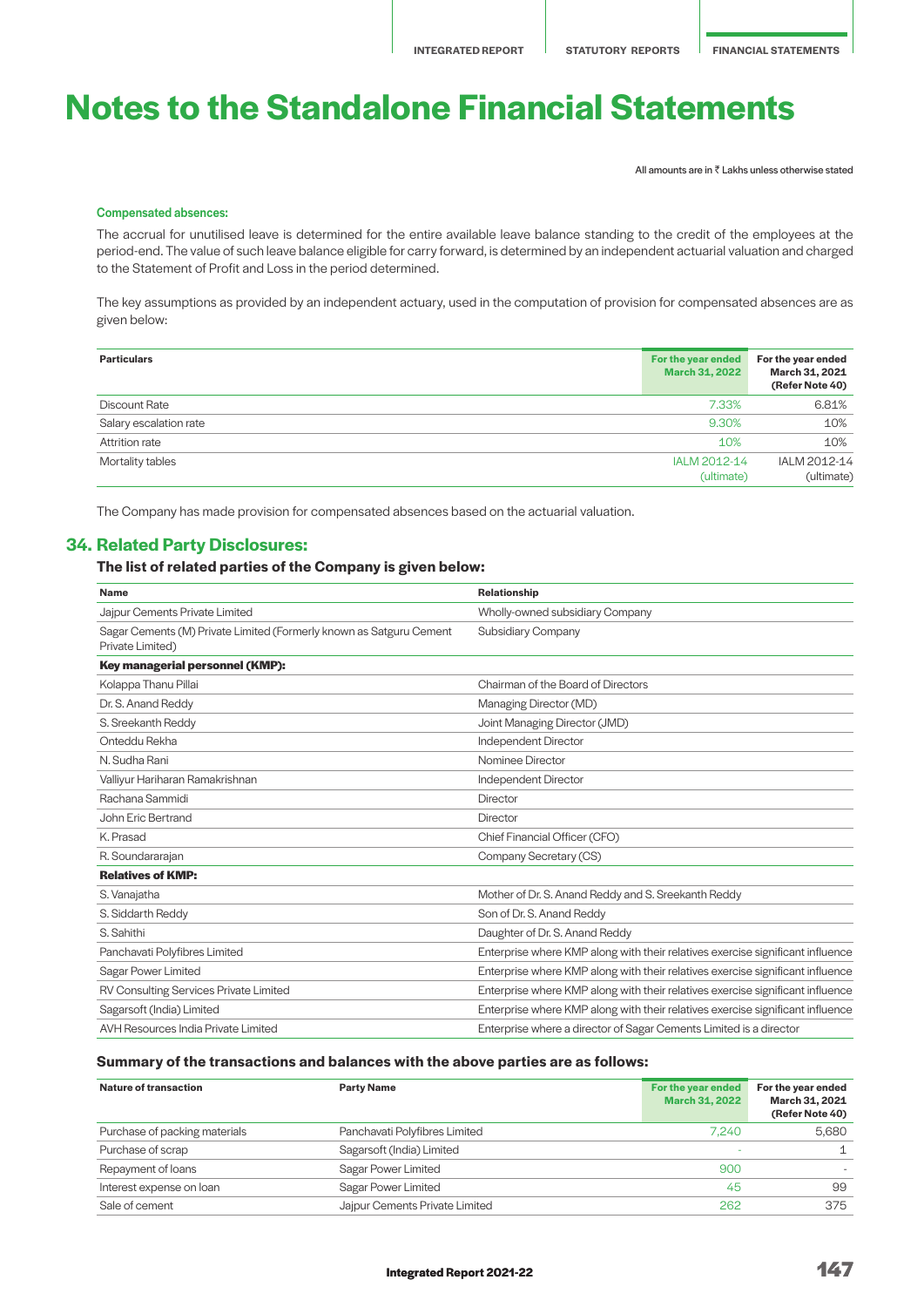All amounts are in  $\bar{\bar{\tau}}$  Lakhs unless otherwise stated

| <b>Nature of transaction</b>           | <b>Party Name</b>                      | For the year ended<br><b>March 31, 2022</b> | For the year ended<br>March 31, 2021<br>(Refer Note 40) |
|----------------------------------------|----------------------------------------|---------------------------------------------|---------------------------------------------------------|
| Rent expenses paid                     | Dr. S. Anand Reddy                     | 41                                          | 39                                                      |
|                                        | S. Sreekanth Reddy                     | 41                                          | 39                                                      |
|                                        | S. Vanajatha                           | 41                                          | 39                                                      |
|                                        | <b>Total</b>                           | 123                                         | 117                                                     |
| Services received                      | Sagarsoft (India) Limited              | 51                                          | 56                                                      |
| Services rendered                      | Jajpur Cements Private Limited         | 17                                          |                                                         |
|                                        | Sagar Cements (M) Private Limited      | 24                                          | $\overline{\phantom{0}}$                                |
|                                        | <b>Total</b>                           | 41                                          | $\blacksquare$                                          |
| Sale of clinker                        | Jajpur Cements Private Limited         | 577                                         | $\frac{1}{2}$                                           |
|                                        | Sagar Cements (M) Private Limited      | 184                                         | $\overline{\phantom{0}}$                                |
|                                        | <b>Total</b>                           | 761                                         | $\overline{\phantom{a}}$                                |
| Sale of Coal                           | Sagar Cements (M) Private Limited      | 111                                         | $\overline{\phantom{a}}$                                |
| Reimbursement of expenses received     | Sagarsoft (India) Limited              | 7                                           | 8                                                       |
|                                        | RV Consulting Services Private Limited | 13                                          | 8                                                       |
|                                        | Sagar Power Limited                    | 2                                           | З                                                       |
|                                        | Panchavati Polyfibres Limited          | 4                                           | 6                                                       |
|                                        | Sagar Cements (M) Private Limited      | 33                                          | 11                                                      |
|                                        | Jajpur Cements Private Limited         | 10                                          | 3                                                       |
|                                        | <b>Total</b>                           | 69                                          | 39                                                      |
| Reimbursement of expenses paid         | Panchavati Polyfibres Limited          | ÷,                                          | 58                                                      |
| Interest earned on corporate guarantee | Jajpur Cements Private Limited         | 41                                          | 45                                                      |
|                                        | Sagar Cements (M) Private Limited      | 71                                          | 66                                                      |
|                                        | <b>Total</b>                           | 112                                         | 111                                                     |
| Loan given                             | Sagar Cements (M) Private Limited      | 8,130                                       | 2,500                                                   |
|                                        | Jajpur Cements Private Limited         | 46,483                                      |                                                         |
|                                        | <b>Total</b>                           | 54,613                                      | 2,500                                                   |
| Payment received against loan given    | Sagar Cements (M) Private Limited      | 5,700                                       |                                                         |
| Corporate guarantee given              | Sagar Cements (M) Private Limited      | 6,000                                       | 3,500                                                   |
| Sale of property, plant and equipment  | Sagar Cements (M) Private Limited      | 446                                         | 28                                                      |
| Interest earned on loan                | Sagar Cements (M) Private Limited      | 526                                         | 25                                                      |
|                                        | Jajpur Cements Private Limited         | 1,487                                       |                                                         |
|                                        | <b>Total</b>                           | 2,013                                       | 25                                                      |
| Payment to salary                      | S. Siddarth Reddy                      | 4                                           | 2                                                       |
|                                        | S. Sahithi                             | 46                                          | 36                                                      |
|                                        | <b>Total</b>                           | 50                                          | 38                                                      |
| Received against warrant conversion    | RV Consulting Services Private Limited | ÷,                                          | 2,190                                                   |
|                                        | AVH Resources India Private Limited    |                                             | 4,243                                                   |
|                                        | <b>Total</b>                           | ä                                           | 6,433                                                   |
| Dividend paid                          | S. Vanajatha                           | 25                                          | 64                                                      |
|                                        | RV Consulting Services Private Limited | 40                                          | 103                                                     |
|                                        | S. Siddarth                            | 21                                          | 53                                                      |
|                                        | Panchavati Polyfibres Limited          | $\mathbf{1}$                                | 2                                                       |
|                                        | AVH Resources India Private Limited    | 128                                         | 334                                                     |
|                                        | Total                                  | 215                                         | 556                                                     |

# **Compensation to key managerial personnel is as follows:**

| Nature of transaction | <b>Party Name</b>                        | For the year ended<br><b>March 31, 2022</b> | For the year ended<br>March 31, 2021<br>(Refer Note 40) |
|-----------------------|------------------------------------------|---------------------------------------------|---------------------------------------------------------|
| Short-term benefits   | MD, JMD, CS and CFO                      | 1.571                                       | 1.504                                                   |
| Sitting fee           | Chairman, MD, JMD, CS, CFO and Directors | 46                                          | 25                                                      |
| Dividend paid         | MD, JMD, CS, CFO and Directors           | 93                                          | 242                                                     |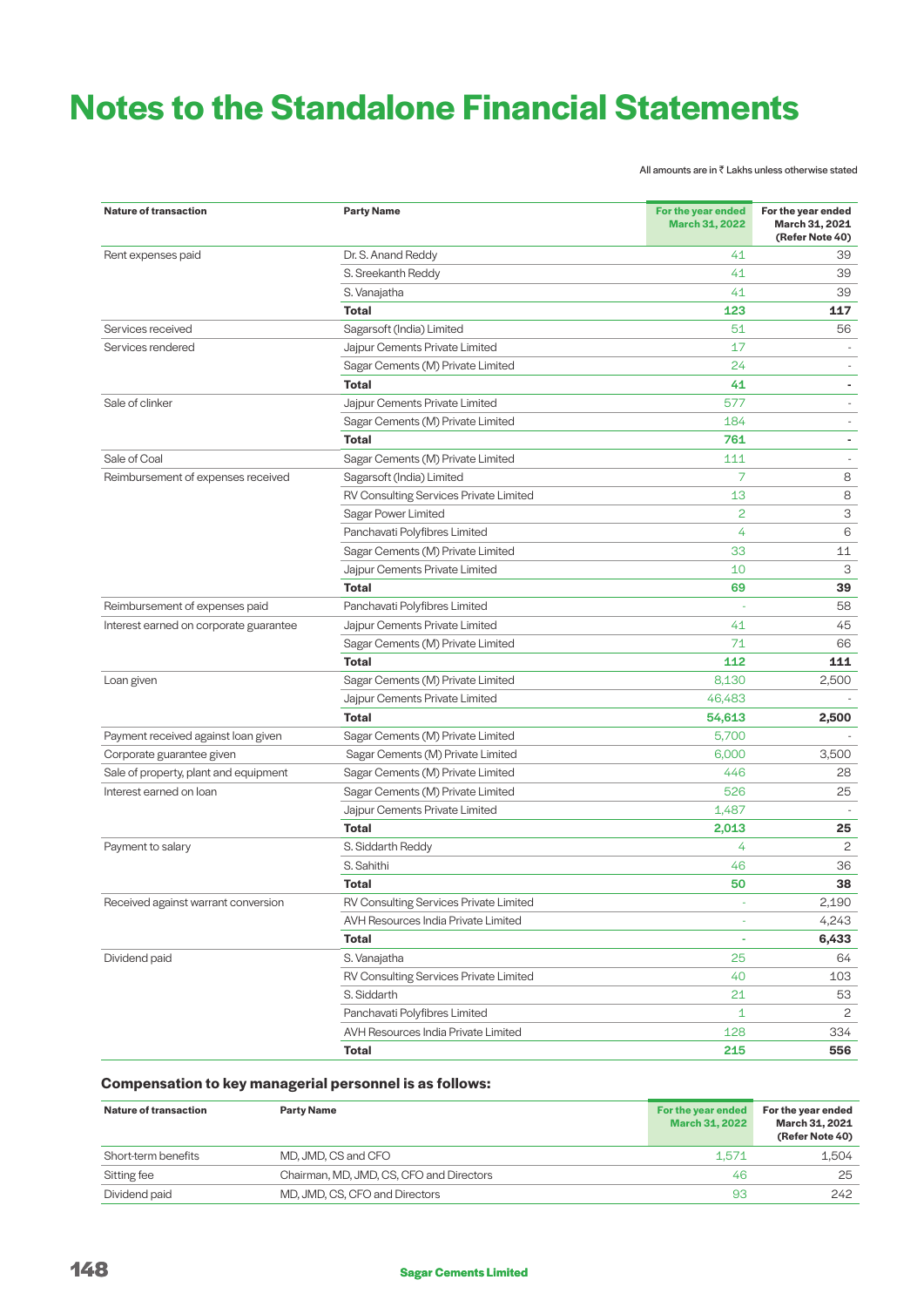All amounts are in  $\bar{z}$  Lakhs unless otherwise stated

### **Outstanding balances:**

| Sagar Cements (M) Private Limited<br>4.930<br>Loan given<br>Jajpur Cements Private Limited<br>46,483<br><b>Total</b><br>51,413<br>Sagar Power Limited<br>Advances given<br>1<br>RV Consulting Services Private Limited<br>13<br>7<br>Jajpur Cements Private Limited<br>27<br>Sagar Cements (M) Private Limited<br>48<br><b>Total</b><br>Interest accrued but not due<br>Sagar Cements (M) Private Limited<br>497<br>1,338<br>Jajpur Cements Private Limited<br><b>Total</b><br>1,835<br>Loans taken<br>Sagar Power Limited<br>Jajpur Cements Private Limited<br>1,164<br>Advances received<br>Panchavati Polyfibres Limited<br>711<br>Trade payables<br>Trade Receivable<br>19<br>Jajpur Cements Private Limited<br>Sagar Cements (M) Private Limited<br>909<br><b>Total</b><br>928<br>Jajpur Cements Private Limited<br>20,000<br>Corporate guarantee<br>(Refer Note 29)<br>Sagar Cements (M) Private Limited<br>37,000 | Nature of the balance | <b>Party Name</b> | <b>As at</b><br><b>March 31, 2022</b> | As at<br>March 31, 2021<br>(Refer Note 40) |
|--------------------------------------------------------------------------------------------------------------------------------------------------------------------------------------------------------------------------------------------------------------------------------------------------------------------------------------------------------------------------------------------------------------------------------------------------------------------------------------------------------------------------------------------------------------------------------------------------------------------------------------------------------------------------------------------------------------------------------------------------------------------------------------------------------------------------------------------------------------------------------------------------------------------------|-----------------------|-------------------|---------------------------------------|--------------------------------------------|
|                                                                                                                                                                                                                                                                                                                                                                                                                                                                                                                                                                                                                                                                                                                                                                                                                                                                                                                          |                       |                   |                                       | 2,500                                      |
|                                                                                                                                                                                                                                                                                                                                                                                                                                                                                                                                                                                                                                                                                                                                                                                                                                                                                                                          |                       |                   |                                       |                                            |
|                                                                                                                                                                                                                                                                                                                                                                                                                                                                                                                                                                                                                                                                                                                                                                                                                                                                                                                          |                       |                   |                                       | 2,500                                      |
|                                                                                                                                                                                                                                                                                                                                                                                                                                                                                                                                                                                                                                                                                                                                                                                                                                                                                                                          |                       |                   |                                       |                                            |
|                                                                                                                                                                                                                                                                                                                                                                                                                                                                                                                                                                                                                                                                                                                                                                                                                                                                                                                          |                       |                   |                                       |                                            |
|                                                                                                                                                                                                                                                                                                                                                                                                                                                                                                                                                                                                                                                                                                                                                                                                                                                                                                                          |                       |                   |                                       |                                            |
|                                                                                                                                                                                                                                                                                                                                                                                                                                                                                                                                                                                                                                                                                                                                                                                                                                                                                                                          |                       |                   |                                       |                                            |
|                                                                                                                                                                                                                                                                                                                                                                                                                                                                                                                                                                                                                                                                                                                                                                                                                                                                                                                          |                       |                   |                                       |                                            |
|                                                                                                                                                                                                                                                                                                                                                                                                                                                                                                                                                                                                                                                                                                                                                                                                                                                                                                                          |                       |                   |                                       | 23                                         |
|                                                                                                                                                                                                                                                                                                                                                                                                                                                                                                                                                                                                                                                                                                                                                                                                                                                                                                                          |                       |                   |                                       |                                            |
|                                                                                                                                                                                                                                                                                                                                                                                                                                                                                                                                                                                                                                                                                                                                                                                                                                                                                                                          |                       |                   |                                       | 23                                         |
|                                                                                                                                                                                                                                                                                                                                                                                                                                                                                                                                                                                                                                                                                                                                                                                                                                                                                                                          |                       |                   |                                       | 900                                        |
|                                                                                                                                                                                                                                                                                                                                                                                                                                                                                                                                                                                                                                                                                                                                                                                                                                                                                                                          |                       |                   |                                       |                                            |
|                                                                                                                                                                                                                                                                                                                                                                                                                                                                                                                                                                                                                                                                                                                                                                                                                                                                                                                          |                       |                   |                                       | 796                                        |
|                                                                                                                                                                                                                                                                                                                                                                                                                                                                                                                                                                                                                                                                                                                                                                                                                                                                                                                          |                       |                   |                                       | 13                                         |
|                                                                                                                                                                                                                                                                                                                                                                                                                                                                                                                                                                                                                                                                                                                                                                                                                                                                                                                          |                       |                   |                                       |                                            |
|                                                                                                                                                                                                                                                                                                                                                                                                                                                                                                                                                                                                                                                                                                                                                                                                                                                                                                                          |                       |                   |                                       | 13                                         |
|                                                                                                                                                                                                                                                                                                                                                                                                                                                                                                                                                                                                                                                                                                                                                                                                                                                                                                                          |                       |                   |                                       | 20,000                                     |
|                                                                                                                                                                                                                                                                                                                                                                                                                                                                                                                                                                                                                                                                                                                                                                                                                                                                                                                          |                       |                   |                                       | 31,000                                     |
| <b>Total</b><br>57,000                                                                                                                                                                                                                                                                                                                                                                                                                                                                                                                                                                                                                                                                                                                                                                                                                                                                                                   |                       |                   |                                       | 51,000                                     |

# **35. Operating Lease**

 A contract is, or contains, a lease if the contract conveys the right to control the use of an identified asset for a period of time in exchange for consideration.

### **Operating lease commitments**

 The Company's lease asset classes primarily consist of leases for buildings. The Company recognises right-of-use asset representing its right to use the underlying asset for the lease term at the lease commencement date. The cost of the right-of-use asset measured at inception shall comprise of the amount of the initial measurement of the lease liability adjusted for any lease payments made at or before the commencement date less any lease incentives received, plus any initial direct costs incurred and an estimate of costs to be incurred by the lessee in dismantling and removing the underlying asset or restoring the underlying asset or site on which it is located. The right-of-use assets is subsequently measured at cost less any accumulated depreciation, accumulated impairment losses, if any and adjusted for any remeasurement of the lease liability. The right-of-use assets is depreciated using the straight-line method from the commencement date over the shorter of lease term or useful life of right-of-use asset. The estimated useful lives of right-of-use assets are determined on the same basis as those of property, plant and equipment. Right-of-use assets are tested for impairment whenever there is any indication that their carrying amounts may not be recoverable. Impairment loss, if any, is recognised in the statement of profit and loss.

 The Company measures the lease liability at the present value of the lease payments that are not paid at the commencement date of the lease. The lease payments are discounted using the interest rate implicit in the lease, if that rate can be readily determined. If that rate cannot be readily determined, the Company uses incremental borrowing rate.

 The Company has elected not to apply the requirements of Ind AS 116 Leases to short-term leases of all assets that have a lease term of 12 months or less and leases for which the underlying asset is of low value. The lease payments associated with these leases are recognised as an expense on a straight-line basis over the lease term.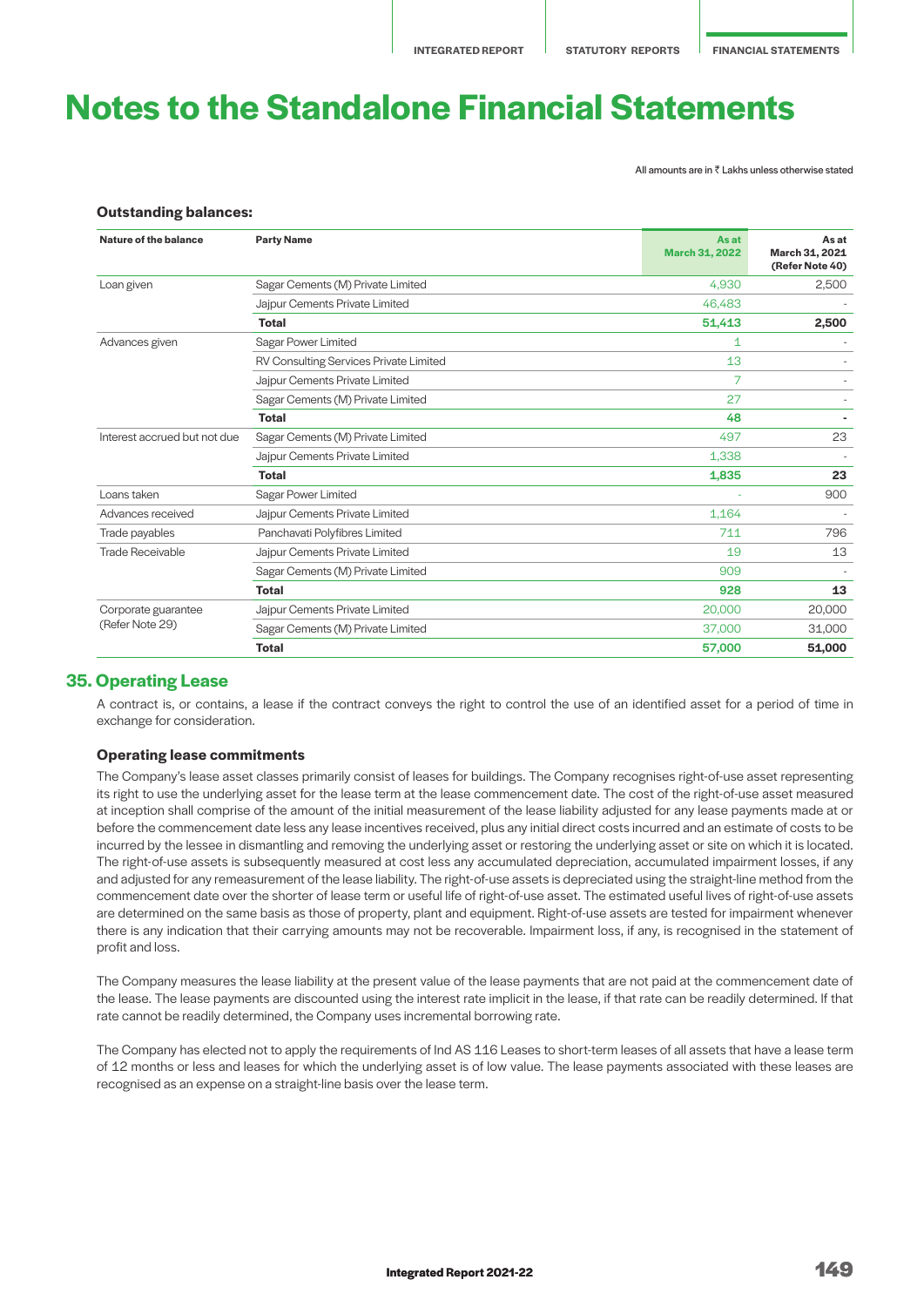All amounts are in  $\bar{\bar{\tau}}$  Lakhs unless otherwise stated

# **Following are the changes in the carrying value of right of use assets for the year ended March 31, 2022 and March 31, 2021:**

| <b>Particulars</b>                             | For the year ended<br><b>March 31, 2022</b> | For the year ended<br>March 31, 2021<br>(Refer Note 40) |
|------------------------------------------------|---------------------------------------------|---------------------------------------------------------|
| Opening Balance                                | 59                                          | 130                                                     |
| Effect of business combination (Refer Note 40) | -                                           | 25                                                      |
| Additions                                      | 388                                         | 49                                                      |
| Depreciation                                   | (155)                                       | (145)                                                   |
| <b>Closing Balance</b>                         | 292                                         | 59                                                      |

The aggregate depreciation expense on ROU assets is included under depreciation and amortisation expense in the statement of profit and loss

### **The following is the movement in lease liabilities during the year ended March 31, 2022 and March 31, 2021:**

| <b>Particulars</b>                             | For the year ended<br><b>March 31, 2022</b> | For the year ended<br>March 31, 2021<br>(Refer Note 40) |
|------------------------------------------------|---------------------------------------------|---------------------------------------------------------|
| Opening Balance                                | 66                                          | 136                                                     |
| Effect of business combination (Refer Note 40) |                                             | 27                                                      |
| Additions                                      | 388                                         | 49                                                      |
| Finance cost accrued during the year           | 27                                          | 9                                                       |
| Payment of lease liabilities                   | (161)                                       | (155)                                                   |
| <b>Closing Balance</b>                         | 320                                         | 66                                                      |

# **The following is the break-up of current and non-current lease liabilities as at March 31, 2022 and March 31, 2021:**

| <b>Particulars</b>            | For the year ended<br><b>March 31, 2022</b> | For the year ended<br>March 31, 2021<br>(Refer Note 40) |
|-------------------------------|---------------------------------------------|---------------------------------------------------------|
| Non-current lease liabilities | 166                                         | 42                                                      |
| Current lease liabilities     | 154                                         | 24                                                      |
| <b>Total</b>                  | 320                                         | 66                                                      |

# **The table below provides details regarding the contractual maturities of lease liabilities as at March 31, 2022 and March 31, 2021 on discounted basis**

| <b>Particulars</b>                          | For the year ended<br><b>March 31, 2022</b> | For the year ended<br>March 31, 2021<br>(Refer Note 40) |
|---------------------------------------------|---------------------------------------------|---------------------------------------------------------|
| Within one year                             | 154                                         | 24                                                      |
| After one year but not more than five years | 136                                         | 26                                                      |
| More than five years                        | 30                                          | 16                                                      |

# **36. Earnings per share**

| <b>Particulars</b>                                                      | For the year ended<br><b>March 31, 2022</b> | For the year ended<br>March 31, 2021<br>(Refer Note 40) |
|-------------------------------------------------------------------------|---------------------------------------------|---------------------------------------------------------|
| Profit after tax ( $\bar{\tau}$ in Lakhs)                               | 10.378                                      | 18.926                                                  |
| Weighted average number of equity shares outstanding (Refer Note 13(a)) | 11,75,00,000                                | 11,56,54,110                                            |
| Earnings per share:                                                     |                                             |                                                         |
| Basic and Diluted (in $\bar{z}$ )                                       | 8.83                                        | 16.36                                                   |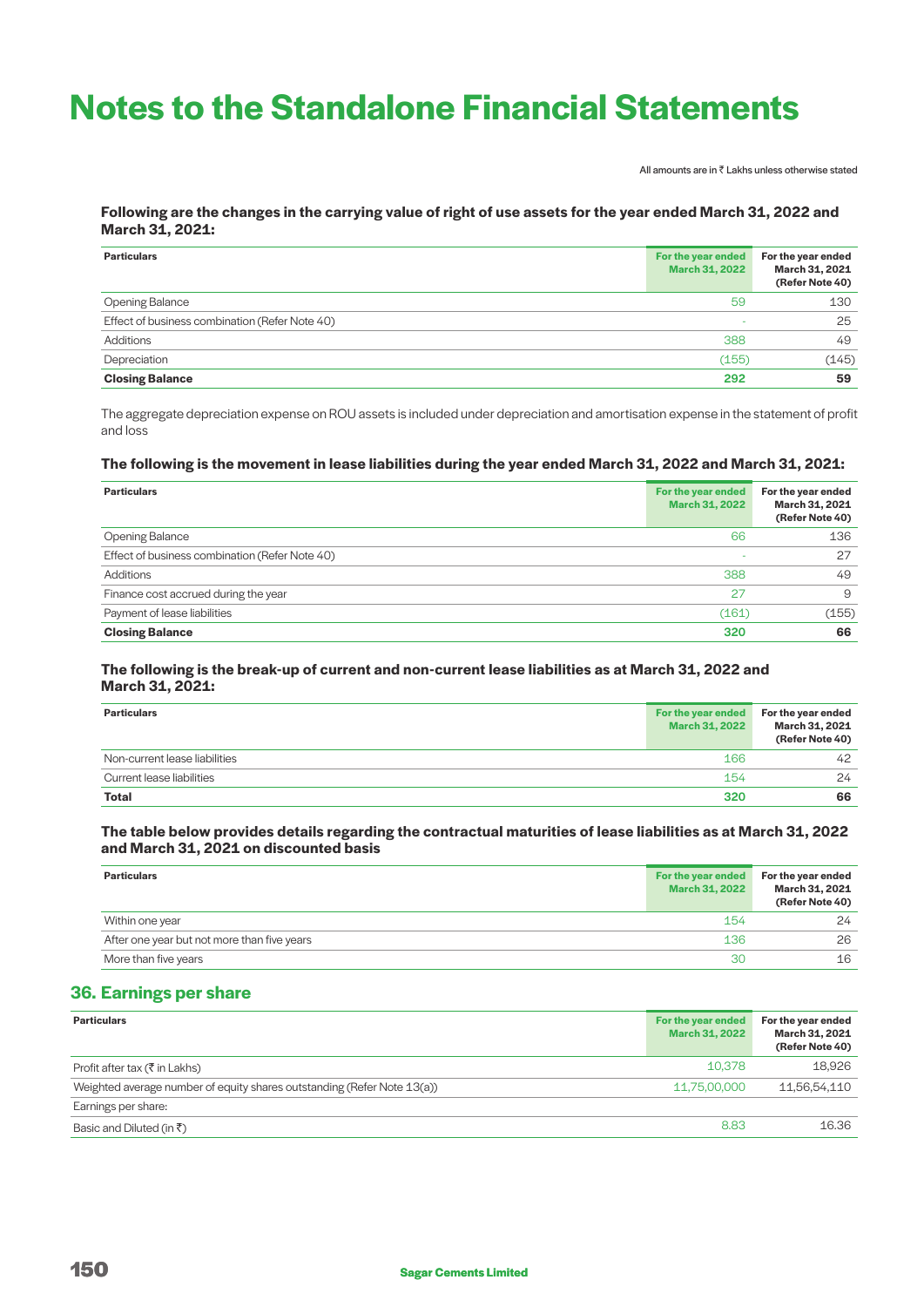All amounts are in  $\bar{z}$  Lakhs unless otherwise stated

# **37. Corporate Social Responsibility (CSR) activities**

 As per Section 135 of the Companies Act, 2013, a Corporate Social Responsibility (CSR) committee has been formed by the Company and the amount needs to be spent by the Company for the year is 2% of average net profits for previous three financial years, calculated as per Section 198 of the Companies Act, 2013. The areas for CSR activities are promoting sports, education, medical and other social projects. All these activities are covered under Schedule VII to the Companies Act, 2013. The details of amount spent are:

| <b>Particulars</b>                                                                                                                                                  | For the year ended<br><b>March 31, 2022</b> | For the year ended<br>March 31, 2021<br>(Refer Note 40)           |
|---------------------------------------------------------------------------------------------------------------------------------------------------------------------|---------------------------------------------|-------------------------------------------------------------------|
| Amount required to be spent by the Company during the year                                                                                                          | 243                                         | 106                                                               |
| Amount of expenditure incurred                                                                                                                                      | 255                                         | 130                                                               |
| Shortfall at the end of the year                                                                                                                                    |                                             |                                                                   |
| Total of previous years shortfall                                                                                                                                   |                                             | 10                                                                |
| Reason for shortfall                                                                                                                                                | <b>NA</b>                                   | Due to the year-<br>end lockdown<br>on account of<br>COVID-19     |
| Nature of CSR activities                                                                                                                                            |                                             | Promoting sports, education, medical and<br>other social projects |
| Details of related party transactions, e.g. Contribution to a trust controlled by the Company in relation to CSR<br>expenditure as per relevant Accounting Standard | <b>NA</b>                                   | <b>NA</b>                                                         |
| Where a provision is made with respect to a liability incurred by entering into a contractual obligation, the<br>movements in the provision                         | <b>NA</b>                                   | <b>NA</b>                                                         |

# **38. Reconciliation of revenue as per contract price and recognised in Statement of Profit and Loss:**

| <b>Particulars</b>                          | For the year ended<br><b>March 31, 2022</b> | For the year ended<br>March 31, 2021<br>(Refer Note 40) |
|---------------------------------------------|---------------------------------------------|---------------------------------------------------------|
| Revenue as per Contract price               | 1.93.449                                    | 1.58.160                                                |
| Less: Discounts and incentives              | (37,731)                                    | (22,848)                                                |
| Revenue as per statement of profit and loss | 1.55.718                                    | 1.35.312                                                |

• The amounts receivable from customers become due after expiry of credit period which on an average is less than 30 to 60 days. There is no significant financing component in any transaction with the customers.

- The Company does not provide performance warranty for products, therefore there is no liability towards performance warranty.
- The Company does not have any material performance obligations which are outstanding as at the year-end as the contracts entered for sale of goods are for short term in nature.

# **39. Dividend**

The final dividend on shares is recorded as a liability on the date of approval by the shareholders and interim dividend is recorded as liability on the date of declaration by the Company's Board of Directors.

The Company declares and pays dividend in Indian rupees. Companies are required to pay/distribute dividend after deducting applicable withholding income taxes.

The amount of per share dividend (Refer Note 13(a)) recognised as distribution to equity shareholders in accordance with Companies Act 2013 is as follows:

| <b>Particulars</b>              | March 31, 2022 | For the year ended For the year ended<br>March 31, 2021 |
|---------------------------------|----------------|---------------------------------------------------------|
| Final dividend for FY 2020-21   | 2.50           |                                                         |
| Interim dividend for FY 2020-21 |                | 4.00                                                    |
| Final dividend for FY 2019-20   |                | 2.50                                                    |

During the year ended March 31, 2022, on account of the final dividend for the financial year 2020-21, the Company has incurred a net cash outflow of  $\bar{z}$  588.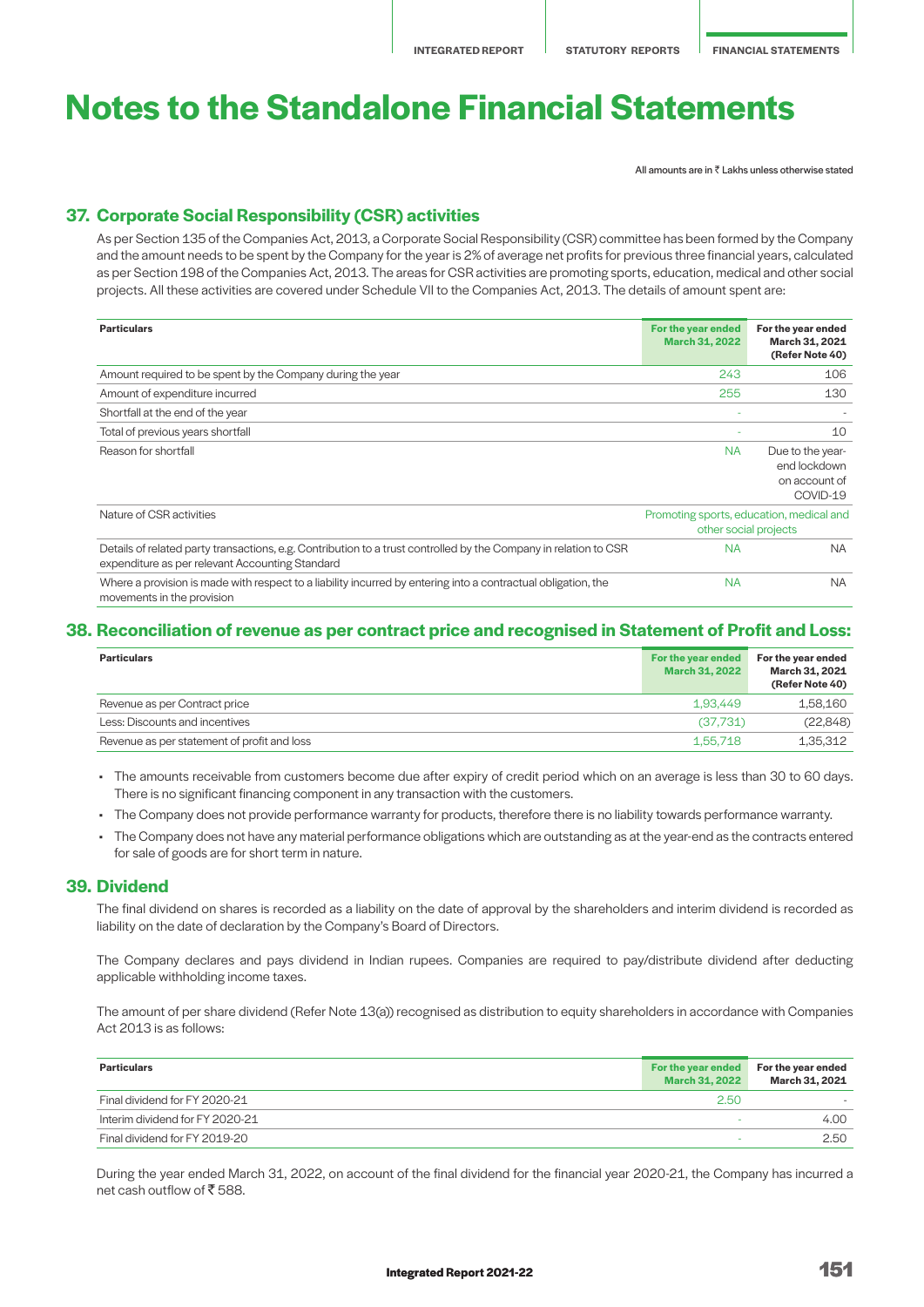All amounts are in  $\bar{\bar{\xi}}$  Lakhs unless otherwise stated

The Board of Directors at their meeting held on May 11, 2022, recommended a dividend of  $\bar{X}$  0.70 per equity share of  $\bar{X}$  2 each (35%) on the 13,07,07,548 equity shares of the Company. This payment is subject to approval of the shareholders in the upcoming Annual general meeting and if approved would result in the net cash outflow of approximately  $\bar{\tau}$  915.

Effective from April 01, 2020: Dividends will be taxed in the hands of recipient, hence there will be no liability in the hands of Company.

**40.** On July 12, 2021, the Company had filed a Scheme of Amalgamation under Sections 230 to 232 and other applicable provisions of the Companies Act, 2013 for the merger of Sagar Cements (R) Limited (SCRL) (Transferor Company), a wholly-owned subsidiary, with the Company (Transferee Company) with an appointed date of March 30, 2021. The scheme as approved by various regulatory authorities was sanctioned by Hyderabad bench of National Company Law Tribunal (NCLT) on March 15, 2022. The transaction being a common control business combination, merger accounting has been done under the Pooling of Interest Method in accordance with Ind AS 103 - Business combination. Accordingly, the assets and liabilities are reflected in the books of the Company at their respective carrying amounts and prior period amounts have been restated as if the business combination had occurred from the beginning of the preceding period.

 Details of the summarised values of assets and liabilities of SCRL as acquired and the treatment of the difference between the net assets acquired and the consideration paid is as under:

| <b>Particulars</b>                                     | <b>Transferor</b><br>Company | <b>Elimination</b><br>(Refer Note 1<br>below) | <b>Adjustments</b><br>(Refer Note 2<br>below) | <b>Total</b> |
|--------------------------------------------------------|------------------------------|-----------------------------------------------|-----------------------------------------------|--------------|
| <b>Assets</b>                                          |                              |                                               |                                               |              |
| <b>Non-current assets</b>                              |                              |                                               |                                               |              |
| (a) Property, plant and equipment                      | 42,954                       |                                               | (2, 183)                                      | 40,771       |
| (b) Capital work-in-progress                           | 322                          | ÷,                                            |                                               | 322          |
| (c) Intangible assets                                  | 10                           |                                               | $\overline{\phantom{a}}$                      | 10           |
| (d) Goodwill                                           |                              | 3,873                                         | $\overline{\phantom{a}}$                      | 3,873        |
| (e) Mining rights                                      |                              | 2,522                                         | ÷,                                            | 2,522        |
| Right of use assets<br>(f)                             | 25                           |                                               | L,                                            | 25           |
| Other Non-current financial assets<br>(g)              | 345                          | (101)                                         | L,                                            | 244          |
| (h) Income tax assets (net)                            | 155                          |                                               |                                               | 155          |
| Deferred tax assets<br>(i)                             | 2,074                        | ÷.                                            | 763                                           | 2,837        |
| Other non-current assets<br>(i)                        | 43                           |                                               |                                               | 43           |
| <b>Total Non-current assets</b>                        | 45,928                       | 6,294                                         | (1, 420)                                      | 50,802       |
| <b>Current assets</b>                                  |                              |                                               |                                               |              |
| (a) Inventories                                        | 3,513                        | $\overline{a}$                                |                                               | 3,513        |
| (b) Trade receivables                                  | 4,190                        | $\overline{a}$                                |                                               | 4,190        |
| (c) Cash and cash equivalents                          | 7                            | $\overline{a}$                                | ÷,                                            | 7            |
| (d) Bank balances other than cash and cash equivalents | 69                           | $\overline{a}$                                | ÷,                                            | 69           |
| (e) Other financial assets                             | 70                           | ÷,                                            | ÷,                                            | 70           |
| Other current assets<br>(f)                            | 1,093                        | $\overline{a}$                                |                                               | 1,093        |
| <b>Total Non-current assets</b>                        | 8,942                        |                                               |                                               | 8,942        |
| <b>Total Assets</b>                                    | 54,870                       | 6,294                                         | (1,420)                                       | 59,744       |
| <b>Equity and Liabilities</b>                          |                              |                                               |                                               |              |
| <b>Equity</b>                                          |                              |                                               |                                               |              |
| Equity share capital                                   | 10,381                       | (10, 381)                                     |                                               |              |
| Other equity                                           | (4,671)                      | (1,777)                                       | (1,420)                                       | (7,868)      |
| <b>Total equity</b>                                    | 5,710                        | (12, 158)                                     | (1, 420)                                      | (7,868)      |
| <b>Liabilities</b>                                     |                              |                                               |                                               |              |
| <b>Non-current liabilities</b>                         |                              |                                               |                                               |              |
| (a) Borrowings                                         | 23,676                       | (10,019)                                      |                                               | 13,657       |
| (b) Lease liabilities                                  | 25                           | $\overline{a}$                                | L,                                            | 25           |
| (c) Other financial liabilities                        | 1,625                        | $\overline{a}$                                | $\overline{\phantom{a}}$                      | 1,625        |
| (d) Provisions                                         | 123                          | $\overline{a}$                                | $\overline{\phantom{a}}$                      | 123          |
| (e) Other non-current liabilities                      | 50                           |                                               | $\overline{a}$                                | 50           |
| <b>Total Non-current liabilities</b>                   | 25,499                       | (10, 019)                                     | ä,                                            | 15,480       |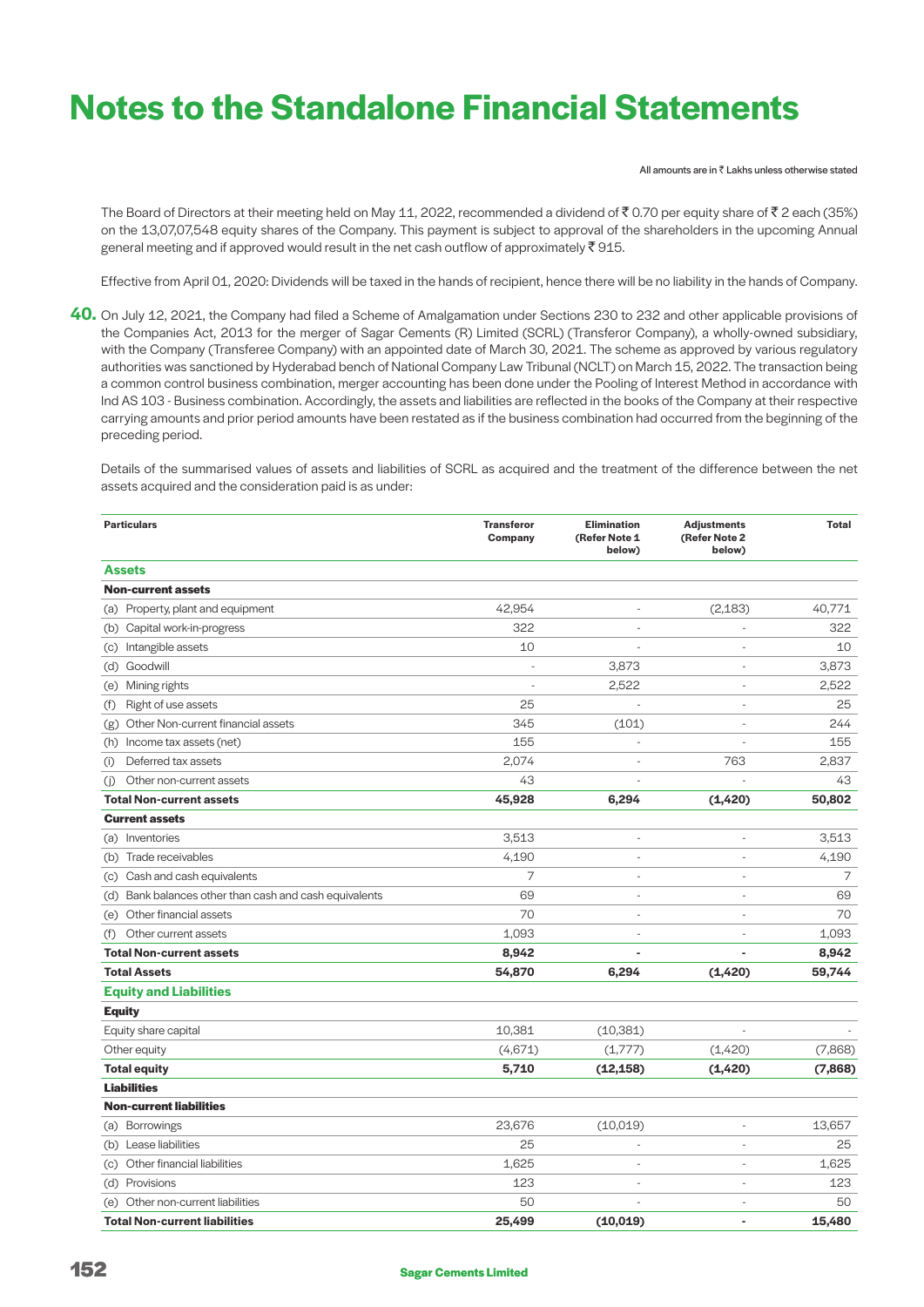All amounts are in  $\bar{\bar{\tau}}$  Lakhs unless otherwise stated

| <b>Particulars</b>               | <b>Transferor</b><br>Company | <b>Elimination</b><br>(Refer Note 1<br>below) | <b>Adjustments</b><br>(Refer Note 2<br>below) | <b>Total</b>   |
|----------------------------------|------------------------------|-----------------------------------------------|-----------------------------------------------|----------------|
| <b>Current liabilities</b>       |                              |                                               |                                               |                |
| <b>Borrowings</b><br>(a)         | 3,298                        | $\overline{\phantom{a}}$                      | $\overline{\phantom{a}}$                      | 3,298          |
| Trade payables<br>(b)            | 5,381                        | $\overline{\phantom{a}}$                      | $\overline{\phantom{a}}$                      | 5,381          |
| Lease liabilities<br>(c)         | 2                            | $\overline{\phantom{a}}$                      | $\overline{\phantom{a}}$                      | $\overline{c}$ |
| (d) Other financial liabilities  | 9,150                        | (5,792)                                       | $\overline{\phantom{a}}$                      | 3,358          |
| (e) Provisions                   | 47                           | $\overline{\phantom{a}}$                      | $\overline{\phantom{a}}$                      | 47             |
| Other current liabilities<br>(f) | 5,783                        | (4,814)                                       | $\overline{\phantom{a}}$                      | 969            |
| <b>Total Current liabilities</b> | 23,661                       | (10,606)                                      | $\overline{a}$                                | 13,055         |
| <b>Total</b>                     | 54,870                       | (32,783)                                      | (1, 420)                                      | 20,667         |

## **Details of impact on net profit and taxes is summarised below:**

| <b>Particulars</b>                             | For the year ended<br>March 31, 2021 |
|------------------------------------------------|--------------------------------------|
| <b>Net Profit for the year</b>                 |                                      |
| As per financial statements of FY 2020-21      | 16,196                               |
| Add: Net profit of SCRL                        | 2,846                                |
| <b>Less: Adjustment due to merger</b>          | (116)                                |
| Net Profit for the year post merger            | 18,926                               |
| <b>Total Tax for the year</b>                  |                                      |
| As per financial statements of FY 2020-21      | 8.043                                |
| Add: Tax charge of SCRL                        | 1,536                                |
| Less: Adjustment due to merger                 | (100)                                |
| Tax charge on profits for the year post merger | 9,479                                |

# **Details of impact on statement of cash flows is summarised below:**

| <b>Particulars</b>                                        | For the year ended<br>March 31, 2021 |
|-----------------------------------------------------------|--------------------------------------|
| Net cash generated from operating activities              |                                      |
| As per financial statements of FY 2020-21                 | 29,779                               |
| Add: Net cash generated from operating activities of SCRL | 12,524                               |
| Less: Adjustment due to merger                            | (1)                                  |
| Net cash generated from operating activities post-merger  | 42,302                               |
| Net cash used in investing activities                     |                                      |
| As per financial statements of FY 2020-21                 | (12, 141)                            |
| Add: Net cash used in investing activities of SCRL        | (702)                                |
| Less: Adjustment due to merger                            | (3,230)                              |
| Net cash used in investing activities post merger         | (16,073)                             |
| Net cash generated from financing activities              |                                      |
| As per financial statements of FY 2020-21                 | 1,624                                |
| Add: Net cash used in financing activities of SCRL        | (9,824)                              |
| Add: Adjustment due to merger                             | 3,231                                |
| Net cash used in financing activities post merger         | (4,969)                              |
| Net increase in cash and cash equivalent                  |                                      |
| As per financial statements of FY 2020-21                 | 19,262                               |
| Add: Net increase in cash and cash equivalent of SCRL     | 1,998                                |
| Less: Adjustment due to merger                            |                                      |
| Net increase in cash and cash equivalent post merger      | 21,260                               |

#### Notes:

1. Represents elimination between Transferor Company and Transferee Company.

2. Effects of alignment of accounting policies between transferor Company and transferee Company.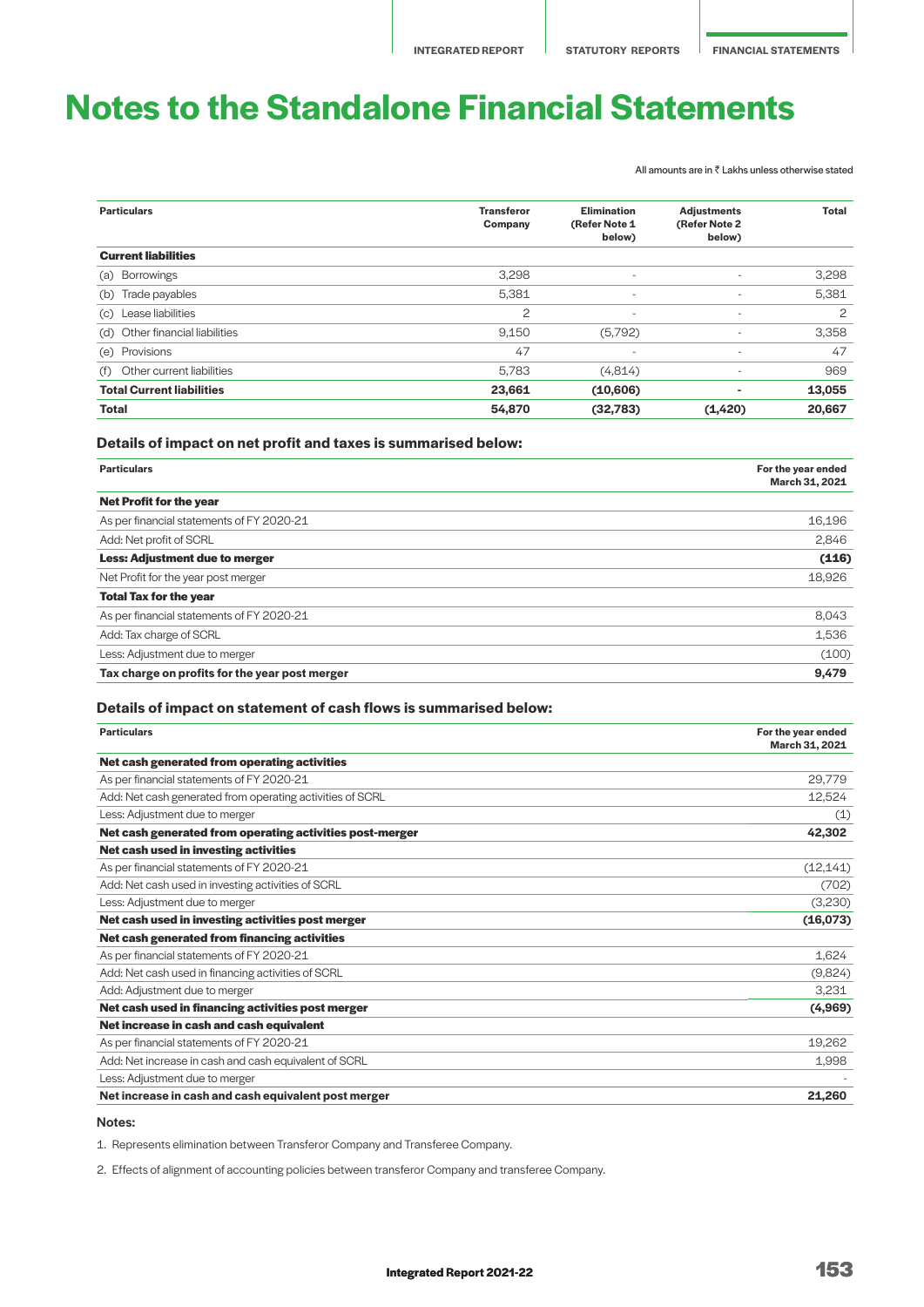All amounts are in  $\bar{z}$  Lakhs unless otherwise stated

- **41.** The Board of Directors at their meeting held on January 28, 2022, approved a proposal to merge its wholly-owned subsidiary "Jajpur Cements Private Limited" with the Company subject to necessary regulatory approvals to be obtained in due course.
- **42.** In the Extra-ordinary General meeting held on April 23, 2022, the shareholders approved the issuance of 1,32,07,548 equity shares at a price of  $\bar{\tau}$  265/- per share, (including premium of  $\bar{\tau}$  263/- per share) on a preferential basis to PI Opportunities Fund -1 Scheme II. Consequently, the Securities Allotment Committee of the Board of Directors allotted the said shares on May 07, 2022. Pursuant to the above allotment, the paid-up equity share capital of the Company increased from  $\bar{\zeta}$  2,350/- to  $\bar{\zeta}$  2,614/-, divided into 13,07,07,548 equity shares of  $\bar{z}$  2/- each.

# **43. Capital Work-in-Progress ageing:**

Ageing for capital work-in-progress as at March 31, 2022 is as follows:

| <b>Particulars</b>   | Amount of Capital work-in-progress for the period of | <b>Total</b>  |    |                               |       |
|----------------------|------------------------------------------------------|---------------|----|-------------------------------|-------|
|                      | Less than 1 year                                     | $1 - 2$ vears |    | 2 - 3 years More than 3 years |       |
| Projects in progress | 2.673                                                | 151           | 98 |                               | 2.936 |

Ageing for capital work-in-progress as at March 31, 2021 is as follows:

| <b>Particulars</b>   | Amount of Capital work-in-progress for the period of | Total       |    |                               |       |
|----------------------|------------------------------------------------------|-------------|----|-------------------------------|-------|
|                      | Less than 1 year                                     | 1 - 2 vears |    | 2 - 3 years More than 3 years |       |
| Projects in progress | 1.059                                                | 1.749       | ЗС |                               | 2.844 |

There are no projects where activity has been suspended or completion is overdue or exceeded its cost compared to its original plan.

# **44. (a) Warrants and proceeds**

During the year ended March 31, 2019, the Company made a preferential allotment of 31,00,000 convertible warrants of  $\bar{z}$  730 each to promoter and non-promoter entities on January 24, 2019 and received 25% of the consideration of  $\bar{\xi}$  5,658 upon allotment of such warrants. The objective of raising funds through preferential allotment was to invest in Sagar Cements (M) Private Limited (SCMPL) (Formerly known as Satguru Cement Private Limited) and Jajpur Cements Private Limited (JCPL) for setting up a green field integrated cement plant of 1 million MT per annum capacity along with a provision for Waste Heat Recovery power plant at Indore and for setting up of a cement grinding plant of 1.5 million MT per annum at Odisha respectively and for other general corporate purposes.

 During the previous year, the warrant holders opted to convert 12,25,000 (March 31, 2020: 18,75,000) warrants to equal number of equity shares and basis of this 75% of the consideration against warrants as converted of  $\bar{\xi}$  6,706 (March 31, 2020:  $\bar{\xi}$  10,266) was received. The entire amount was utilised for the purposes for which funds were raised. With the said conversion, there are no more outstanding warrants requiring further conversion into equity shares.

# **(b) Investment in subsidiaries**

The Company acquired 100% equity stake in JCPL on May 02, 2019 for a consideration of  $\bar{z}$  450 and subsequently infused ₹3,450 as additional equity into JCPL. During the year ended March 31, 2021, the Company had infused an amount of ₹4,325 as additional equity into JCPL. Further, the Company has infused an amount of  $\bar{\tau}$  2,575 as additional equity into JCPL during the year ended March 31, 2022.

During the year ended March 31, 2020, the Company had invested an amount of  $\bar{\tau}$  15,000 in SCMPL on May 08, 2019, for acquiring 28,97,143 equity shares (face value of  $\bar{z}$  10 each at a premium of  $\bar{z}$  507.75) allotted to the Company on preferential basis, which constitutes 65% equity stake in SCMPL. Of the said investment, the Company has disbursed  $\bar{z}$  8,900 and the balance amount of  $\bar{\tau}$  6,100 has been disbursed in the year ended March 31, 2021. Further, the Company has subscribed for 3,76,630 shares issued by the SCMPL on preferential basis for an amount of  $\bar{c}$  1,949 during the year ended March 31, 2022.

**45.** On March 24, 2021, the Ministry of Corporate Affairs (MCA) through notification, amended Schedule III of the Companies Act, 2013, applicable for financial periods commencing from April 01, 2021. Pursuant to such amendments, current maturities of long-term borrowings of ₹6,628 as at March 31, 2021 in the financial statements have been reclassified from 'Other current financial liabilities' to 'Short term borrowings'.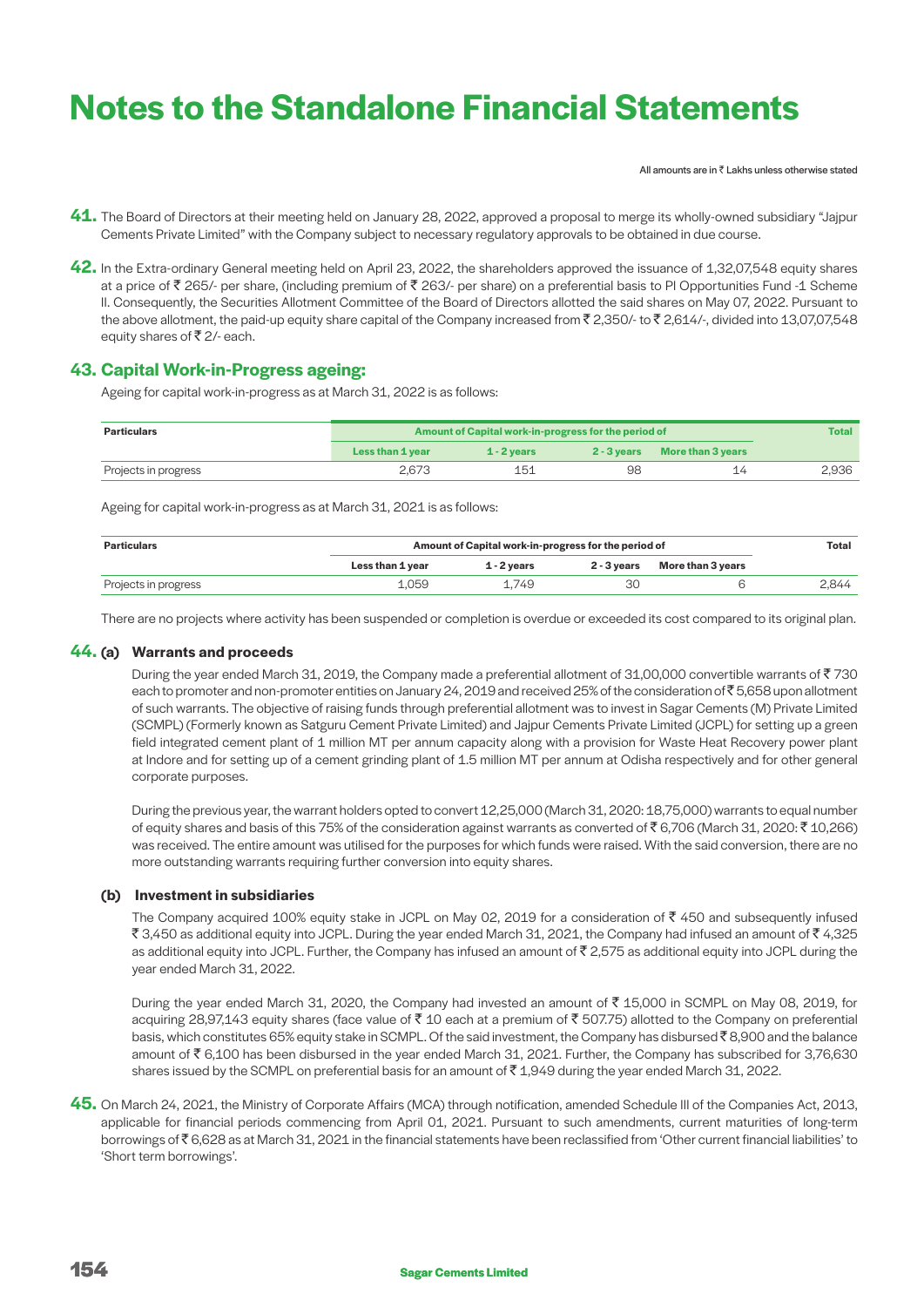All amounts are in  $\bar{\bar{\xi}}$  Lakhs unless otherwise stated

# **46. Relationship with struck off company:**

| Name of Struck off<br>Company                                   | <b>Relationship with the</b><br><b>Struck off Company</b> | Nature of<br>transactions         | <b>Transactions during</b><br>the year ended<br><b>March 31, 2022</b> | <b>Transactions during</b><br>the year ended<br>March 31, 2021 | <b>Balance</b><br>outstanding as at<br><b>March 31, 2022</b> | <b>Balance</b><br>outstanding as at<br>March 31, 2021 * |
|-----------------------------------------------------------------|-----------------------------------------------------------|-----------------------------------|-----------------------------------------------------------------------|----------------------------------------------------------------|--------------------------------------------------------------|---------------------------------------------------------|
| Noble Infra Projects<br>India Private Limited                   |                                                           |                                   | ۰                                                                     | $\overline{\phantom{0}}$                                       |                                                              | 0.39                                                    |
| James and James<br><b>Building Materials</b><br>Private Limited | Customer                                                  | Advance received<br>from customer |                                                                       | ۰                                                              | $\overline{\phantom{a}}$                                     | 2.93                                                    |
| <b>Pioneer Distilleries</b><br>Limited                          |                                                           |                                   |                                                                       | ۰                                                              | $\overline{\phantom{a}}$                                     | 0.48                                                    |

\* Residual balances outstanding relates to transactions undertaken prior to strike off. These balances were written back during the year.

# **47. Key financial ratios:**

| Ratio                                              | <b>Numerator</b>                                     | <b>Denominator</b>                                     | For the year ended<br><b>March 31, 2022</b> | For the year ended<br>March 31, 2021 | % of Variance | <b>Refer Note</b> |
|----------------------------------------------------|------------------------------------------------------|--------------------------------------------------------|---------------------------------------------|--------------------------------------|---------------|-------------------|
| <b>Current Ratio</b>                               | <b>Current Assets</b>                                | Current Liabilities excl.<br><b>Current Borrowings</b> | 1.67                                        | 1.52                                 | 10%           |                   |
| Debt-Equity Ratio                                  | Debt(1)                                              | Net Worth (2)                                          | 0.69                                        | 0.34                                 | 101%          | $\overline{c}$    |
| Debt Service Coverage<br>Ratio                     | Earnings before<br>depreciation, interest<br>and tax | Interest expense +<br>Principal repayment (3)          | 2.05                                        | 3.44                                 | (40%)         | 1                 |
| Return on Equity Ratio<br>(ROE)                    | Net Profits after taxes -<br>Preference Dividend     | Average Shareholder's<br>Equity                        | 0.08                                        | 0.18                                 | (52%)         | $\mathbf{1}$      |
| Inventory turnover ratio<br>(times)                | Sales of Products and<br><b>Services</b>             | Average Inventory (4)                                  | 10.50                                       | 11.30                                | (7%)          |                   |
| <b>Trade Receivables</b><br>turnover ratio (times) | Sales of Products and<br>Services                    | Average Trade<br>Receivable (5)                        | 12.79                                       | 10.66                                | 20%           |                   |
| Trade payables turnover<br>ratio (times)           | Purchase                                             | Average Trade Payables<br>(6)                          | 5.51                                        | 3.97                                 | 39%           | $\mathbf{1}$      |
| Net capital turnover ratio Sales of Products and   | Services                                             | current assets - current<br>liabilities                | (20.41)                                     | 190.76                               | (111%)        | $\mathbf{1}$      |
| Net profit ratio                                   | Profit after tax                                     | Sales of Products and<br><b>Services</b>               | 6.63%                                       | 13.95%                               | (52%)         | $\mathbf{1}$      |
| Return on Capital<br>employed                      | Earnings before interest<br>and taxes                | Average Capital<br>Employed (7)                        | 0.13                                        | 0.22                                 | (43%)         | $\overline{c}$    |
| Return on Investments                              | Income generated from<br>investments                 | Time weighted average<br>investments                   | Nil                                         | Nil                                  |               | 3                 |

 $<sup>(1)</sup>$  Debt = Long term secured loans + Current maturities of long-term debt + Loan term unsecured loans + Cash credit facilities</sup>

(2) Net Worth = Equity share capital + Reserves and Surplus

(3) Excluding refinanced debt for all the loan funds during the period

<sup>(4)</sup> Average inventory = (Opening + Closing balance) / 2

- (5) Average trade debtors = (Opening + Closing balance) / 2
- $(6)$  Average trade payables = (Opening + Closing balance) / 2

(7) Capital Employed = Total Assets - Current Liabilities

### Notes:

- 1. During the Financial Year ended March 31, 2022, there had been a significant increase in the power and fuel expenses when compared to the previous financial year, this impacted the operating margins, resulting into variations in ratios as reported above.
- 2. During the Financial Year ended March 31, 2022, the Company had taken loan for inorganic and organic growth, this resulted into variations in ratios as reported above.